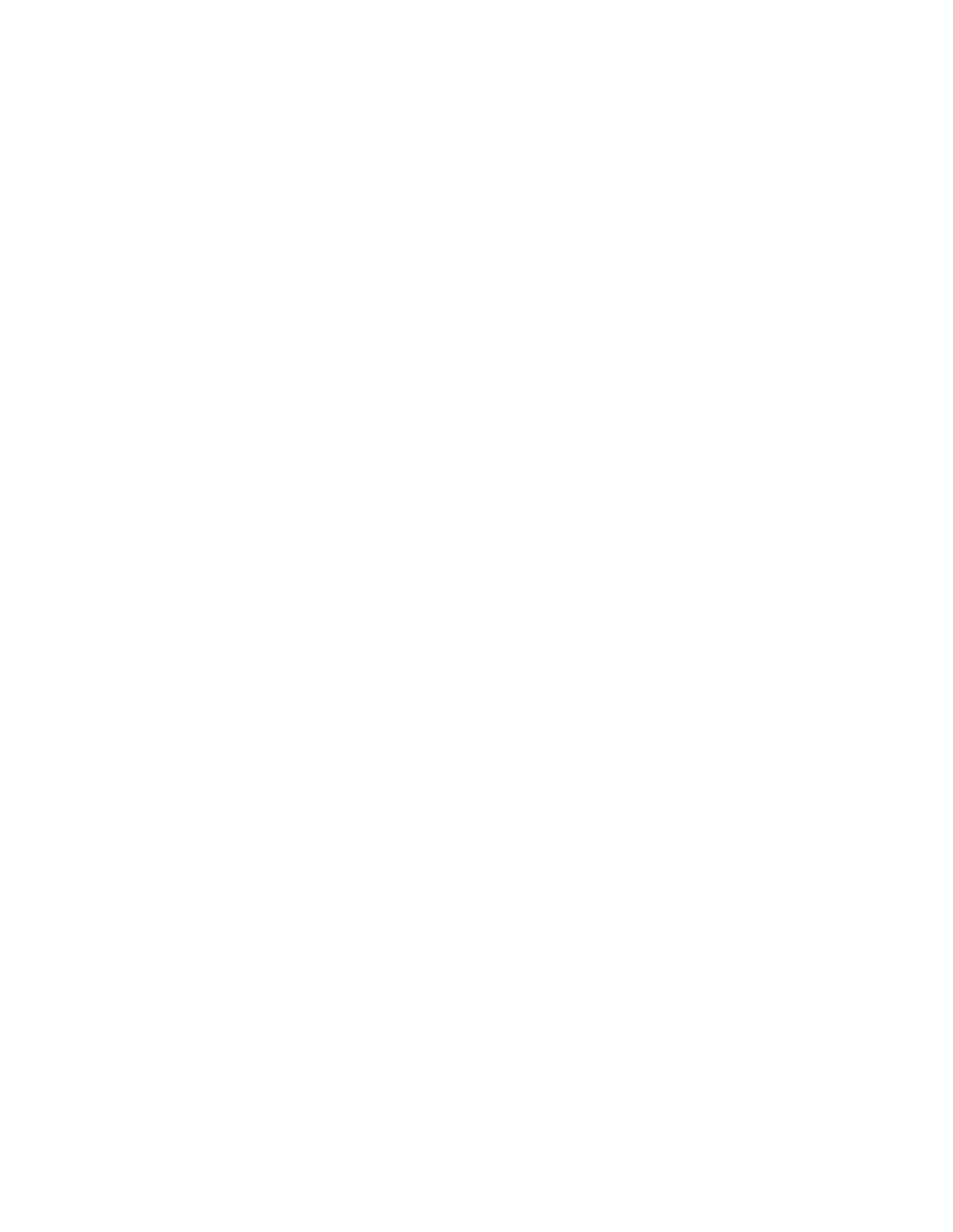# **TABLE OF CONTENTS**

| History of the Peace Corps/Armenia English Language Education Project 12                   |  |
|--------------------------------------------------------------------------------------------|--|
|                                                                                            |  |
|                                                                                            |  |
|                                                                                            |  |
|                                                                                            |  |
|                                                                                            |  |
|                                                                                            |  |
| Did the Peace Corps Projects Help Project Partners Meet Skill and Capacity Building Needs? |  |
|                                                                                            |  |
|                                                                                            |  |
|                                                                                            |  |
|                                                                                            |  |
|                                                                                            |  |
|                                                                                            |  |
| How Did Armenians Obtain Information about Americans Prior to Interacting with a           |  |
|                                                                                            |  |
| What Were Respondents' Opinions About Americans Prior to Interacting with the Volunteer?   |  |
|                                                                                            |  |
| To What Extent Did HCNs Have Experience with the Peace Corps and Volunteers? 38            |  |
| Changes in HCN's Understanding of Americans After Knowing Volunteers  40                   |  |
| Findings on What Armenians Learned About Americans from Volunteers 41                      |  |
| Overall Observations from the Armenian Researchers on Armenians' Perceptions of            |  |
|                                                                                            |  |
|                                                                                            |  |
| <b>CONCLUSIONS</b>                                                                         |  |
|                                                                                            |  |
|                                                                                            |  |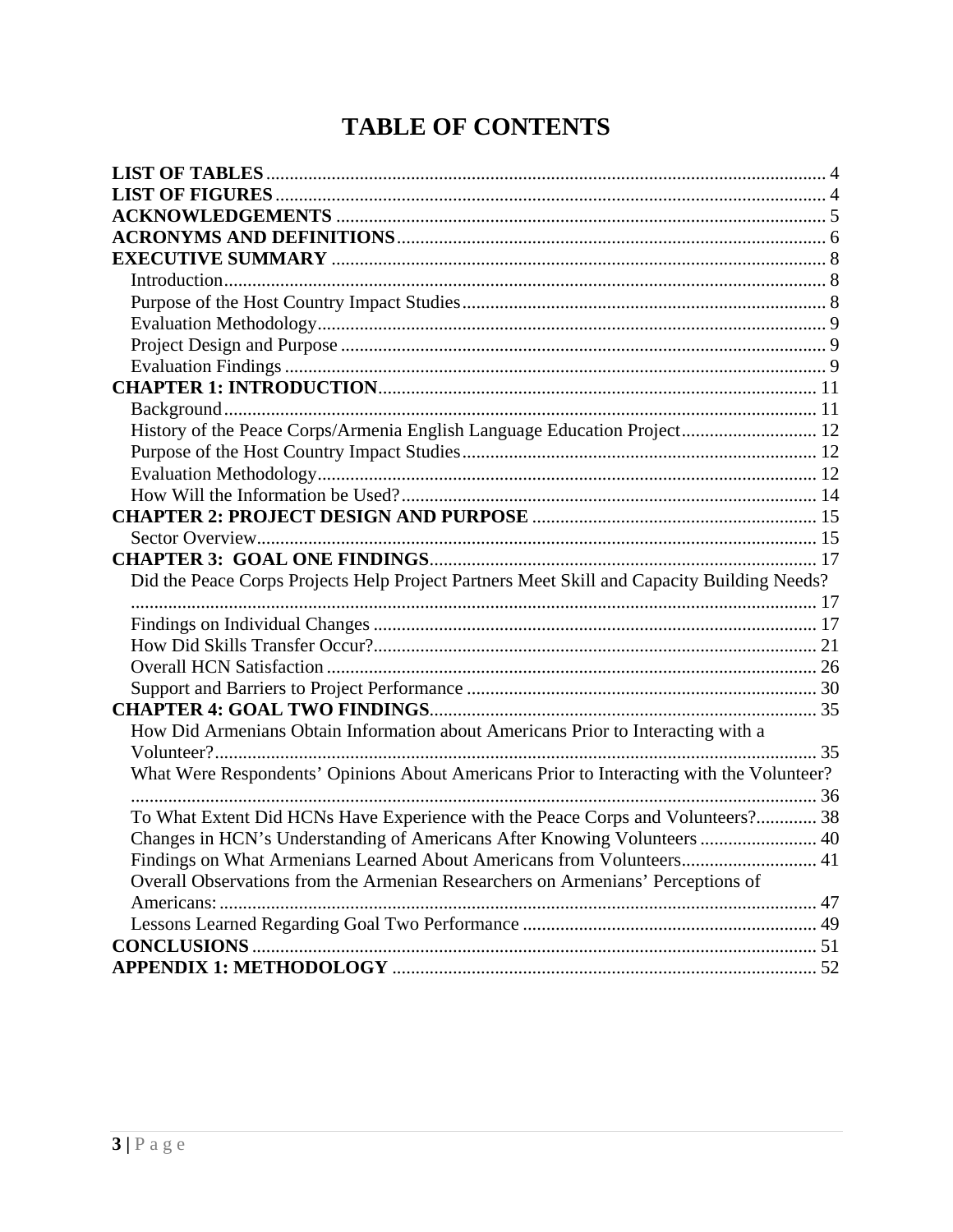# **LIST OF TABLES**

<span id="page-3-0"></span>

| Table 1: Number and Type of Host Country Nationals Interviewed: Armenia 14 |  |
|----------------------------------------------------------------------------|--|
|                                                                            |  |

# **LIST OF FIGURES**

| Figure 1: Overview of the Theory of Change for the PC/Armenia English Language Education         |
|--------------------------------------------------------------------------------------------------|
|                                                                                                  |
|                                                                                                  |
| Figure 3: Ways Counterparts and Beneficiaries Changed Since the Start of the Peace Corps'        |
|                                                                                                  |
|                                                                                                  |
| Figure 5: Ways Schools and/or Communities Changed from the Start of the Peace Corps' Project     |
|                                                                                                  |
| Figure 6: Extent to Which Volunteer's work was Sustained After Volunteer Departure: Armenia      |
| .25                                                                                              |
| Figure 7: Satisfaction with Organizational/Community Changes as a Result of the Peace Corps'     |
|                                                                                                  |
| Figure 8: Satisfaction with Level of Collaboration: Counterpart (n=26) and Stakeholder (n=4). 28 |
| Figure 9: Extent to Which the English Language Education Project Met Counterparts (n=26) and     |
|                                                                                                  |
|                                                                                                  |
| Figure 11: Counterparts' Opinion of Pre-implementation Project Clarity: Armenia (n=26)  32       |
| Figure 12: Factors that Impeded Sustainability of Project Changes: Armenia 33                    |
| Figure 13: Stakeholder Awareness (n=4) of In-Country Peace Corps Activities: Armenia 34          |
| Figure 14: Source of Information about Americans Prior to Interacting with a Volunteer:          |
| 35<br>Armenia                                                                                    |
| Figure 15: Activities that Host Family Members and Volunteers Shared: Armenia (n=24) 38          |
| Figure 16: Host Family Rating of Their Relationship with the Volunteer: Armenia (n=24)  39       |
| Figure 17: Frequency of Volunteer Interaction with Counterparts and Beneficiaries: Armenia 40    |
| Figure 18: Host Country Nationals' Change in Opinion of Americans after Contact with             |
| 41                                                                                               |
| Figure 19: What Host Country Nationals Report Learning from Volunteers: Armenia (n=84) 42        |
| Figure 20: Positive Terms Spontaneously Used to Describe Americans: Armenia  48                  |
| Figure 21: Negative Terms Spontaneously Used to Describe Americans: Armenia 49                   |
|                                                                                                  |
| Figure 23: Planned and actual distribution of interviews by respondent groups 54                 |
|                                                                                                  |
|                                                                                                  |
| Figure 26: PCVs Gender Distribution Among Host Family Members Interviewed  55                    |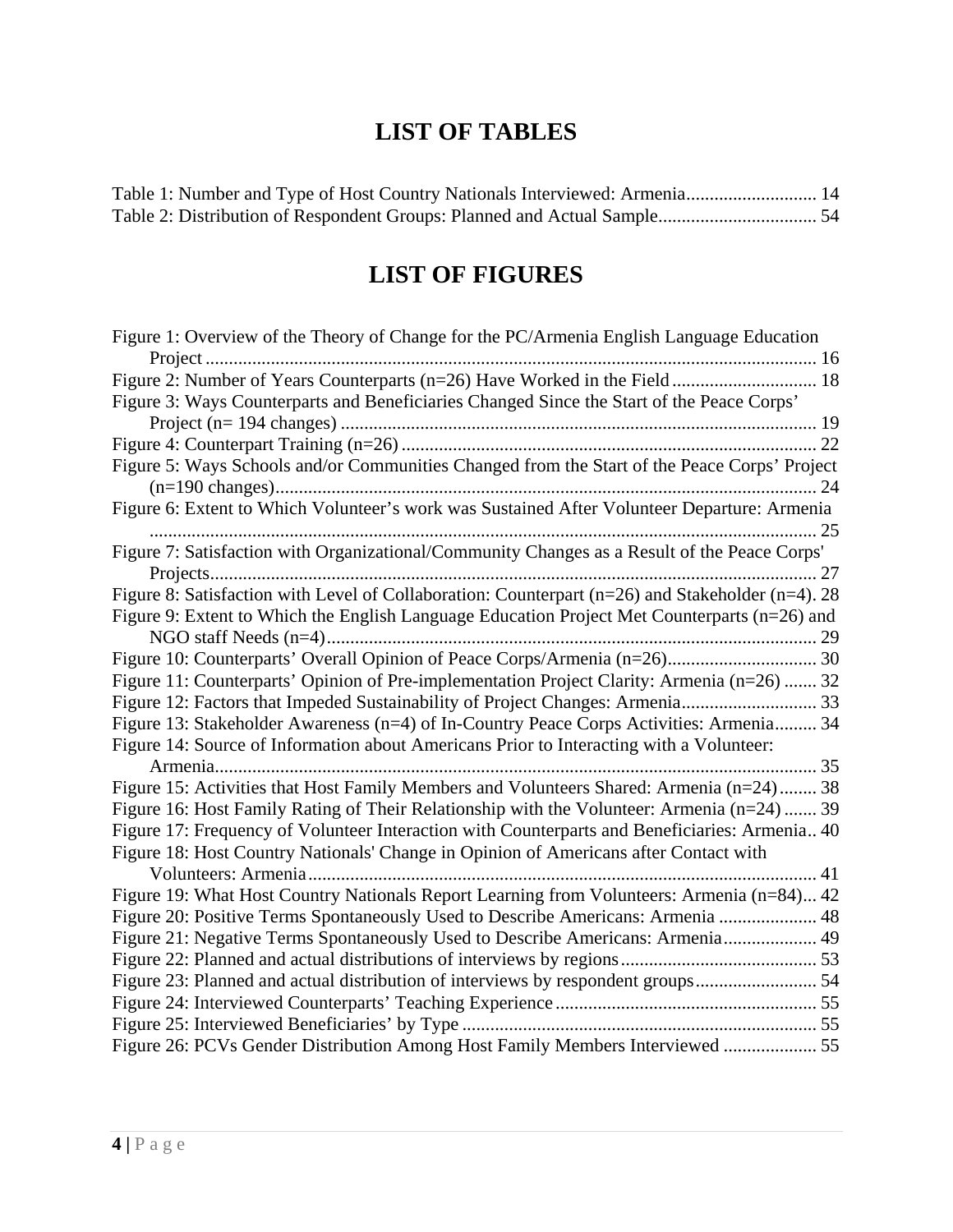# **ACKNOWLEDGEMENTS[1](#page-4-1)**

<span id="page-4-0"></span>Several people at Peace Corps/headquarters were instrumental in launching the pilot studies in the impact evaluation series. Three regional program and training advisers, Barbara Brown, Michael McCabe, and Margaret McLaughlin, shepherded the studies from initial concept to implementation in their regions. The country desk officers and sector specialists, Jason Burns, Dawn Hodge, Frances Kambour, Nicole Lewis, Frank Smith, and Peggy Seufert, provided the crucial link between OSIRP researchers and the posts. Thank you.

The interest and support from Peace Corps staff in the countries where the research was conducted were critical in this endeavor. Our sincere appreciation is extended to country directors Lee Lacy, Armenia; Romeo Massey, Dominican Republic; and Michael Simsik, Mali; and their staff: Jason Compy, Diana Sargsyan, and Gayane Zargaryan in Armenia; Martina Barinas, Miguel Leon, and Tamara Simo in the Dominican Republic; and Seydou Coulibaly in Mali. The OSIRP team is especially appreciative of the contributions provided by Dr. Romeo Massey during the initial design phase of the research.

The success of the studies is ultimately due to the work of the local research teams that skillfully encouraged the partners<sup>[2](#page-4-2)</sup> of Peace Corps Volunteers to share their experiences and perspectives. The teams were headed by senior researchers Zhirayr Edilyan in Armenia, Jose Ricardo Roques in the Dominican Republic, and Mamadou Diallo in Mali.

 $\overline{a}$ 

<span id="page-4-1"></span><sup>&</sup>lt;sup>1</sup> Although these studies were a team effort by all members of the OSIRP staff, we would like to recognize Susan Jenkins for her role as the study lead.

<span id="page-4-2"></span> $2$  Partners include any individuals who may have lived or worked with a Peace Corps Volunteer.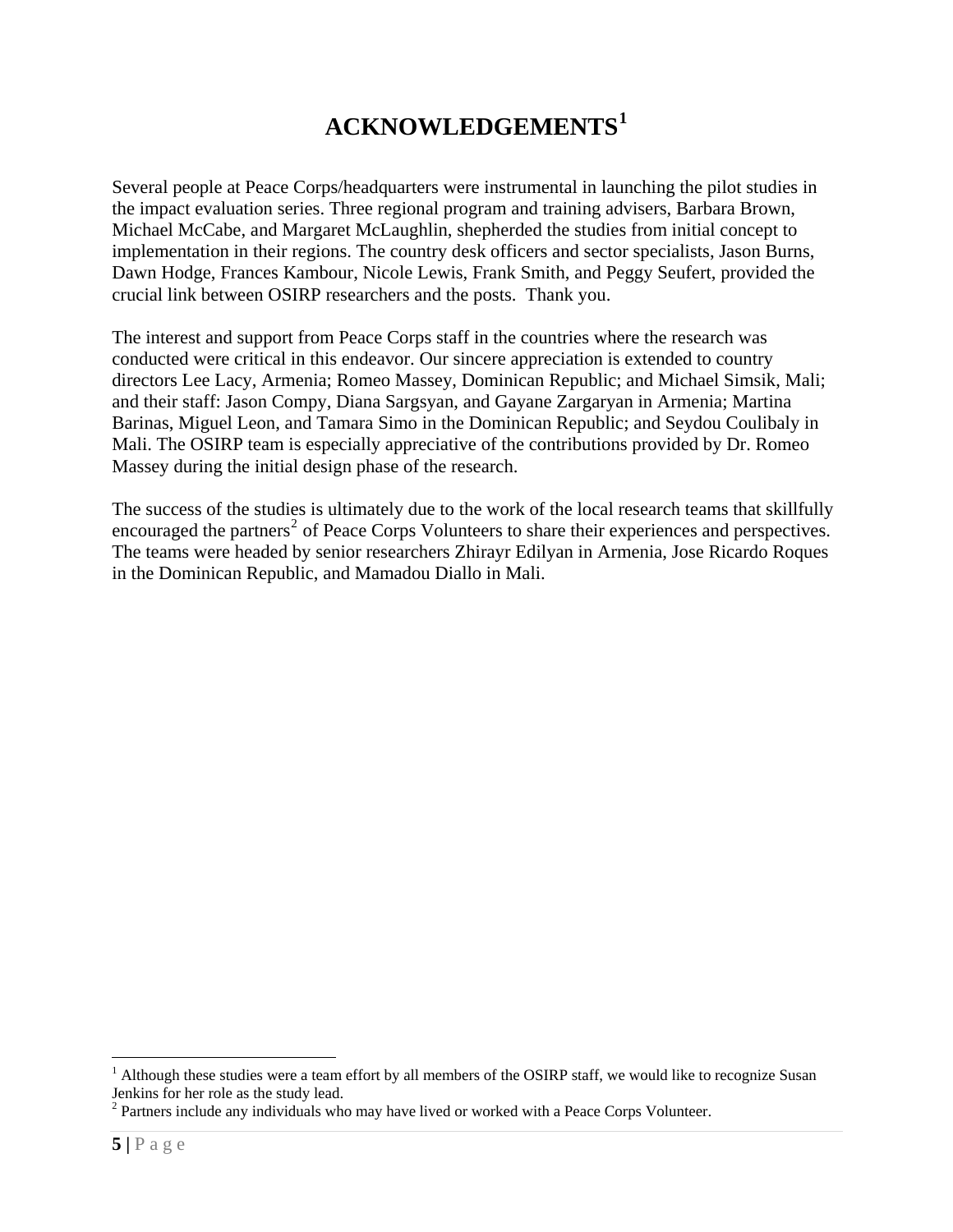# **ACRONYMS AND DEFINITIONS**

# <span id="page-5-0"></span>**Acronyms**

| <b>APCD</b>                   | <b>Assistant Peace Corp Director</b>                   |                                                                                                                                                                                                                                                                                                           |  |  |
|-------------------------------|--------------------------------------------------------|-----------------------------------------------------------------------------------------------------------------------------------------------------------------------------------------------------------------------------------------------------------------------------------------------------------|--|--|
| <b>BN</b>                     | Beneficiary                                            |                                                                                                                                                                                                                                                                                                           |  |  |
| <b>CAMP GLOW</b>              | Girls Leading Our World Camp                           |                                                                                                                                                                                                                                                                                                           |  |  |
| <b>CDPF</b>                   | Civic Development and Partnership Foundation           |                                                                                                                                                                                                                                                                                                           |  |  |
| CP                            | Counterpart                                            |                                                                                                                                                                                                                                                                                                           |  |  |
| <b>FLEX</b>                   | Future Leaders Exchange Program                        |                                                                                                                                                                                                                                                                                                           |  |  |
| <b>GOA</b>                    |                                                        | Government of Armenia                                                                                                                                                                                                                                                                                     |  |  |
| <b>HCN</b>                    |                                                        | <b>Host Country National</b>                                                                                                                                                                                                                                                                              |  |  |
| HF                            | <b>Host Family</b>                                     |                                                                                                                                                                                                                                                                                                           |  |  |
| <b>IST</b>                    | <b>In-Service Training</b>                             |                                                                                                                                                                                                                                                                                                           |  |  |
| <b>NGO</b>                    | Non-Governmental Organization                          |                                                                                                                                                                                                                                                                                                           |  |  |
| <b>OSIRP</b>                  | Office of Strategic Information, Research and Planning |                                                                                                                                                                                                                                                                                                           |  |  |
| PC/A                          | Peace Corps/Armenia                                    |                                                                                                                                                                                                                                                                                                           |  |  |
| <b>PCV</b>                    | Peace Corps Volunteer                                  |                                                                                                                                                                                                                                                                                                           |  |  |
| <b>PDM</b>                    | Project Design and Management                          |                                                                                                                                                                                                                                                                                                           |  |  |
| <b>TEFL</b>                   | Teaching English as a Foreign Language                 |                                                                                                                                                                                                                                                                                                           |  |  |
| <b>UGRAD</b>                  | Global Undergraduate Exchange Program                  |                                                                                                                                                                                                                                                                                                           |  |  |
| <b>Definitions</b>            |                                                        |                                                                                                                                                                                                                                                                                                           |  |  |
| <b>Beneficiaries</b>          |                                                        | Individuals who receive assistance and help from the project; the<br>people that the project is primarily designed to advantage                                                                                                                                                                           |  |  |
| Counterparts/Project partners |                                                        | Individuals who work with Peace Corps Volunteers;<br>Volunteers may work with multiple partners and counterparts<br>during their service. Project partners also benefit from the<br>projects, but when they are paired with Volunteers in a<br>professional relationship or based on their position in an |  |  |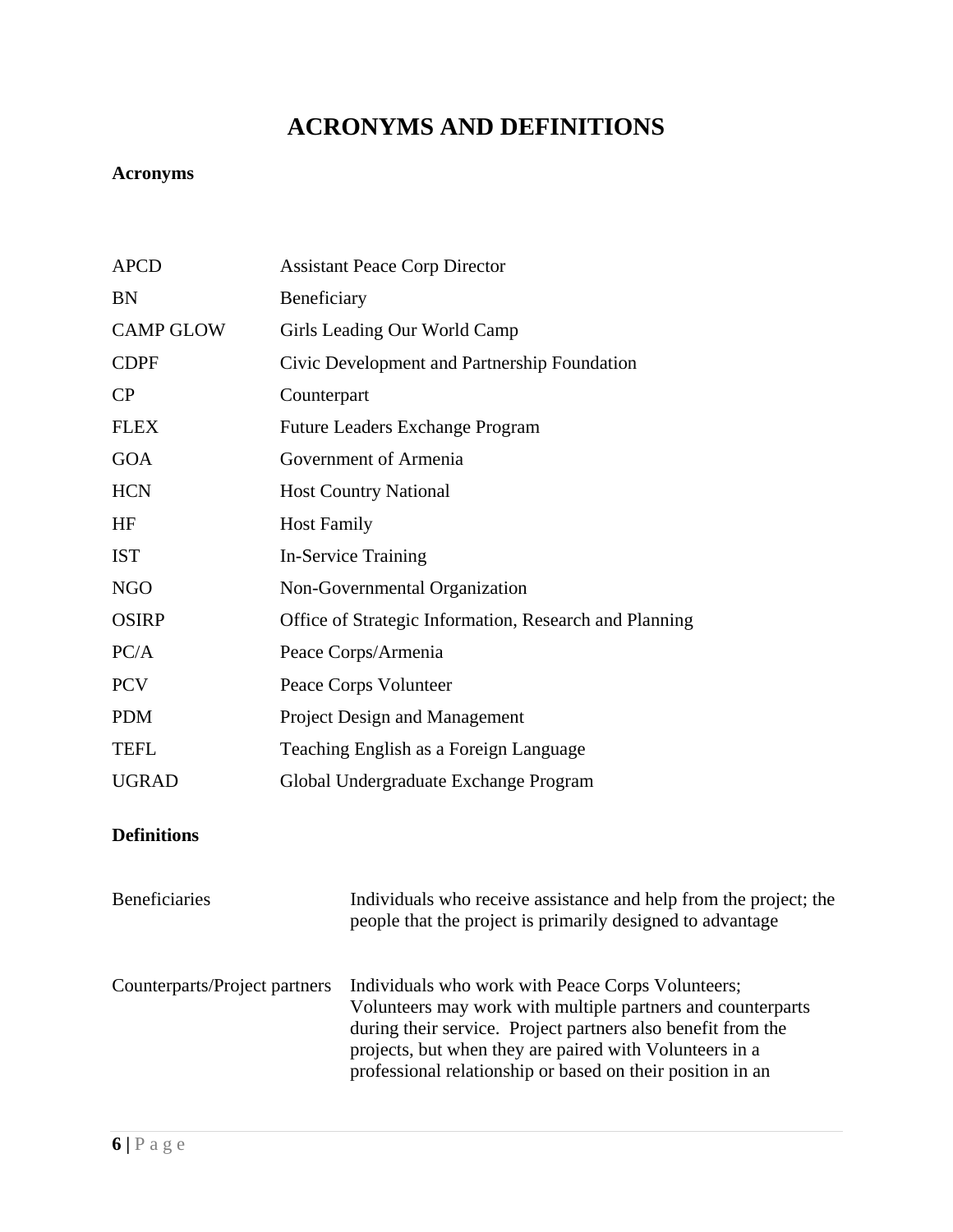|                      | organization or community (e.g., community leader), they are<br>considered counterparts or project partners |
|----------------------|-------------------------------------------------------------------------------------------------------------|
| Host family members  | Families with whom a Volunteer lived during all or part of<br>his/her training and/or service               |
| Project stakeholders | People who have a major involvement in the design,<br>implementation or results of the project              |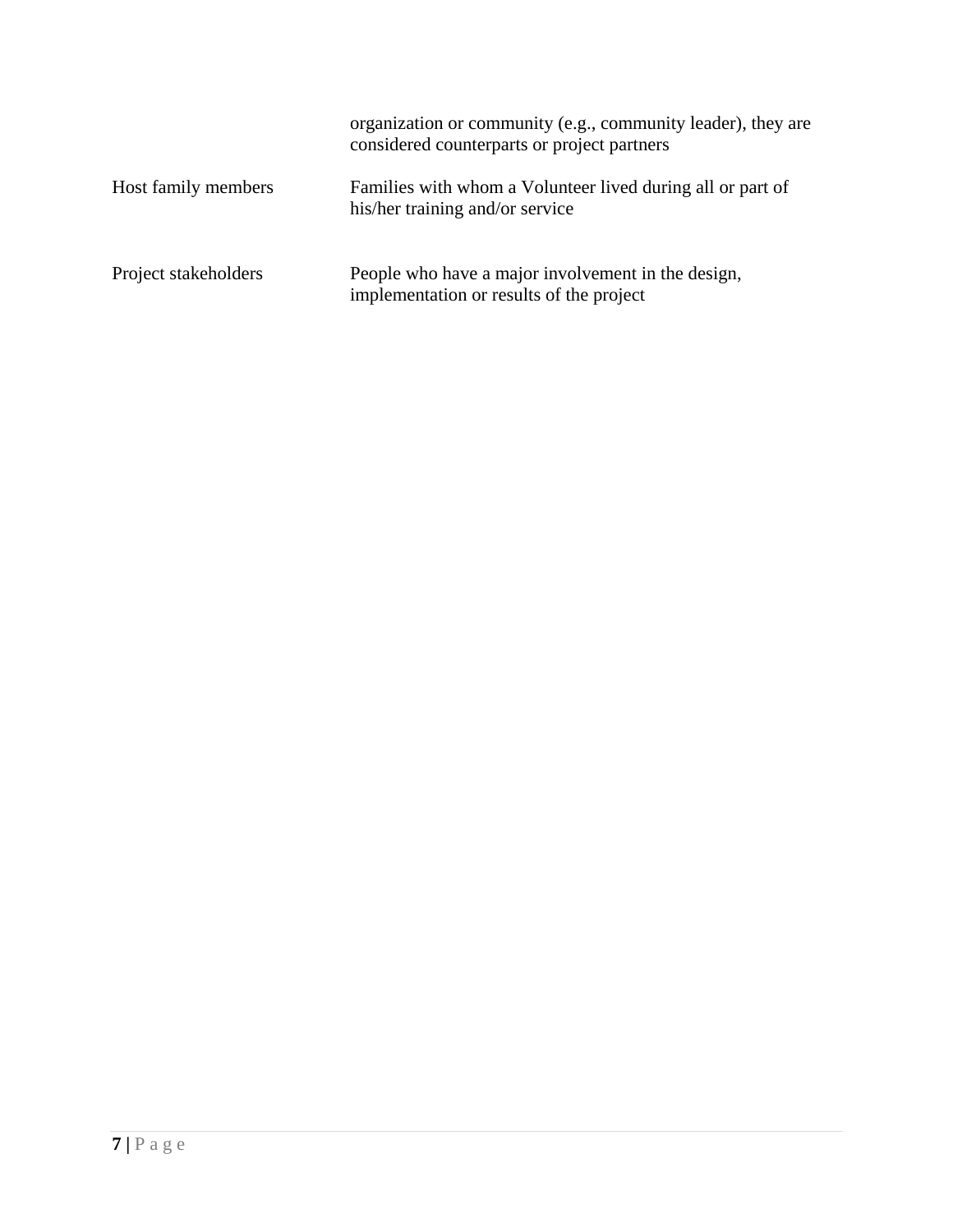# **EXECUTIVE SUMMARY**

### <span id="page-7-0"></span>**Introduction**

In 2008, the Peace Corps launched a series of studies to determine the impact of Volunteers on two of the agency's three goals: building local capacity and promoting a better understanding of Americans among host country nationals (HCNs). The Peace Corps conducts an annual survey that captures the perspective of currently serving Volunteers.<sup>[3](#page-7-1)</sup> While providing critical insight into the Volunteer experience, the survey can only address one side of the Peace Corps' story. The host country impact studies are unique for their focus on learning about the Peace Corps' impact directly from host country nationals who lived and worked with Volunteers.

This report presents the findings from the pilot study which was conducted in Armenia during the summer and fall of 2008. The focus of the research was the English Language Education Project.

### **Purpose of the Host Country Impact Studies**

Armenia's Host Country Impact Study was initiated to assess the degree to which the Peace Corps is able to both meet the needs of the country in developing English language capacities and to promote a better understanding of Americans among host country nationals. The study will also allow the Peace Corps to have a better picture of the English Language Education Project and address areas where it could be improved.

The impact study documents the HCN perspective on the impact of Peace Corps Volunteers (PCVs) on skills transfer to and capacity building of host country counterparts and community members and on changes in host country nationals' understanding of Americans.

The major research questions addressed in the study are:

- Did skills transfer and capacity building occur?
- What skills were transferred to organizations/communities and individuals as a result of Volunteers' work?
- Were the skills and capacities sustained past the end of the project?
- How satisfied were HCNs with the project work?
- What did HCNs learn about Americans?
- Did HCNs report that their opinions of Americans had changed after interacting with the Peace Corps and Peace Corps Volunteers?

 $\overline{a}$ 

<span id="page-7-1"></span> $3$ Peace Corps surveyed Volunteers periodically from 1973 to 2002 when a biennial survey was instituted. The survey became an annual survey in 2009 to meet agency reporting requirements.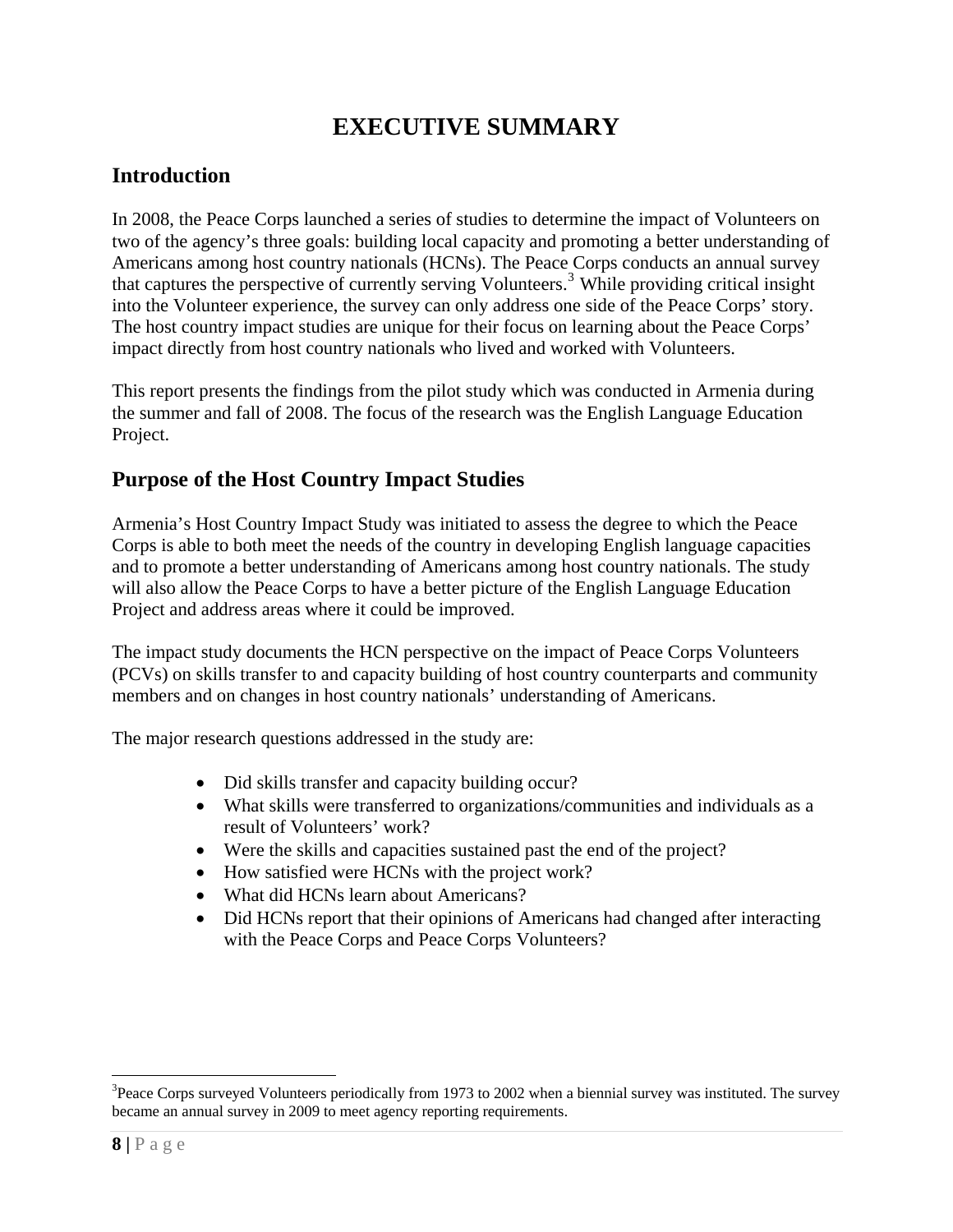### <span id="page-8-0"></span>**Evaluation Methodology**

This evaluation report is based on data provided by counterparts, beneficiaries, and stake-holders of the English Language Education Project, including:

- 26 school-based counterparts (co-teachers)
- 22 beneficiaries (students)
- 24 host family members
- 4 Ministry officials
- 2 non-governmental organization (NGO) staff
- 10 exchange students

The overall survey reached 88 respondents in 24 rural and urban communities in four of Armenia's Marzes: Lori, Shirak, Syunik, and Gegharkunik.

Interviews were conducted from August 14 to November 13, 2009. (A full description of the methodology is found in Appendix 1. Please contact OSIRP for a copy of the interview questionnaire.)

The evaluation studies are designed by Peace Corps/headquarters' Office of Strategic Information, Research and Planning (OSIRP) and were implemented in-country by the Armenian firm, Civic Development and Partnership Foundation (CDPF).

### **Project Design and Purpose**

The Peace Corps began sending Peace Corps Volunteers to Armenia in 1992 and the English Language Education Project was one of the first projects. The goal was to assist Armenia in enhancing its participation in the international community by increasing the quality of English programs and providing other educational opportunities throughout the country.

### **Evaluation Findings**

The evaluation findings confirm the successful implementation of the English Language Education Project by Peace Corps/Armenia (PC/A). While the report provides a detailed description of all the study questions, the key findings are:

### **Goal 1 Findings**

#### **Successful Transfer of English Language Skills and Teaching Methods**

- Improvement in English language proficiency and teaching skills were the most frequently mentioned individual-level changes
- Adoption of new teaching/classroom methods was the most frequently mentioned organizational change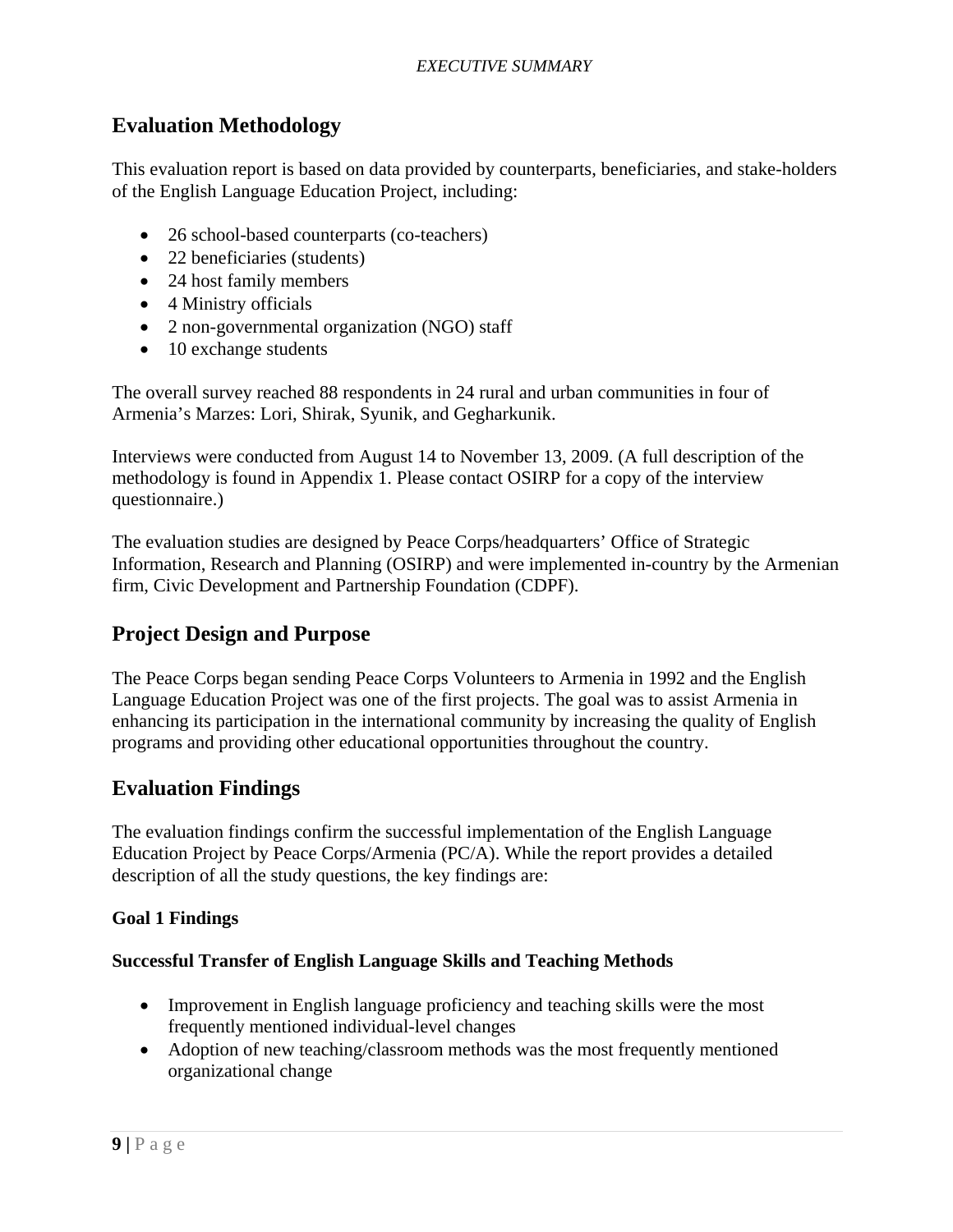### **Capacity Building was Sustained**

- 92% of school-based projects were maintained after the Volunteer left (62% "to a large extent")
- 80% of community-based activities were maintained "to a small extent"

### **Satisfaction with Peace Corps Work**

- 88% of counterparts were satisfied with the changes in their school as a result of the Peace Corps' work
- 76% of counterparts were very satisfied with the level of collaboration between their school and the Peace Corps
- 82% of counterparts reported that the Peace Corps' work met their schools' needs

### **Goal 2 Findings**

### **HCNs Developed More Positive Opinions of Americans**

- 71% of counterparts reported that their opinions of Americans improved after working with a Volunteer
- 97% of counterparts had a positive opinion of the Peace Corps as a result of their experiences
- 66% of host families rated their relationships with Volunteers positively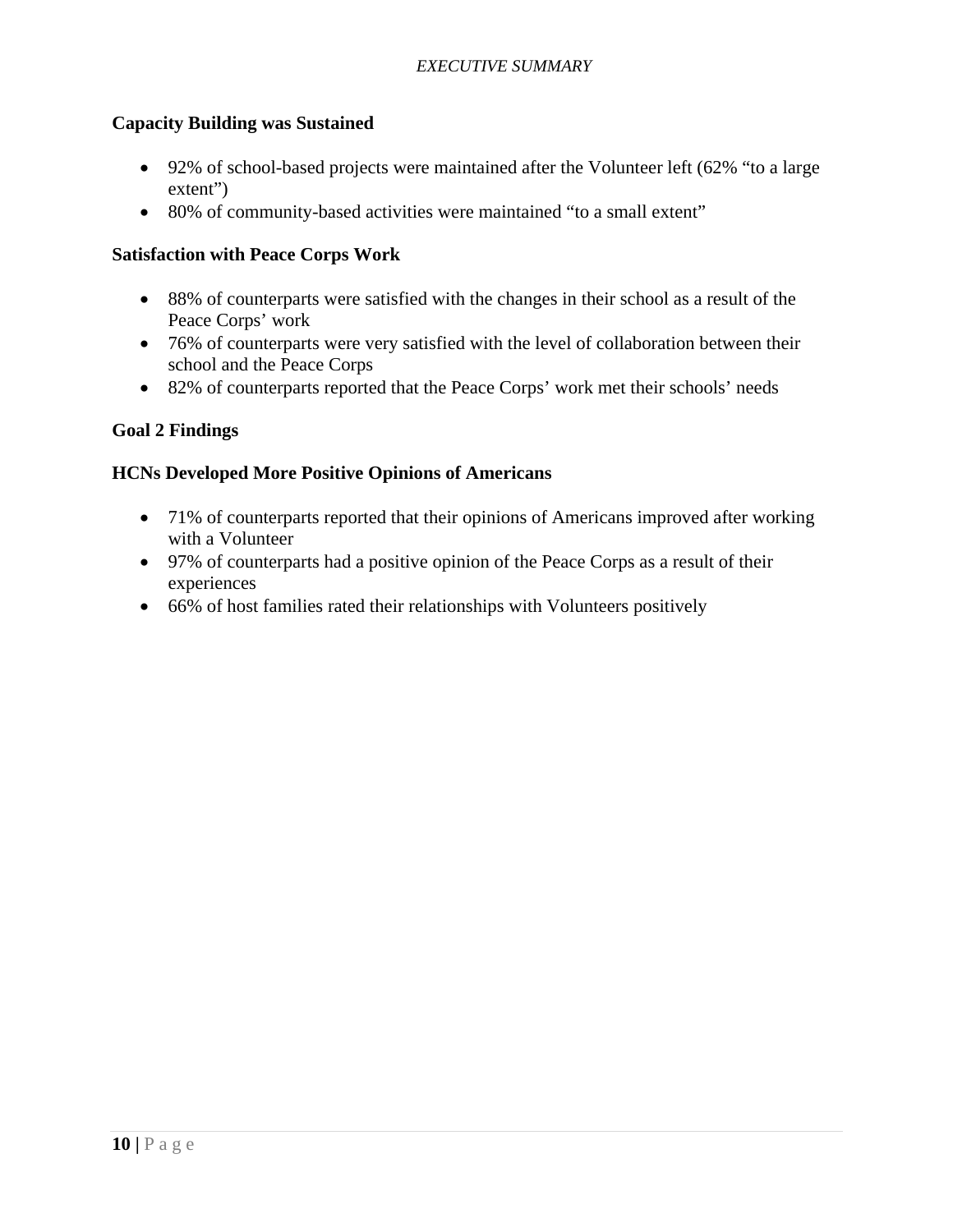# **CHAPTER 1: INTRODUCTION**

### <span id="page-10-0"></span>**Background**

The Peace Corps traces its roots and mission to 1960, when then-Senator John F. Kennedy challenged students at the University of Michigan to serve their country in the cause of peace by living and working in developing countries. From that inspiration grew an agency of the federal government devoted to world peace and friendship.

By the end of 1961, Peace Corps Volunteers were serving in seven countries. Since then, more than 200,000 men and women have served in 139 countries. Peace Corps activities cover issues ranging from AIDS education to information technology and environmental preservation. Peace Corps Volunteers continue to help countless individuals who want to build a better life for themselves, their children, and their communities.

In carrying out the agency's three core goals, Peace Corps Volunteers make a difference by building local capacity and promoting a better understanding of Americans among host country nationals. A major contribution of Peace Corps Volunteers, who live in the communities where they work, stems from their ability to deliver technical interventions

### **Peace Corps' Core Goals**

**Goal 1**- To help the people of interested countries in meeting their need for trained men and women.

**Goal 2**- To help promote a better understanding of Americans on the part of the peoples served.

**Goal 3**- To help promote a better understanding of other people on the part of Americans.

directly to beneficiaries living in rural or urban areas that lack sufficient local capacity. Also, Volunteers operate from a development principle that promotes sustainable projects and strategies.

The interdependence of Goal 1 and Goal 2 is central to the Peace Corps experience, as HCNs develop relationships with Volunteers who communicate in the local language, share everyday experiences, and work collaboratively.

The Peace Corps conducts an annual survey of currently serving Volunteers<sup>[4](#page-10-1)</sup>; however, it tells only one side of the Peace Corps' story. In 2008, the Peace Corps began a series of studies to determine the impact of its Volunteers. The studies are unique for their focus on learning about the Peace Corps' impact directly from the host country nationals who lived and worked with Volunteers.

 $\overline{a}$ 

<span id="page-10-1"></span><sup>&</sup>lt;sup>4</sup>Peace Corps surveyed Volunteers periodically from 1973 to 2002 when a biennial survey was instituted. The survey became an annual survey in 2009 to meet agency reporting requirements.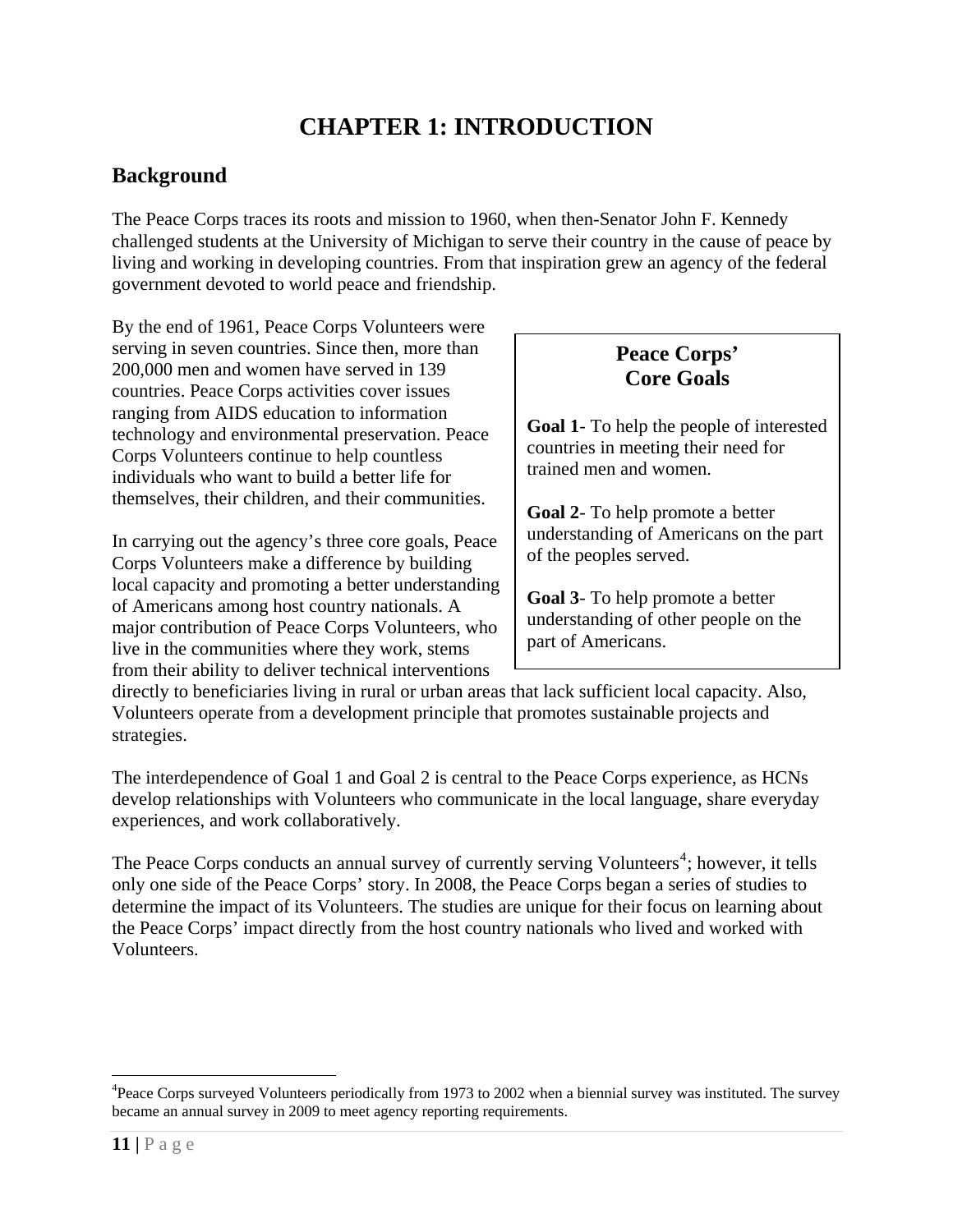### <span id="page-11-0"></span>**History of the Peace Corps/Armenia English Language Education Project**

Peace Corps/Armenia began in September 1992, with the signing of an agreement between the Peace Corps and the Government of the Republic of Armenia. Later, a Memorandum of Understanding was signed between the Peace Corps and the Armenian Ministry of Science and Education to provide a framework for the English Language Education Project in Armenia. The goal of the English Language Education Project is to improve English language teaching and learning in the education sector and to increase the professional quality of English language teachers.

### **Purpose of the Host Country Impact Studies**

This report presents the findings from the pilot impact evaluation conducted in Armenia during the summer and fall of 2008. The project studied was the English Language Education Project.

The impact study documents the HCN perspective on the impact of Peace Corps Volunteers on skills transfer to and capacity building of host country counterparts and community members and on changes in host country nationals' understanding of Americans.

The major research questions addressed in the study are:

- Did skills transfer and capacity building occur?
- What skills were transferred to organizations/communities and individuals as a result of Volunteers' work?
- Were the skills and capacities sustained past the end of the project?
- How satisfied were HCNs with the project work?
- What did HCNs learn about Americans?
- Did HCNs report that their opinions of Americans had changed after interacting with the Peace Corps and Peace Corps Volunteers?

The information gathered through this research will help the Peace Corps answer questions about the degree to which the agency is able—across posts, sectors, and sites—to meet the needs of host countries for trained men and women and to promote a better understanding of Americans among HCNs. This information complements the information provided by Peace Corps Volunteers in their Project Status Reports and the Annual Volunteer Survey.

### **Evaluation Methodology**

In 2008, the Peace Corps' Office of Strategic Information, Research and Planning (OSIRP), in response to a mandate from the Office of Management and Budget that the agency should conduct evaluations of the impact of Volunteers in achieving Goal 2, began a series of evaluation studies. Armenia was one of three countries selected to pilot a methodology that would examine the impact of the technical work of Volunteers, as well as their efforts topromote a better understanding of Americans among the people with whom they served. In collaboration with the Peace Corps' country director at each post, OSIRP piloted a methodology to collect information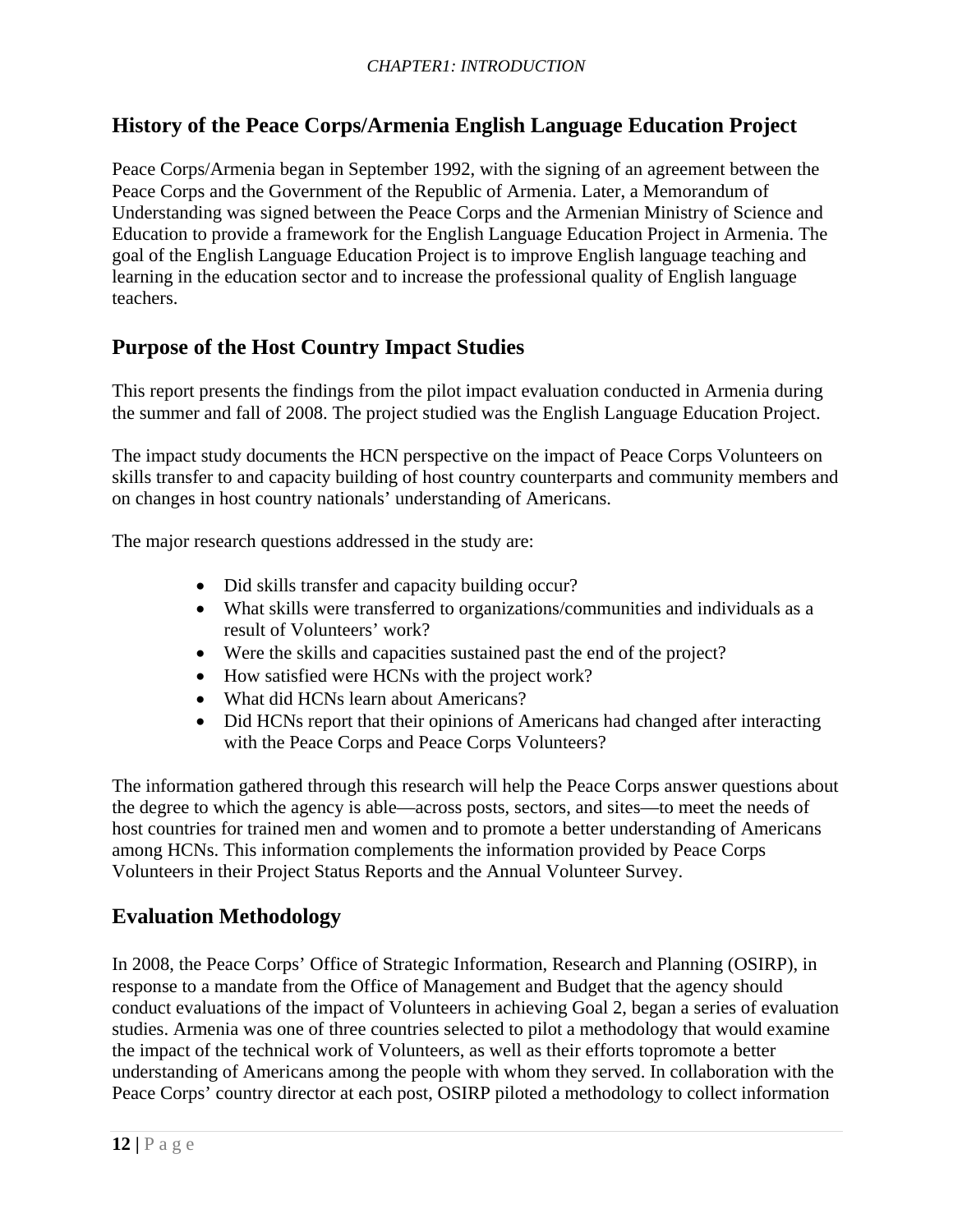*directly from host country nationals* about skills transfer and capacity building, as well as changes in their understanding of Americans.

The research was designed by OSIRP social scientists and implemented in-country by Zhirayr Edilyan and a team of interviewers, under the supervision of the Peace Corps' country staff, with technical direction from the OSIRP team. A web-based database was used to manage the questionnaire data and subsequent analysis.

In Armenia, the CDPF conducted interviews in 24 communities where Volunteers worked. Sixty-two English Language Education Project Volunteer site placements between 2004 and 2008 were identified for possible participation in the study. A representative sample rather than a random sample was drawn from the list of Volunteer assignments since 2004. Armenian Senior Researcher Edilyan and his team conducted semi-structured interviews with Armenians who had lived and/or worked with Peace Corps Volunteers. (The interview schedule is available upon request from OSIRP)

The overall survey reached 97 respondents in 24 rural and urban communities in four of Armenia's Marzes: Lori, Shirak, Syunik, and Gegharkunik. Sites were selected to be as representative of Armenia as possible, including geographic and socio-economic differences. The regions represent diverse population centers, ranging from small villages of 600 people to larger cities with a population of 150,000. (Appendix 1 contains a full description of the research methodology.)

Interviews were conducted from August 14 to November 13, 2008 with the following groups of Armenian nationals:

- **Project partners/counterparts**: Co-teachers, school administrators, and teacher supervisors (26)
- **Project beneficiaries**: University, college and secondary school students taught/cotaught by PCVs, and camp attendees (21)
- **Alumni of exchange programs**: Including programs such as FLEX, UGrad, and Muskie with whom Volunteers had worked to support their applications to these programs (10)
- **Staff of two non-governmental organizations**: Representatives of organizations with whom PCVs worked (2)
- **Host family members:** Families that hosted Volunteers during at least part of their service (24)
- **Stakeholders**: Representatives from the Ministry for Education and Science (3) and the National Institute of Education (1)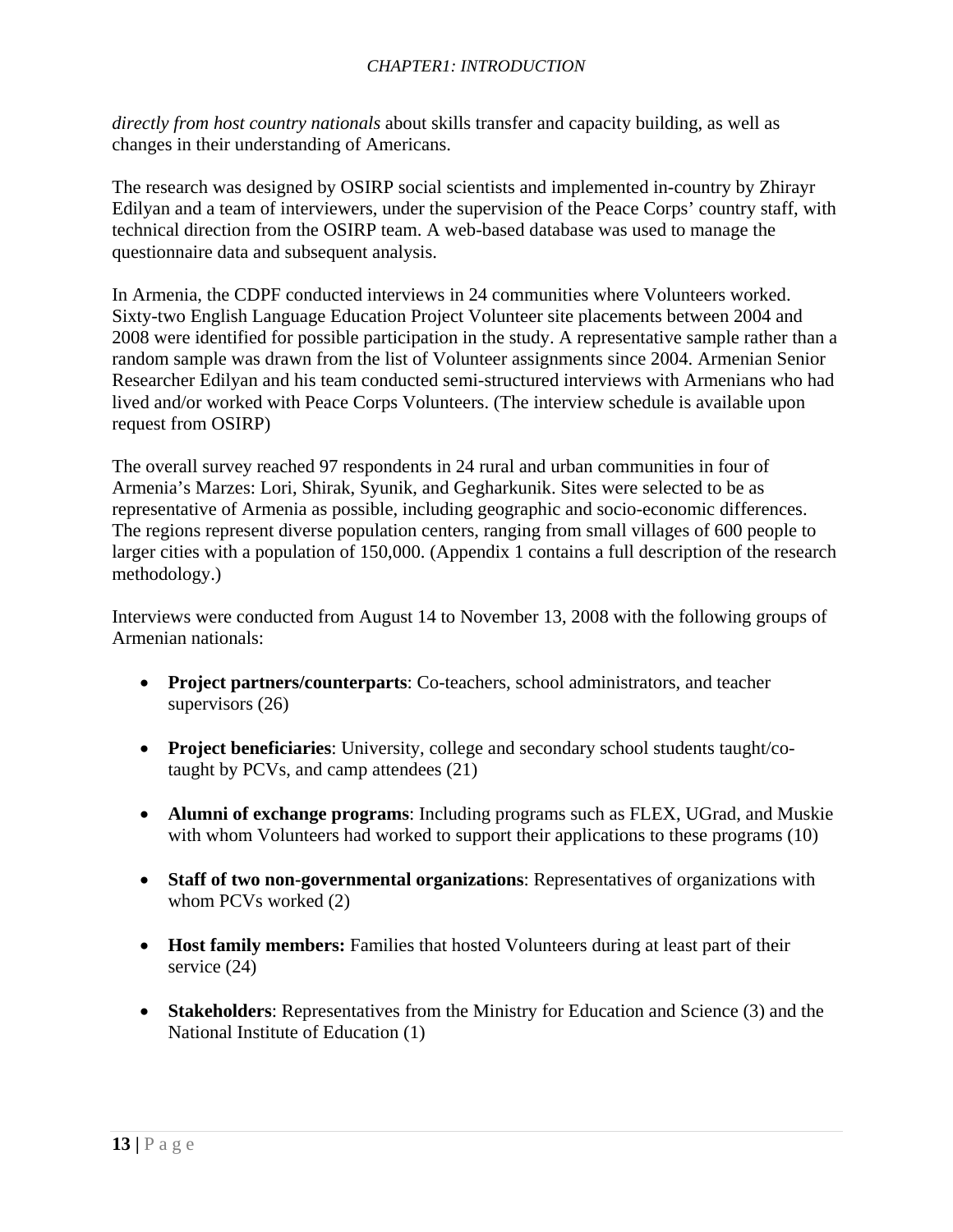#### *CHAPTER1: INTRODUCTION*

<span id="page-13-0"></span>Interviewers recorded the respondents' comments, coded the answers, and then entered the data into a web-based database maintained by OSIRP. The data were analyzed by OSIRP researchers and the senior researcher.

| <b>Categories</b>                 | <b>Number of People</b> | <b>Number of Sites</b> |
|-----------------------------------|-------------------------|------------------------|
| Counterparts                      | 26                      | 24                     |
| <b>Beneficiaries</b>              | 22                      | 24                     |
| Host family members               | 24                      | 24                     |
| Stakeholders (Ministry officials) |                         |                        |
| NGO staff                         |                         |                        |
| Exchange program alumni           |                         |                        |
| <b>Total</b>                      | 88                      |                        |

|  |  |  | Table 1: Number and Type of Host Country Nationals Interviewed: Armenia |  |
|--|--|--|-------------------------------------------------------------------------|--|
|  |  |  |                                                                         |  |

### **How Will the Information be Used?**

The information gathered will inform Peace Corps staff at post and headquarters about host country nationals' perceptions of the community projects and the Volunteers. In conjunction with Volunteer feedback from the yearly Volunteer Survey and the Close-of-Service Surveys, this information will allow the Peace Corps to better understand its impact and address areas for improvement. For example, the information may be useful for Volunteer training and outreach to host families and project partners.

This information is also needed to provide performance information to the United States Office of Management and Budget and the United States Congress. As part of the Peace Corps Improvement Plan, drafted in response to its 2005 Program Assessment Rating Tool review, the Peace Corps proposed the creation of "baselines to measure results including survey data in countries with Peace Corps presence to measure the promotion of a better understanding of Americans on the part of the peoples served."<sup>[5](#page-13-1)</sup> Feedback from the original pilots was used to revise the methodology rolled out to nine posts each in Fiscal Year 2009 and 2010, for a total of 18 posts across Peace Corps' three geographic regions: Africa; Inter-America and the Pacific; and Europe, Mediterranean and Asia. Taken together, these studies contribute to Peace Corps' ability to document the degree to which the agency is able to both meet the needs of host countries for trained men and women and to promote a better understanding of Americans among the peoples served.

 $\overline{a}$ 

<span id="page-13-1"></span><sup>&</sup>lt;sup>5</sup> Downloaded from : <http://www.whitehouse.gov/omb/expectmore/summary/10004615.2005.html>9-10-08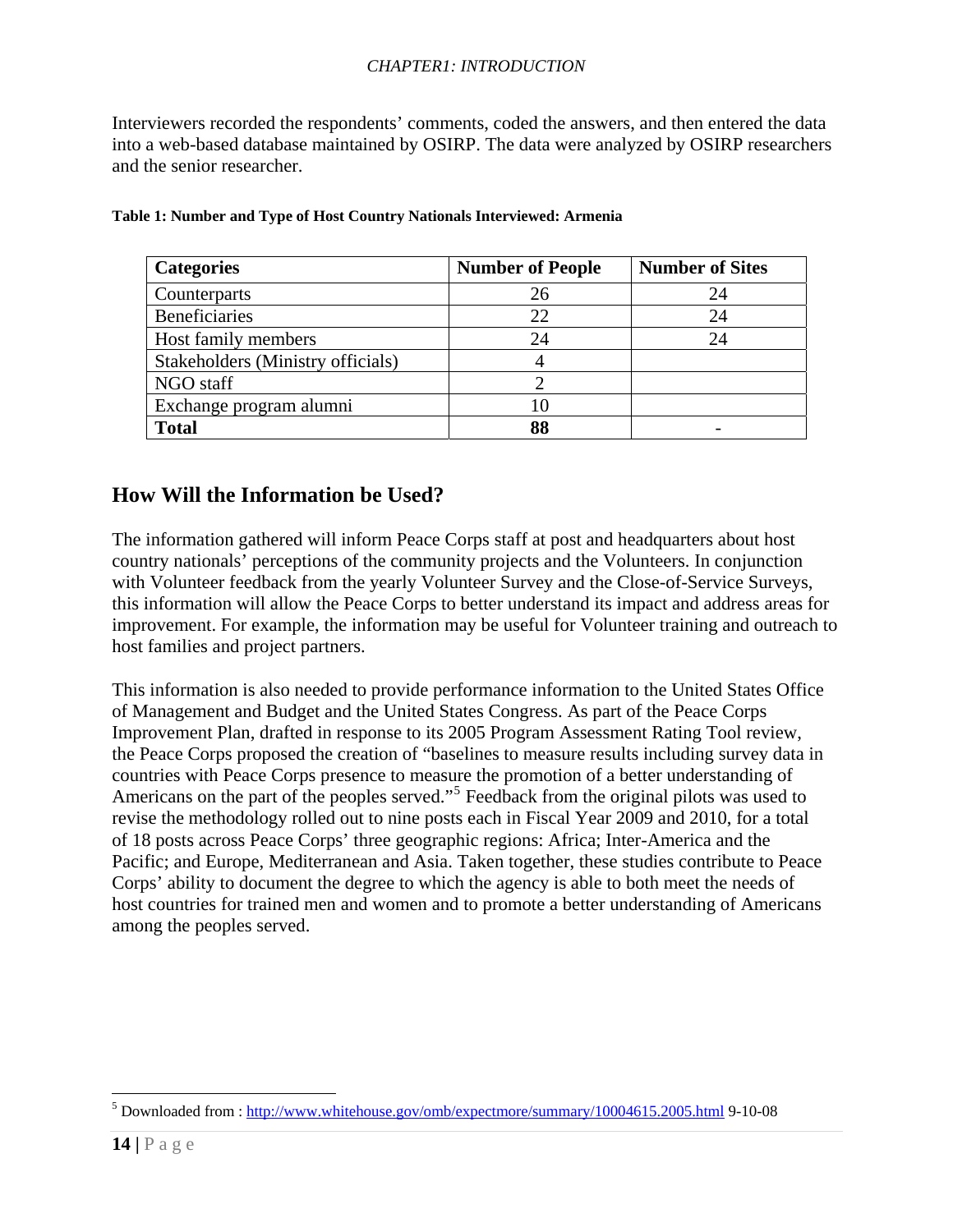# **CHAPTER 2: PROJECT DESIGN AND PURPOSE**

### <span id="page-14-0"></span>**Sector Overview<sup>[6](#page-14-1)</sup>**

The pilot study evaluated the Peace Corps' Teaching English as a Foreign Language project in the education sector. The goal of the English Language Education Project is to assist Armenia in enhancing its participation in the international community by increasing the quality of English language programs and by providing new educational and community development opportunities throughout the country.

Initially, the English Language Education Project Volunteers were placed in the capital city of Yerevan. Over time, however, an increasing percentage of Volunteers were sent to small, rural towns and villages where the need for qualified English language teachers was greater. Major Armenian cities already had access to qualified English language instruction.

A model of the theory of change underlying the project approach is presented in Figure 1.

**The English Language Education Project** helps

improve the quality of English language education. The project also promotes youth civic engagement and service, including promoting the mobilization of youth and adults to meet the needs of their communities.

 $\overline{a}$ 

<span id="page-14-1"></span><sup>6</sup> The Sector Overview is based on the *English Language Education Project Plan* Dated January 2008.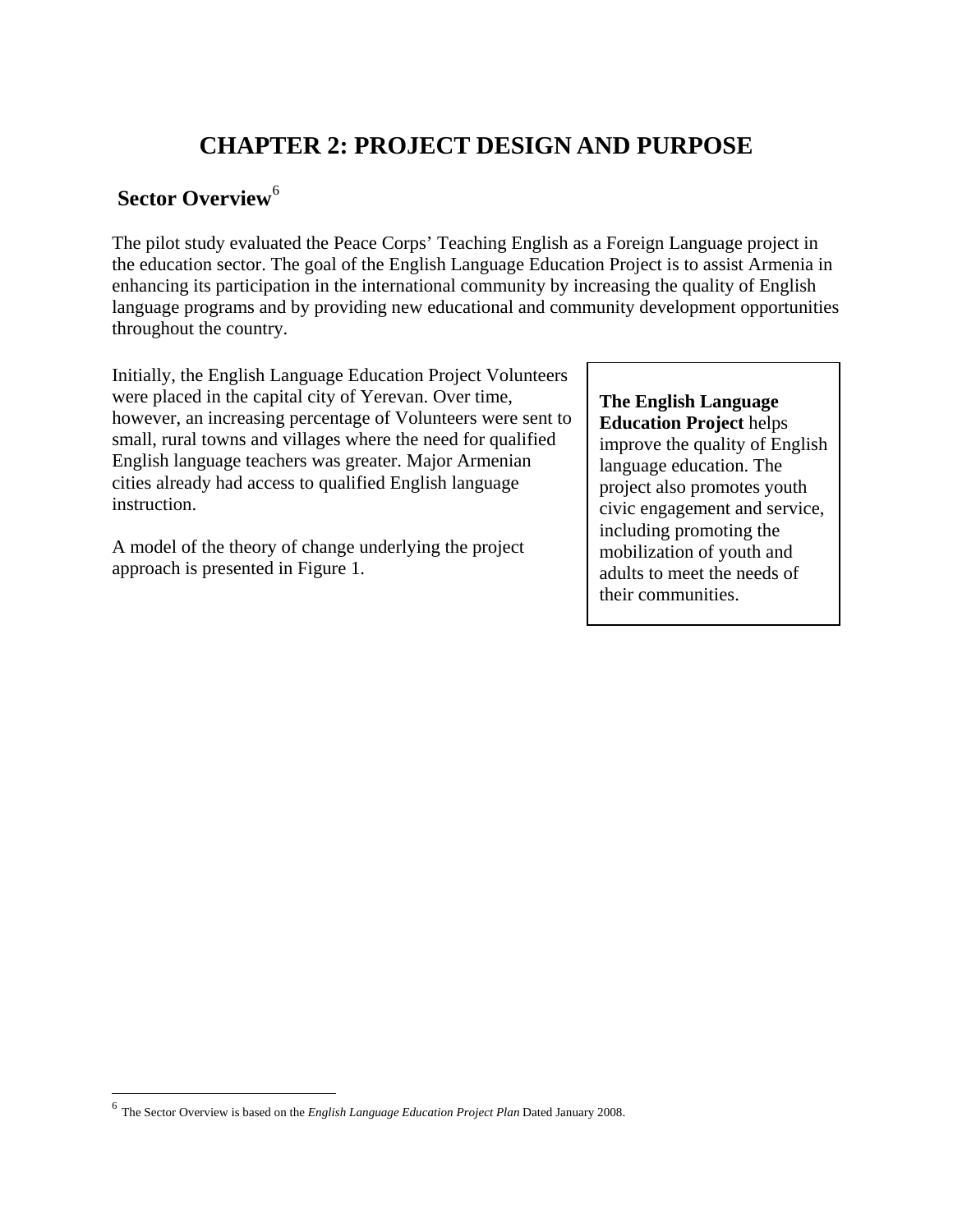<span id="page-15-0"></span>**Figure 1: Overview of the Theory of Change for the PC/Armenia English Language Education Project** 



This figure was compiled from information in the *Peace Corps/Armenia English Language Education Project: Project Plan*. January 2008.

English Language Education Project Volunteers develop English language skills by providing English language instruction in regular classroom settings, through English language clubs, and other extra-curricular activities Volunteers plan with their students. The activities are expected to promote personal and professional skills that enhance community development

The Volunteers address the needs of Armenian English language teachers through co-planning, team teaching, and by sponsoring teacher training workshops and conferences. Team-teaching was implemented in the English Language Education Project as a result of recommendations from the Inspector General's visit in November 2004. This change was designed to ensure that all Volunteers transfer knowledge and skills to Armenian teachers, that Volunteers were able to meet the professional standard of 15-20 hours of work per week within their primary assignment, and to promote a more productive relationship between Volunteers and counterparts.

In collaboration with Armenian teachers, Volunteers create appropriate educational materials and incorporate them into the English language curriculum. They also catalogue/organize the new materials in libraries and resource centers.

In accordance with the English Language Education Project Action Plan developed in 2007, Peace Corps Volunteers are placed at educational institutions, including secondary schools, colleges, universities, and the National Institute of Education.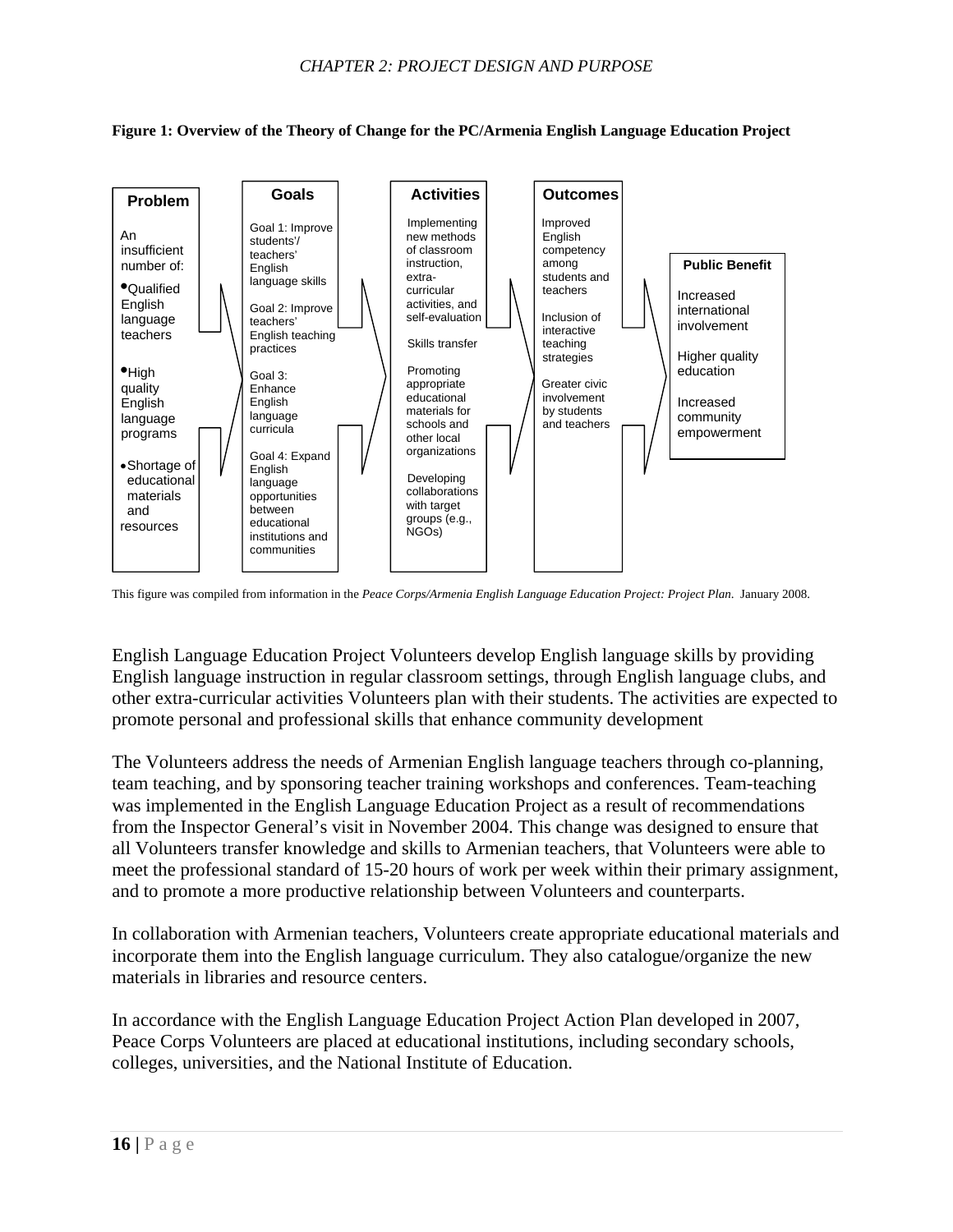# **CHAPTER 3: GOAL ONE FINDINGS**

<span id="page-16-0"></span>Performance under the Peace Corps' first goal was examined in two ways, by measuring:

- 1. The extent to which HCNs observed community and personal changes, reported gaining new technical skills, and the capacity to maintain the changes once the community project ended.
- 2. HCNs' satisfaction with the work of the community project, in particular, satisfaction with the extent to which their needs had been met.

### **Did the Peace Corps Projects Help Project Partners Meet Skill and Capacity Building Needs?**

The English Language Education Project identified three outcomes related to skill and capacity building which Volunteers worked towards achieving with counterparts and beneficiaries:

- 1. Improved English language competency among students and teachers
- 2. Integration of interactive teaching strategies into classrooms
- 3. Greater civic involvement, particularly volunteerism, by students and teachers

The project goals focused on individual-level changes with regards to teaching practice and English language skills.

### **Findings on Individual Changes**

This section starts with an overview of counterparts' prior professional experience. It continues with respondents' feedback about areas in which they changed information about how that change occurred, and the extent to which they have been able to maintain those changes after the departure of the Volunteer.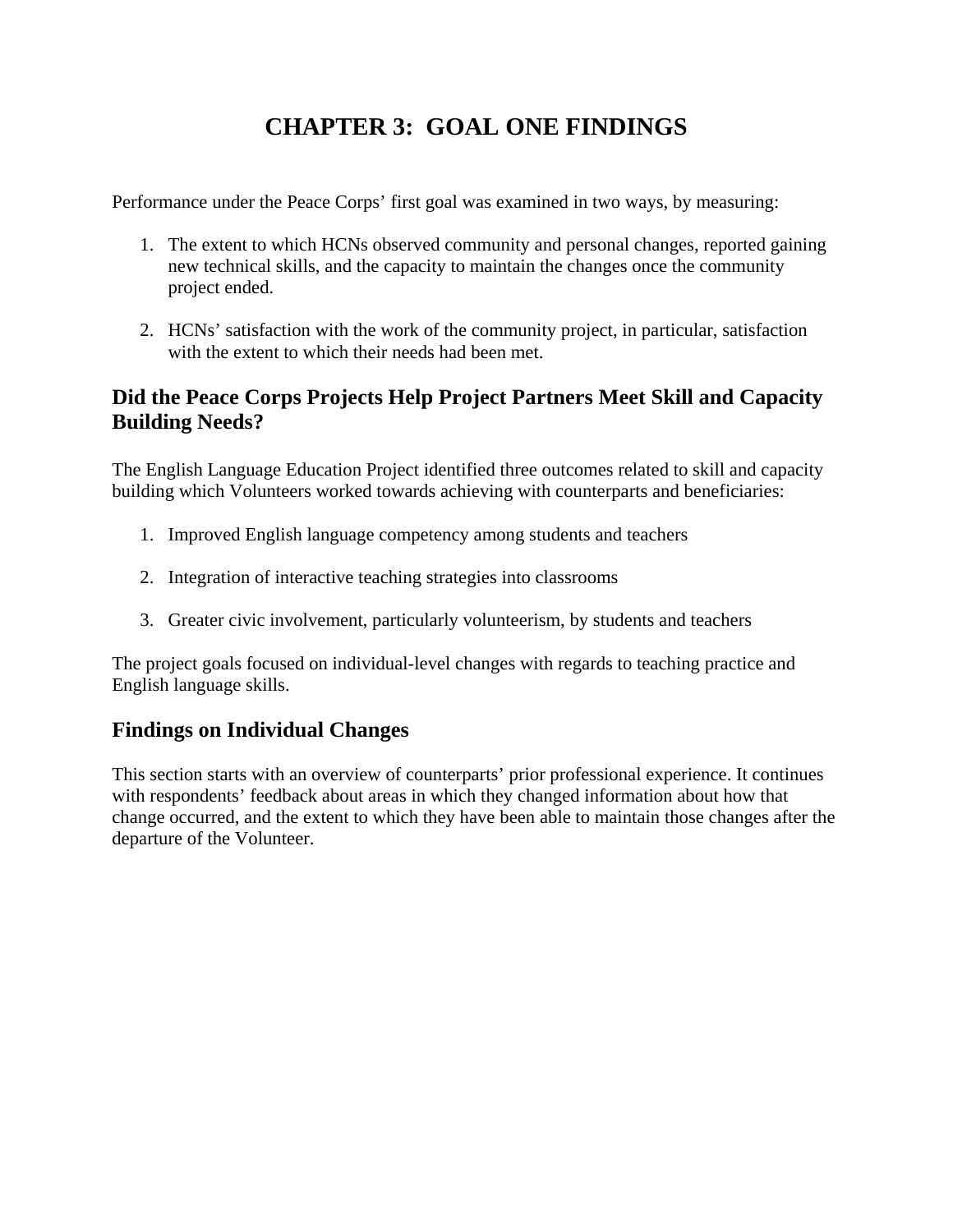### <span id="page-17-0"></span>**Prior Teaching and English Language Instruction Experience**

The 26 counterparts (i.e., co-teachers) who worked with English Language Education Project Volunteers in Armenia already had significant experience with educational programs including English language programs (see Figure 2). All of the counterparts had worked as a teacher, master teacher, curriculum advisor, or school administrator for at least two years, with 76 percent of counterparts having worked in that field for more than 10 years.





### **In What Ways Did Counterparts (Co-Teachers) and Beneficiaries (Students) Who Worked with Volunteers Change?**

In the absence of data about conditions before the arrival of the Volunteers, counterparts and beneficiaries were asked to think back to *how they saw themselves* when they started working with a Volunteer and compare that to *how they currently see themselves.* They were then asked to report any changes they saw in themselves during that period. For each change mentioned, the counterparts and beneficiaries were asked whether they viewed the change as small, medium, or large, and the extent to which they attributed the changes to the interaction with the Volunteer.

Respondents reported a total of 194 changes. The range of skills acquired through the English Language Education Project can be categorized in five general areas: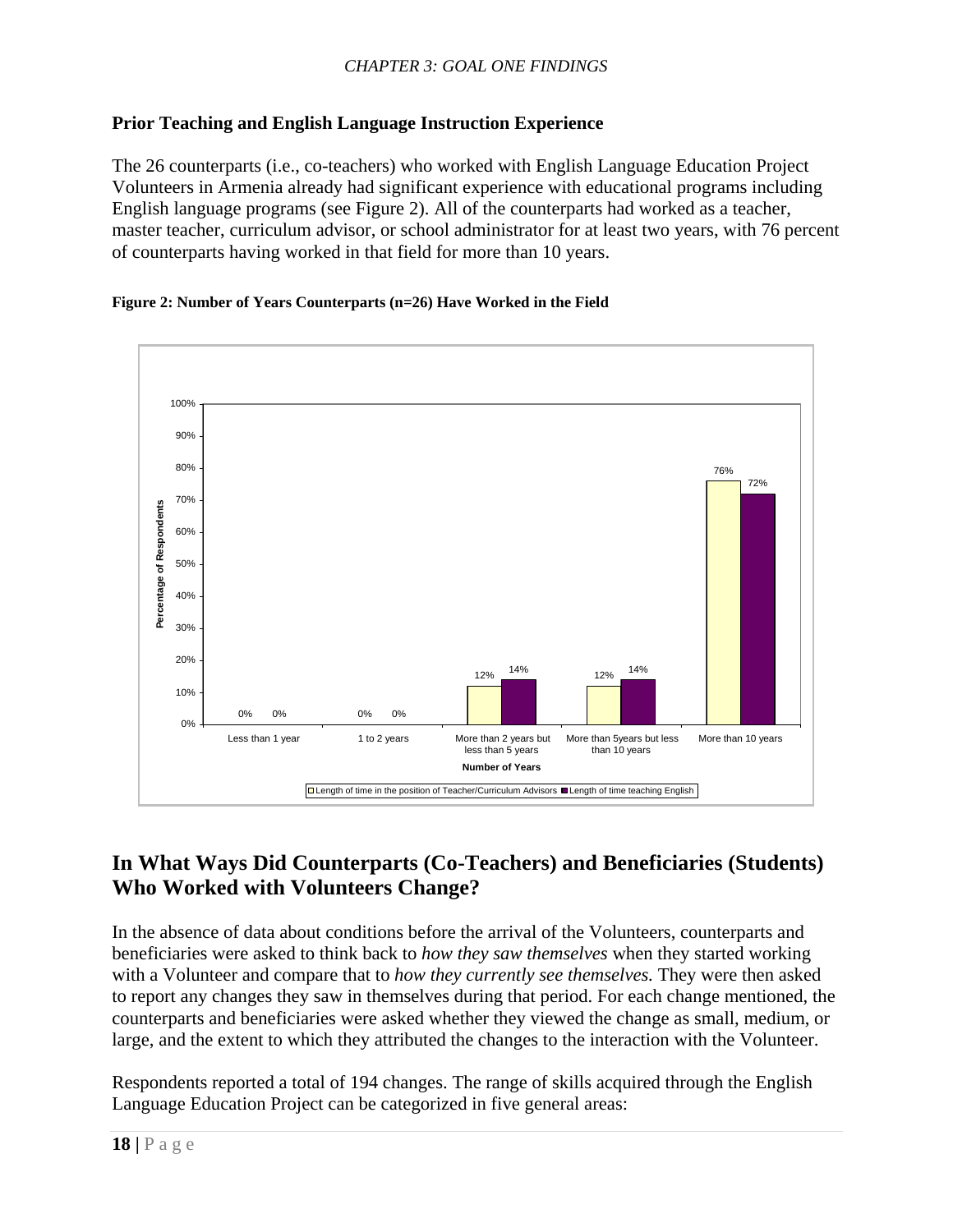- <span id="page-18-0"></span>1. Improved English language skills and different teaching methods (e.g., team teaching, new methods to teach critical thinking, lesson planning, the use of didactic materials)
- 2. New communication skills, teaching and using written and spoken English
- individuals 3. More professionalism, but also less formality in approaches to treating students as
- 4. Valuing different approaches and diversity among people, perceiving students differently, and volunteerism
- 5. New regard for their futures and the opportunities open to them

Forty-two percent of the changes referred to increases in specific skills (e.g., interactive teaching) or knowledge (e.g., English language) (Figure 3).





Students said they have learned to be more confident while speaking English, and in general they report that, due to their experience with a PCV, they are able to communicate with other Englishspeaking foreigners more freely and easily. Students also gained the skill and confidence to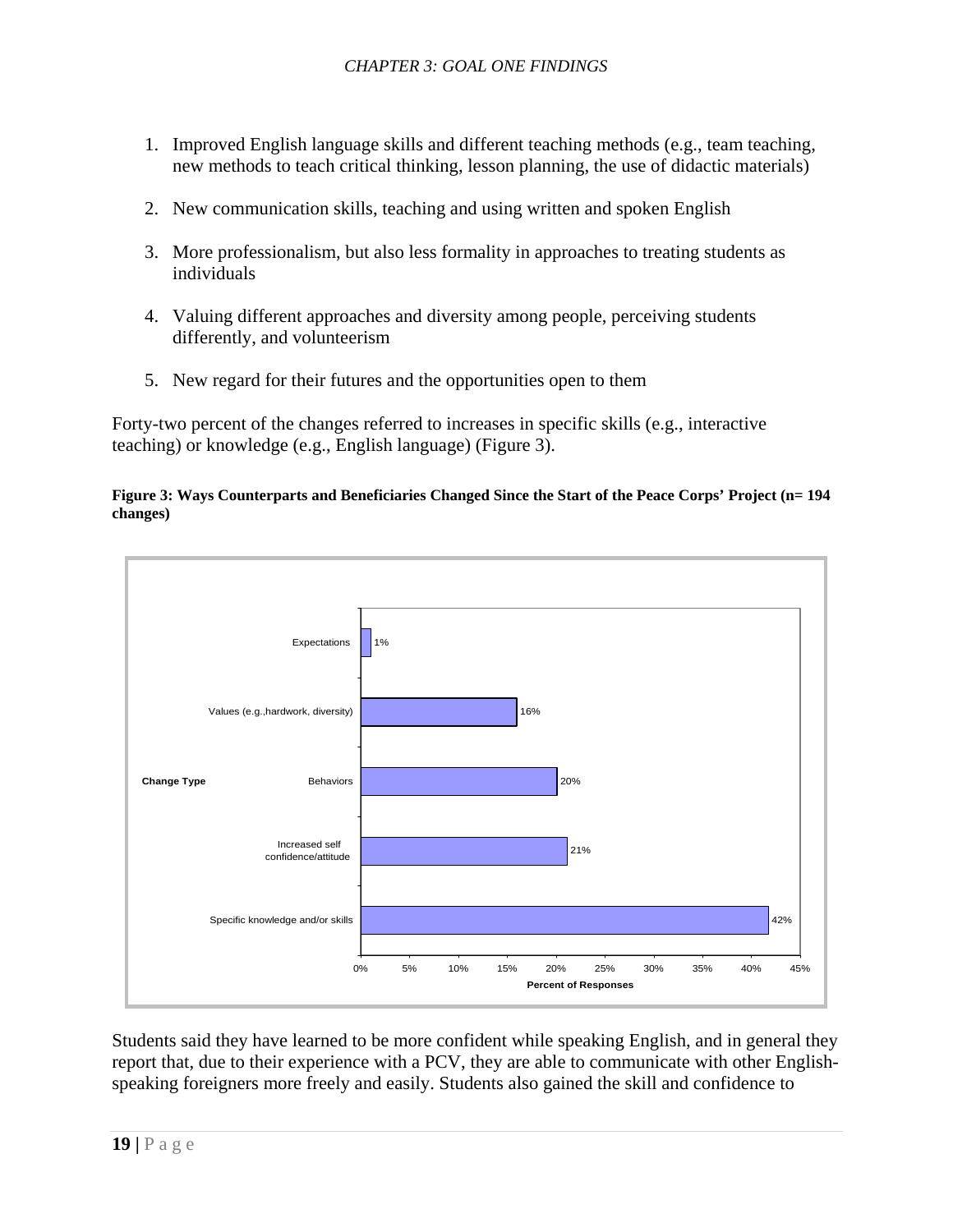search for and participate in various contests and programs, "Before I was afraid of failure. Now I realize that if you keep trying you will succeed."

Another student mentioned that due to a PCV's encouragement s/he succeeded in entering an the assistance of a PCV. Three students mentioned that they organized classes for other young people, and one mentioned that the PCV inspired her/him to be willing to help others. exchange program. Many beneficiaries also mentioned skills gained in essay writing and computer operation. Some of the students participated in International Outreach Camps due to

skills related to time management, presentations, writing, appreciation of feedback, and conflict resolution. The two NGO counterparts described not only changes in personal characteristics, such as feeling more comfortable in expressing their opinions, but also saw improvements in practical

more civic-minded. These students indicated that they were more aware of civic activities, but specific information about changes in their behaviors was not reported. While not a major theme in the students' responses, some mentioned that they were becoming

assessed as having been largely due to the Peace Corps' project. Counterparts and beneficiaries thought that 97 percent of the changes they noticed in themselves were maintained after the Volunteer left the community. Counterparts and beneficiaries rated 85 percent of the changes as large and 85 percent were

### **Examples of ways that counterparts (i.e., co-teachers) changed as a result of participation in the TEFL project**

Professionalism (being on time, not talking on the phone at the lesson, *lanning). p*

*<i>became more interested in the troubles of the community.* 

Now I don't avoid criticizing and being criticized.

*Change in world outlook: I realize there is another mentality besides* Armenian.

*I* keep an organizer now; it helps me with time management.

Creativity (changed way of thinking, attitude to the world and what we can do *there. Before I wouldn't think of many solutions; now I see more).*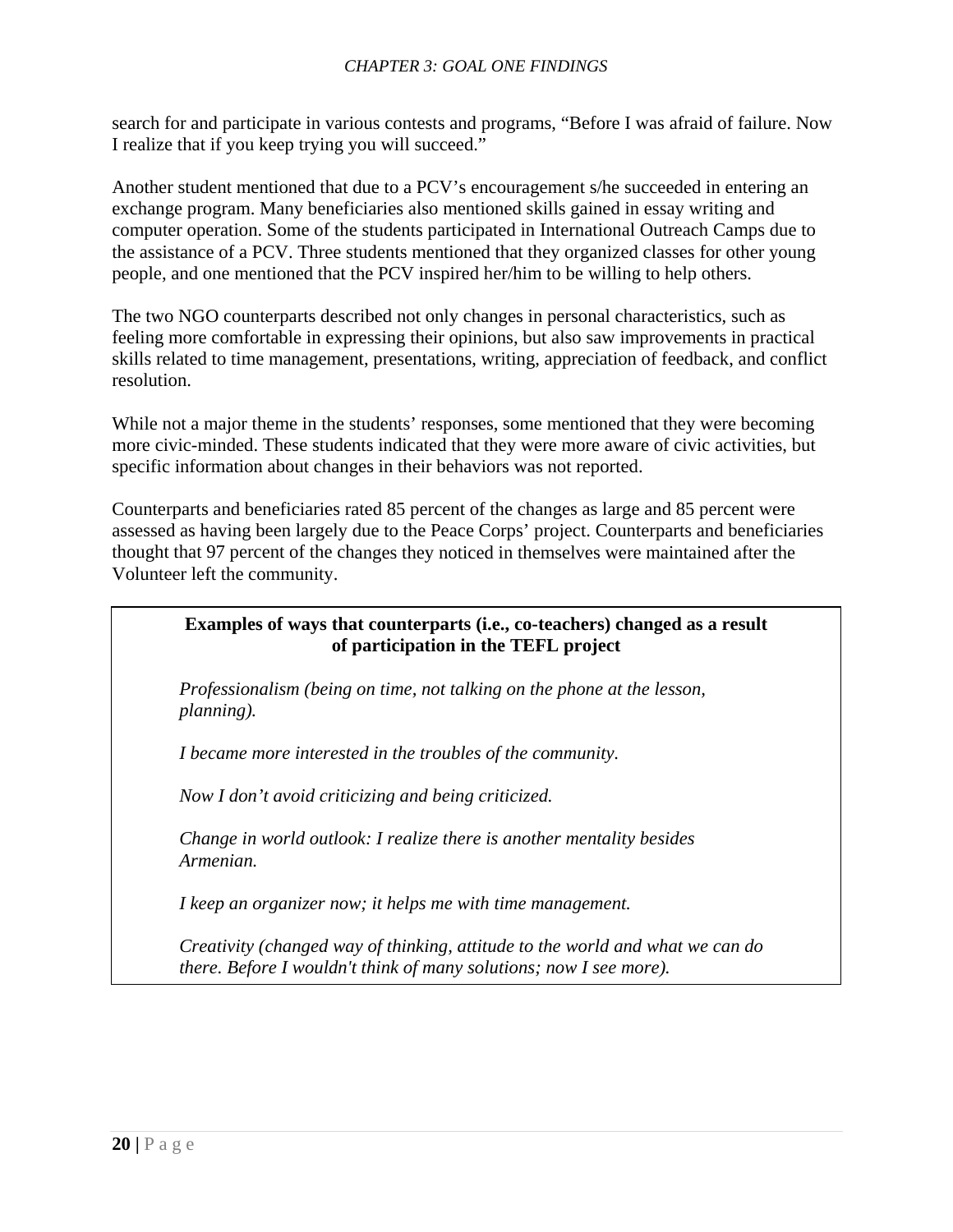### <span id="page-20-0"></span>**Examples of ways that beneficiaries (i.e., students) changed as a result of participation in the TEFL project**

*For me these changes were critical, as I have changed my decision about my future profession.* 

*I am personally very satisfied with changes. Now I can communicate with foreigners easily.* 

### **How Did Skills Transfer Occur?**

The most useful thing that volunteers did was to facilitate open communication and interaction. Several respondents mentioned their ability to interact with a native English speaker and the "games" and other interactive methods that Volunteers used in their classrooms as the most helpful elements of the community projects. The participants in exchange programs not only mentioned open communication, but also mentioned the "value of getting a realistic picture of the United States from Volunteers" and "Volunteers' high level of effort and concern for the individuals and communities with which they worked."

### **Counterparts' comments about the most helpful aspects of the TEFL project**

*The unselfish approach to creating change and respect; organizing competitions, English groups, theatre plays, also presenting the American lifestyle and an alternative way of thinking.* 

*Active communication was the most helpful for me. Also, it wasn't just speaking. We were conducting analytical work by examining translations of different authors. She [the Volunteer] began awarding certificates based on annual performance.*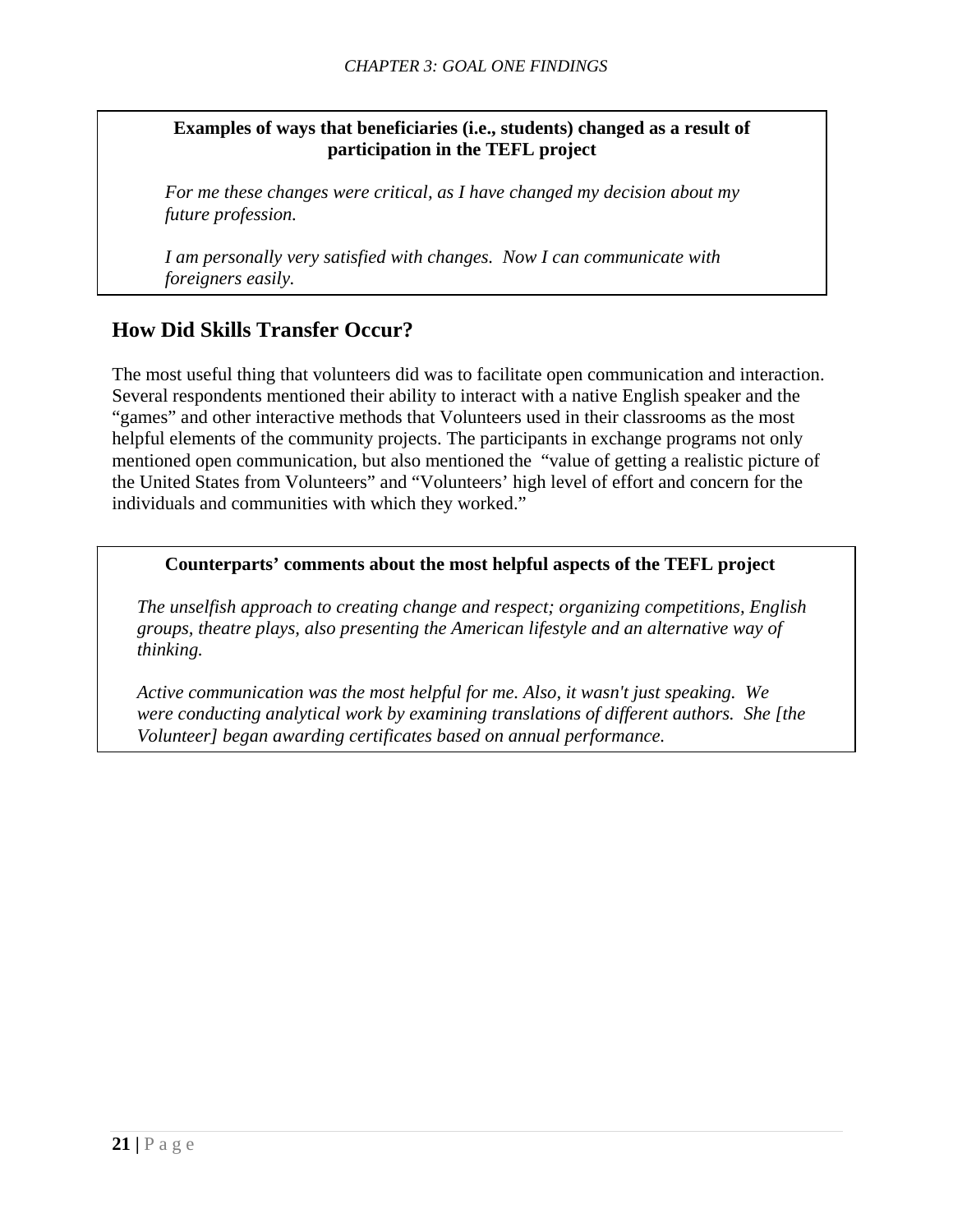<span id="page-21-0"></span>Another method for skills transfer through the English Language Education Project was the direct training of counterparts (i.e., co-teachers). In addition to the English language training that was part of the project, 52 percent of counterparts reported receiving counterpart training and 42 percent received Project Design and Management (PDM) training (Figure 4). Those who received training said the courses were useful.





#### **Counterparts' comments about training usefulness**

*We got acquainted with their [Volunteers'] approaches. They are very goalseeking and purposeful and enthusiastic in any initiative. Their excitement about the approach was contagious.*

*APCD and counterpart conferences were interesting for me in terms of the exchange with other counterparts. The experience made me realize that my previous PCVs had done a good job. PDM training was quite useful.*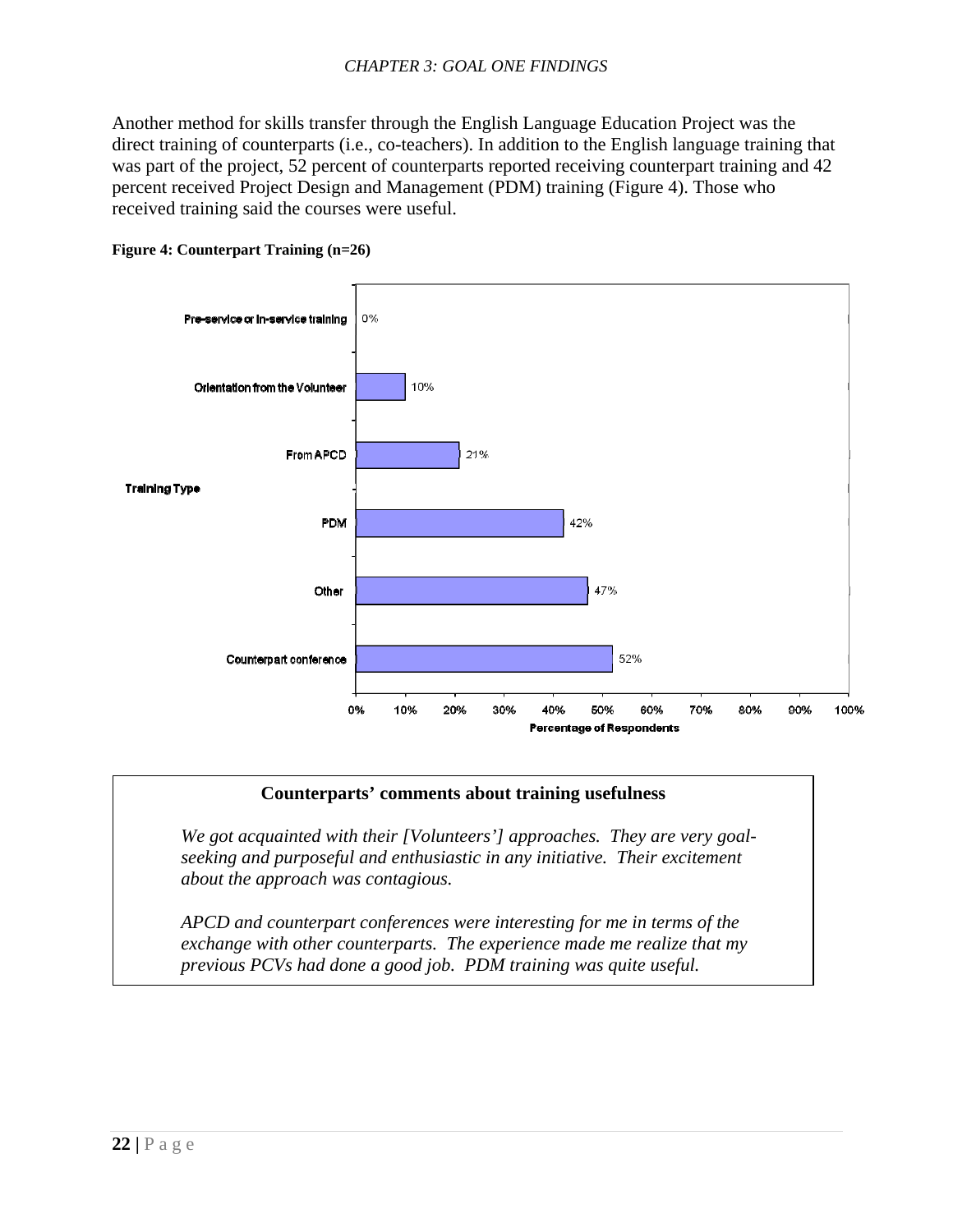### **Organizational Change**

This section discusses changes at the school and community levels that occurred as a result of the Peace Corps project.

### **In What Ways Did Schools and Other Partner Organizations Change?**

In the absence of data about conditions before the arrival of the Volunteers, counterparts and beneficiaries were asked to think back to how *they saw school and its English language program*, and/or the larger community, when the Volunteer arrived and compare that to how *they currently see the program and/or community*. They were asked to report any changes in the school, in its English language program and in the larger community during that period. For each change mentioned, the counterparts and beneficiaries were asked whether they viewed the change as small, medium, or large, and the extent to which they attributed the changes to the interaction with the Volunteer.

Over 190 changes were reported.

Sixty-two percent of the counterparts, beneficiaries, NGO staff, and exchange alumni said that their English language programs were better as a result of the English Language Education Project. Eighty-eight percent of respondents said that English language opportunities, such as English language clubs, were at least somewhat better. Forty-five percent of the changes mentioned referred to changes in teaching methods that had been adopted in the classroom. Many respondents described other changes introduced into the school, such as using a wider range of educational materials during lessons, setting up an English laboratory, and changes in teaching approaches The latter included a more open and creative teaching style that demonstrated greater respect for students than was the norm (including treating them as individuals). Other changes included improved English language skills among teachers and improved teaching/classroom management methods, as well as increased knowledge about the United States (Figure 5).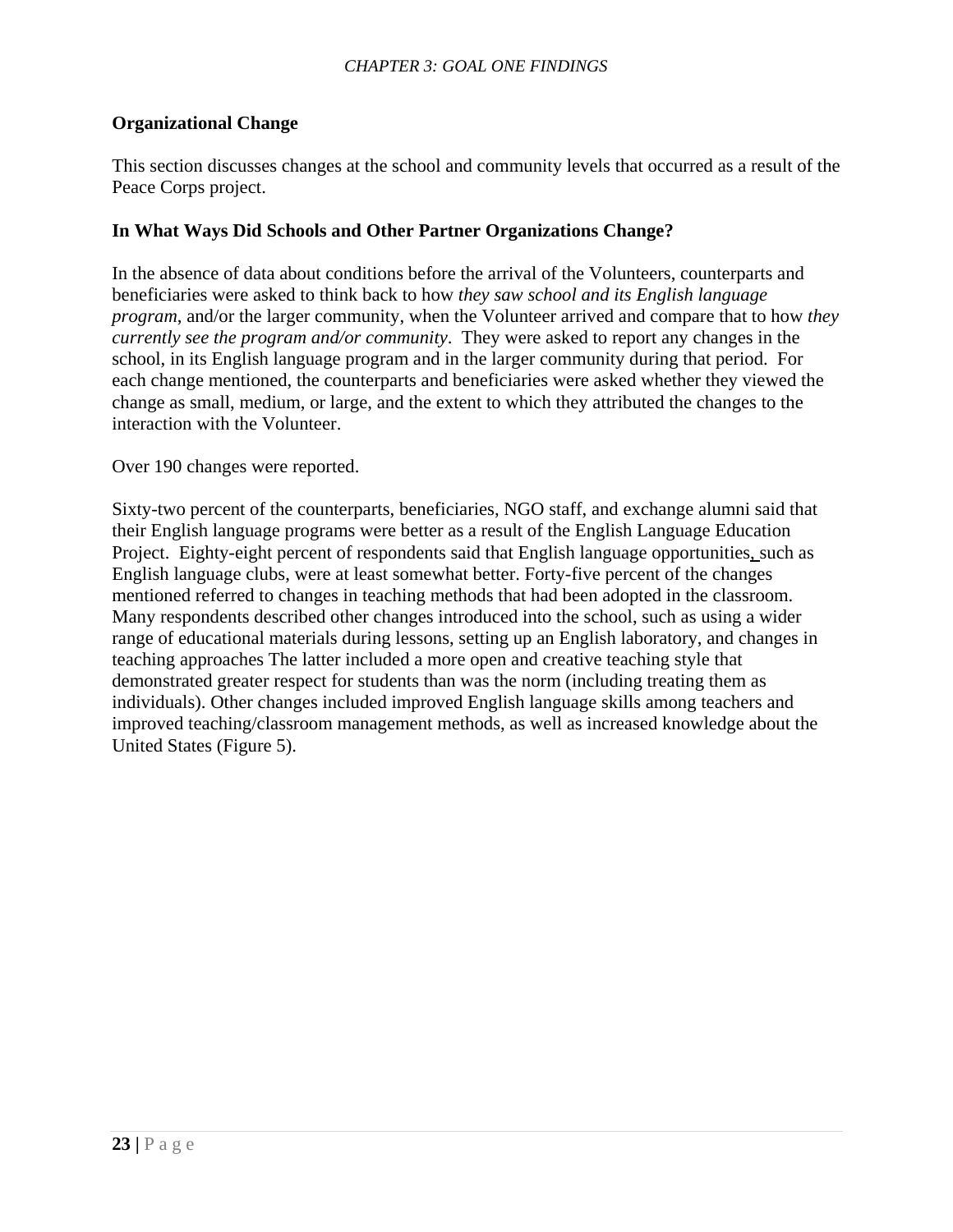

<span id="page-23-0"></span>**Figure 5: Ways Schools and/or Communities Changed from the Start of the Peace Corps' Project (n=190 changes)** 

In sites that no longer had a serving Volunteer, counterparts and beneficiaries indicated that 74 percent of the changes had been maintained.

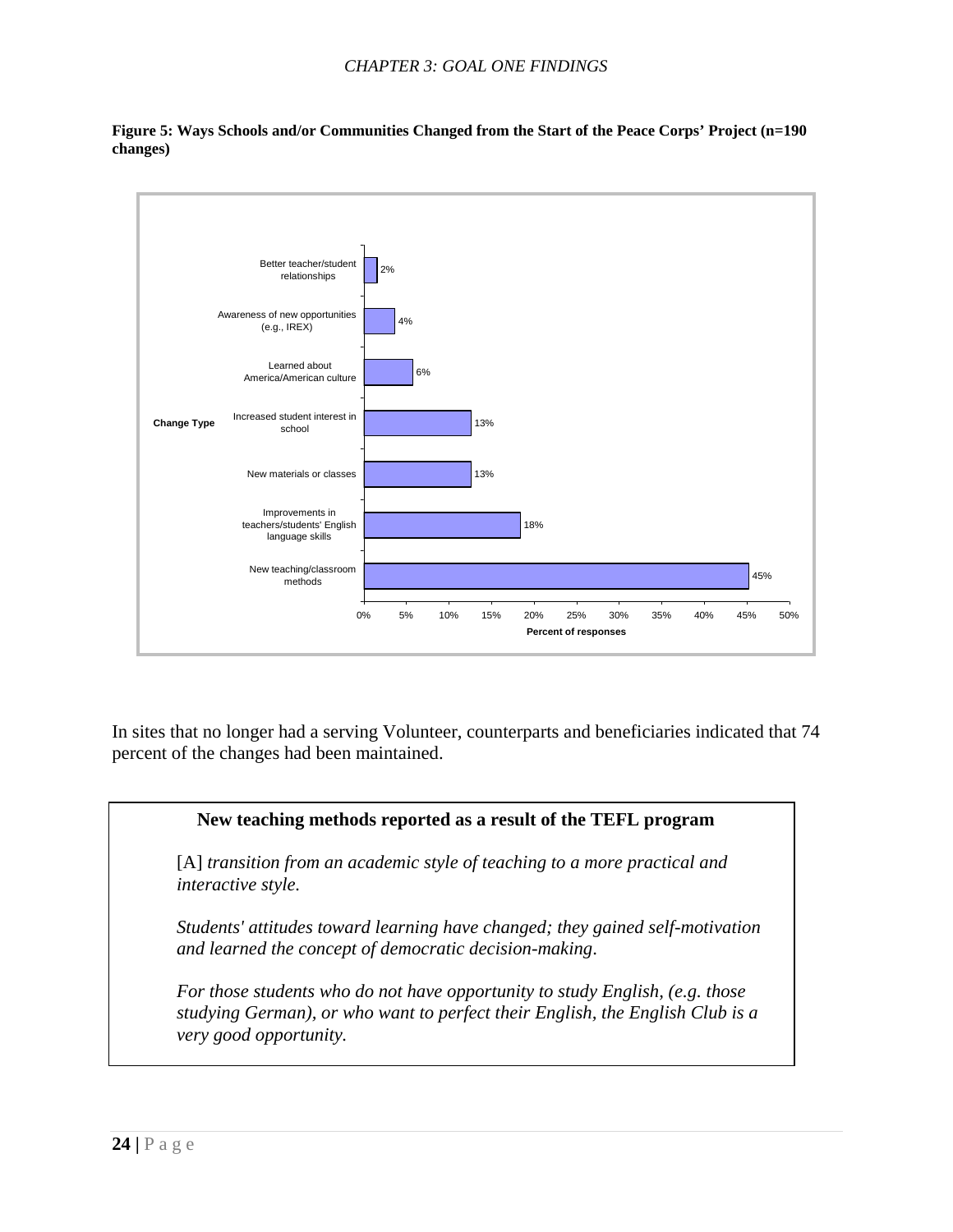### **Did skills transfer lead to sustainable organizational change?**

Sixty-two percent of counterparts reported that the Volunteers' work in schools was, or could be, maintained to a large extent and 80 percent reported that the work in the community was, or could be, maintained to a small extent (see Figure 6).





### **Counterparts' (i.e., co-teachers') views of the long- term impact of the project**

*The English language will be more accessible to everyone, and people will be more familiar with U.S. culture.* 

*Materials left will be a very useful tool for further studies and development.* 

*I don't think it will have a lasting effect. It will affect only the teachers and students [the Volunteer] communicated and worked with. Other teachers are not interested and enthusiastic to communicate and teach with him, maybe it's a function of their age.*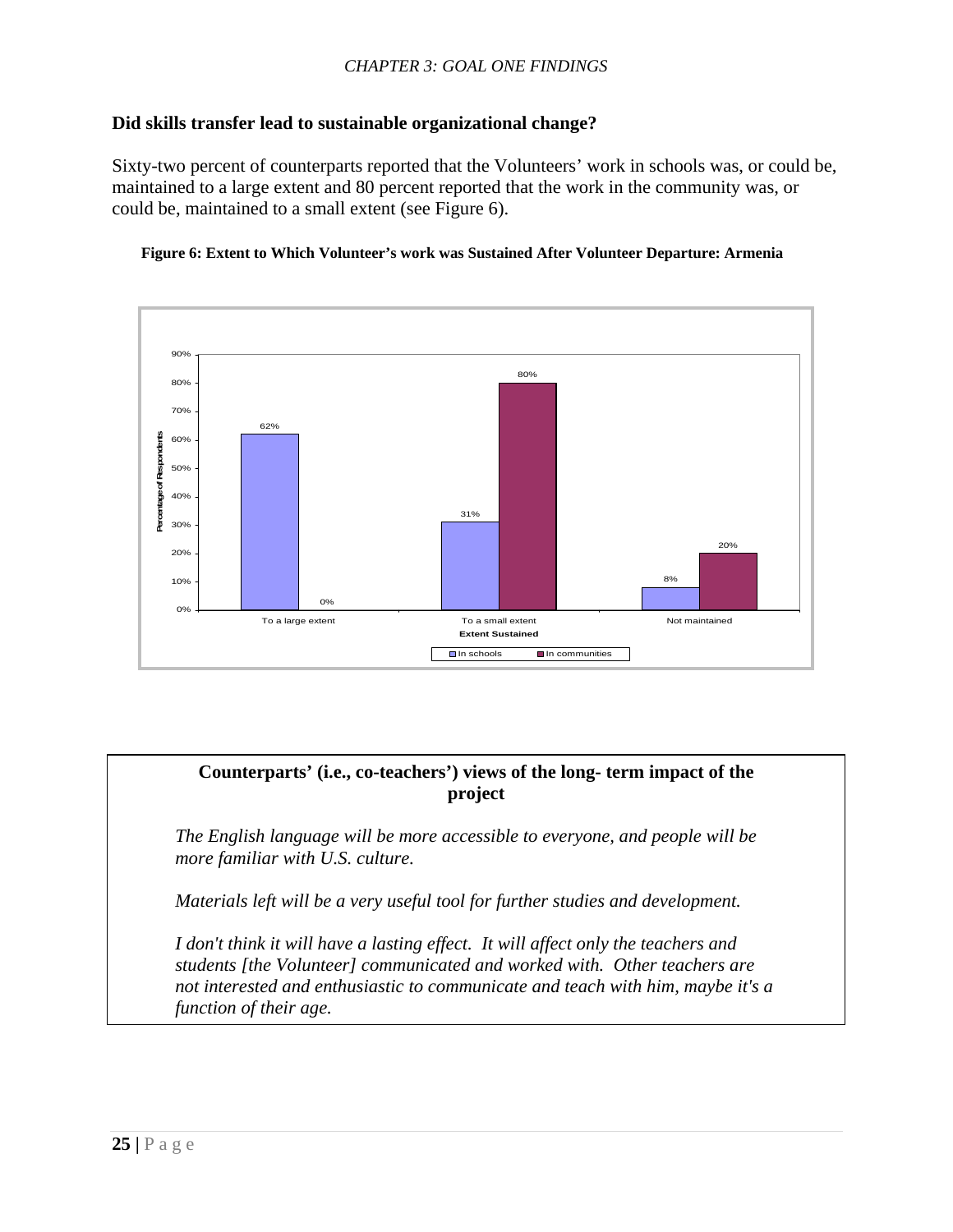### **Beneficiaries' (i.e., students) views of project impact**

<span id="page-25-0"></span>*All this is useful and applicable to my every-day life. I use presentation skills and team work while studying at the university. The time management and scheduling is also quite useful.* 

*The most valuable thing that I gained was the idea of volunteer work.* 

*I continue participating in contests, and [the Volunteer] had taught me to do that. I used my English in communicating with the U.S. Embassy representative when in Camp (Camp GLOW), and I use English when speaking with other PCVs.* 

*I changed my mind regarding my future profession: I didn't love English at all, and wanted to be a doctor, but now I want to be an English language specialist.* 

### **Overall HCN Satisfaction**

Three measures of overall satisfaction with the Peace Corps' project were included in the interviews. These were satisfaction with the:

- Reported changes
- Collaboration with Peace Corps Volunteers
- Degree to which the project met their needs

The findings on these questions are reported below.

Eighty-four percent of counterparts (i.e., co- teachers), were at least somewhat satisfied with the changes in the schools and 73 percent with changes in their communities. Ninety-six percent of beneficiaries (i.e., students) were at least somewhat satisfied with the changes in their schools (Figure 7).

Students not only noted changes in teaching methods and increased interest in English, but also the more general influence that PCVs had on students—helping them to think independently and feel more confident. At the same time, concern about the issue of sustainability was mentioned by students as well: "When she was here it was okay, but when she left everything went back to the same," and "The results are not so evident, the quality of teaching hasn't changed."

The respondents from stakeholder agencies expressed the opinion that even though there is still more to do, the changes realized through the Peace Corps project are significant for developing school capacities.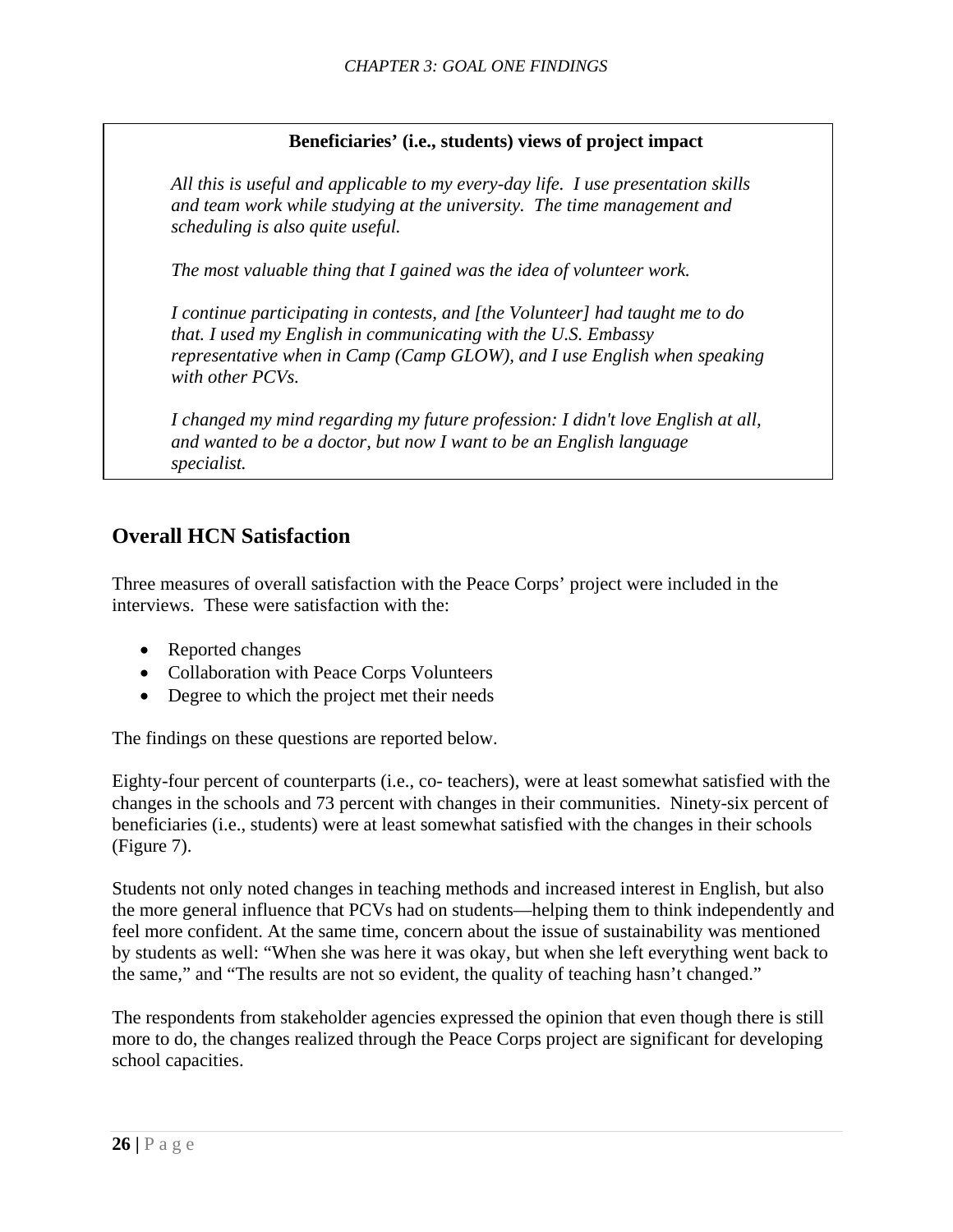

<span id="page-26-0"></span>**Figure 7: Satisfaction with Organizational/Community Changes as a Result of the Peace Corps' Projects Counterpart (n=26) and Beneficiary (n=22)**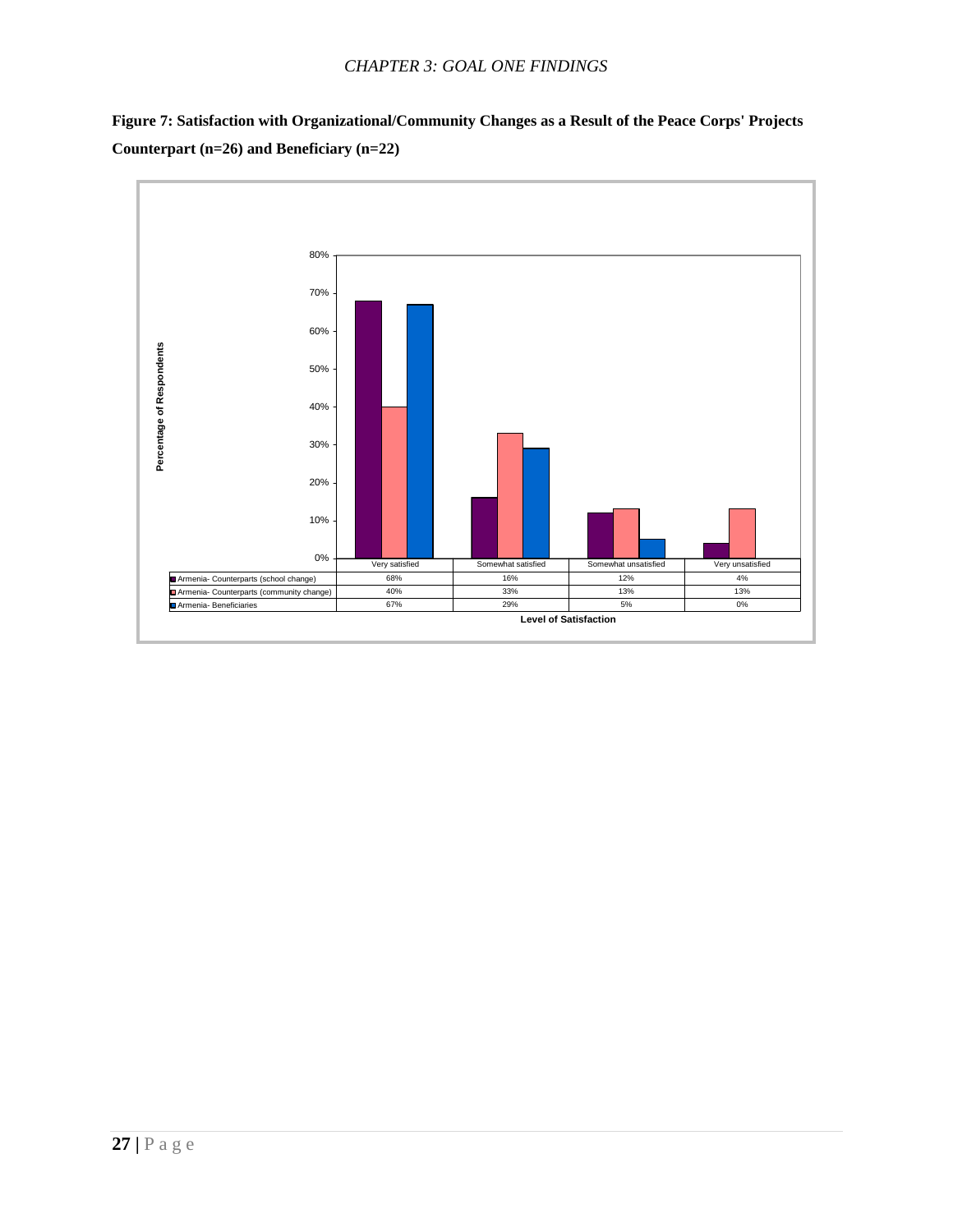### <span id="page-27-0"></span>**Findings on Collaboration with the Peace Corps**

Ninety-two percent of counterparts and three out of the four stakeholders (i.e., ministry officials) interviewed reported that they were satisfied or very satisfied with the level of collaboration between their schools and the Peace Corps (Figure 8).





### **Counterparts' descriptions of collaboration**

*The collaboration was very productive; all the teachers were trying to speak English. The PCV was also helping other teachers*.

*Very satisfied, especially with respect to joint work among the teachers and the introduction of collaborative methods of teaching.* 

 $\overline{a}$ 

<span id="page-27-1"></span> $7$  Collaboration refers to the level of partnership and joint work on Peace Corps projects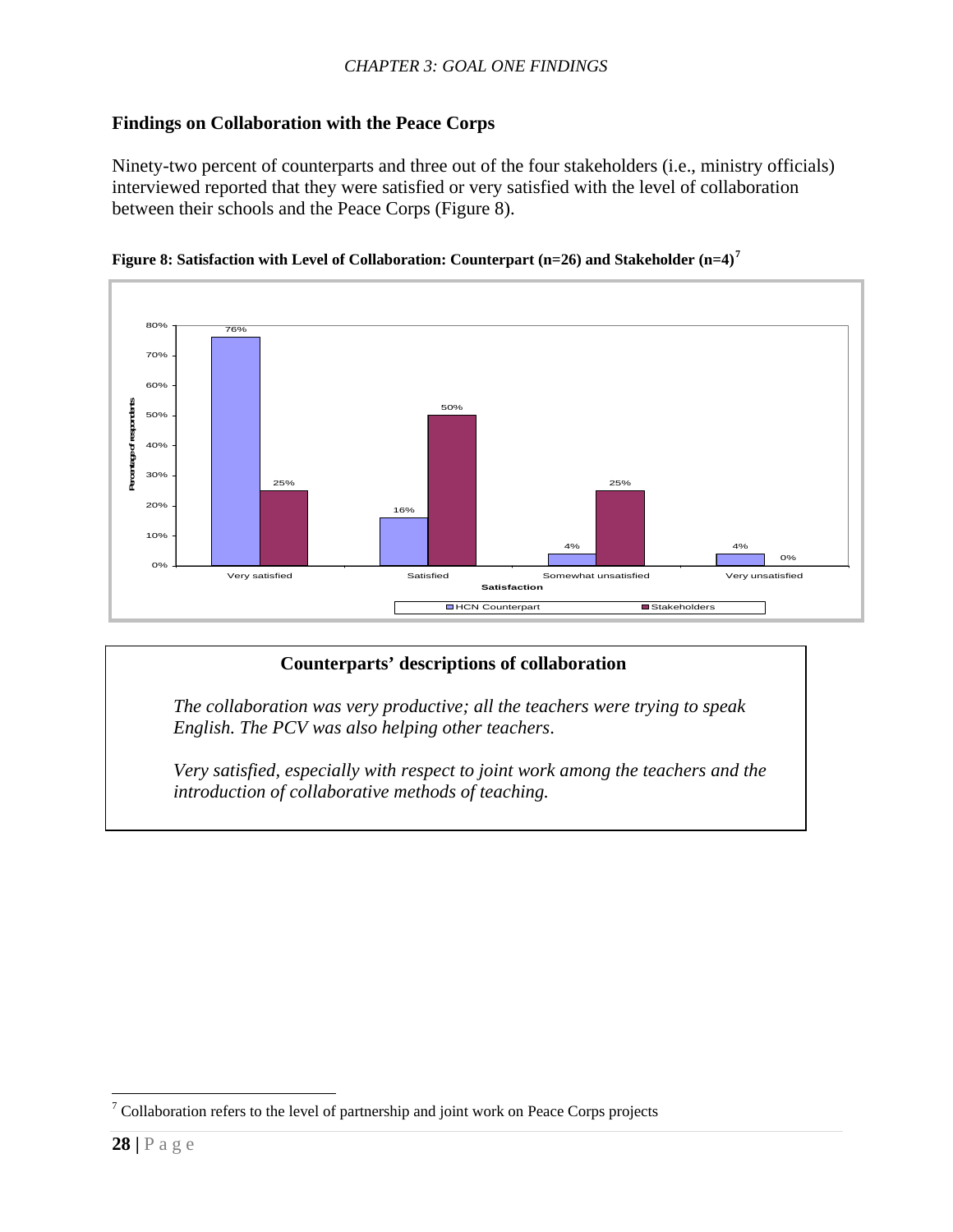### <span id="page-28-0"></span>**Did HCN Think that Their Needs Were Met**

Eighty-two percent of counterparts indicated that the Peace Corps' projects met their school's needs. Both of the NGO staff members who responded said that the project met their organization's needs completely or to a large extent. A lack of technical equipment and didactic materials were the main unmet needs. Respondents were less knowledgeable about the degree to which community needs had been met. Forty-two percent of respondents did not know whether community needs were met and only 35 percent said that needs were met completely or to a large extent (see Figure 9).

#### **Figure 9: Extent to Which the English Language Education Project Met Counterparts (n=26) and NGO staff Needs (n=4)**



### **Would HCNs Want to Work with the Peace Corps Again?**

Another measure of satisfaction with the Peace Corps is counterpart's desire to work with another Volunteer. Eighty-one percent of counterparts reported that they would welcome another Volunteer, eighteen percent were unsure, and two percent said that they would not want another Volunteer. Respondents who said that they were unsure whether they would want another Volunteer noted that in some cases they did not see a real value in having a Volunteer and in other cases they would want another Volunteer only if that person were well-trained and hardworking.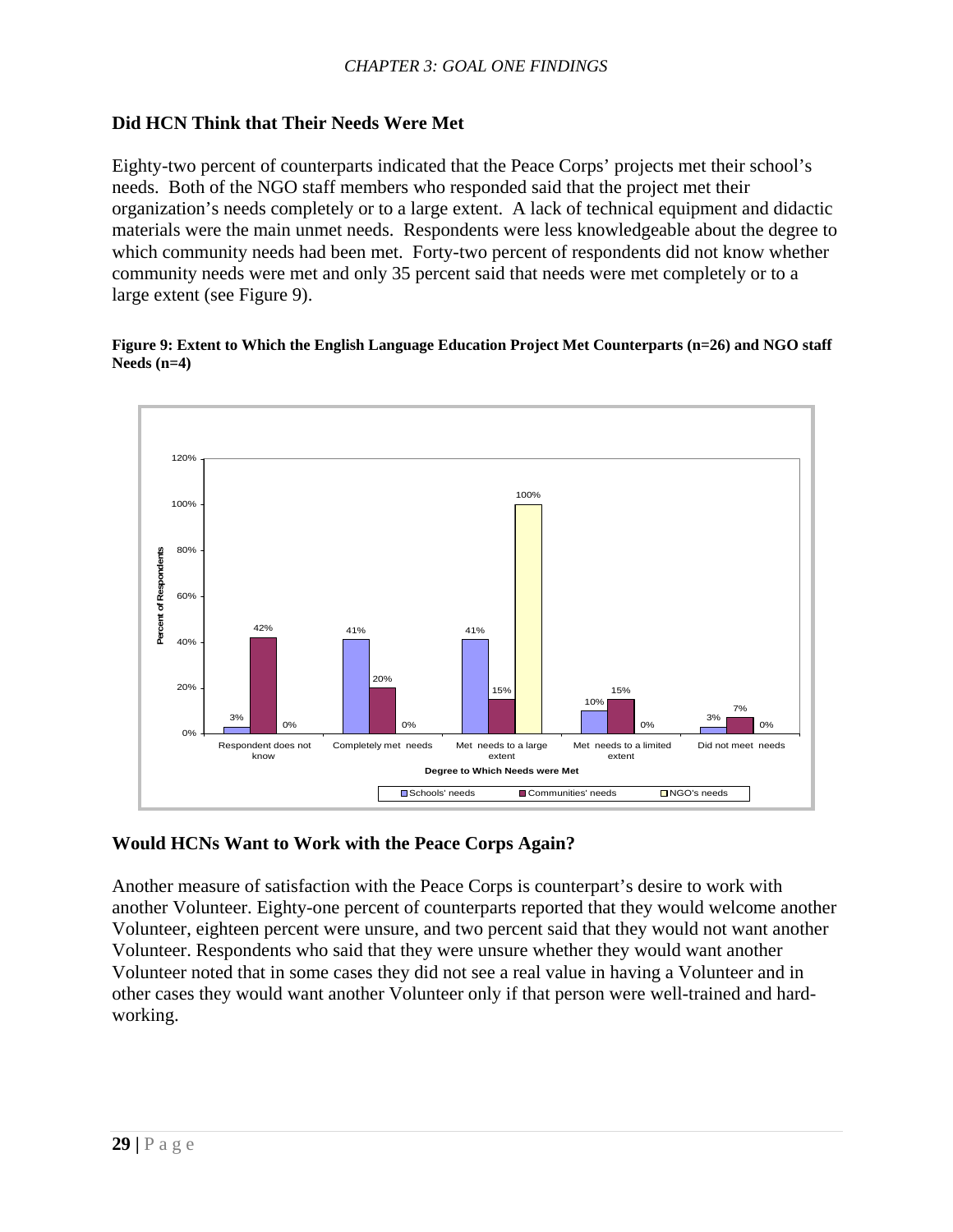<span id="page-29-0"></span>Ninety-seven percent of counterparts reported that as a result of their experiences, their opinion of the Peace Corps was positive (see Figure 10).



#### **Figure 10: Counterparts' Overall Opinion of Peace Corps/Armenia (n=26)**

### **Support and Barriers to Project Performance**

When asked about advice for other sites that planned to implement a similar project, counterparts commented that schools should be ready to collaborate, work hard, and be flexible.

The main factors contributing to project success, reported by beneficiaries and counterparts, were:

- 1. Teamwork and coordination
- 2. Perseverance of school staff and Volunteers
- 3. Having access to a native English speaker
- 4. Support from the school administration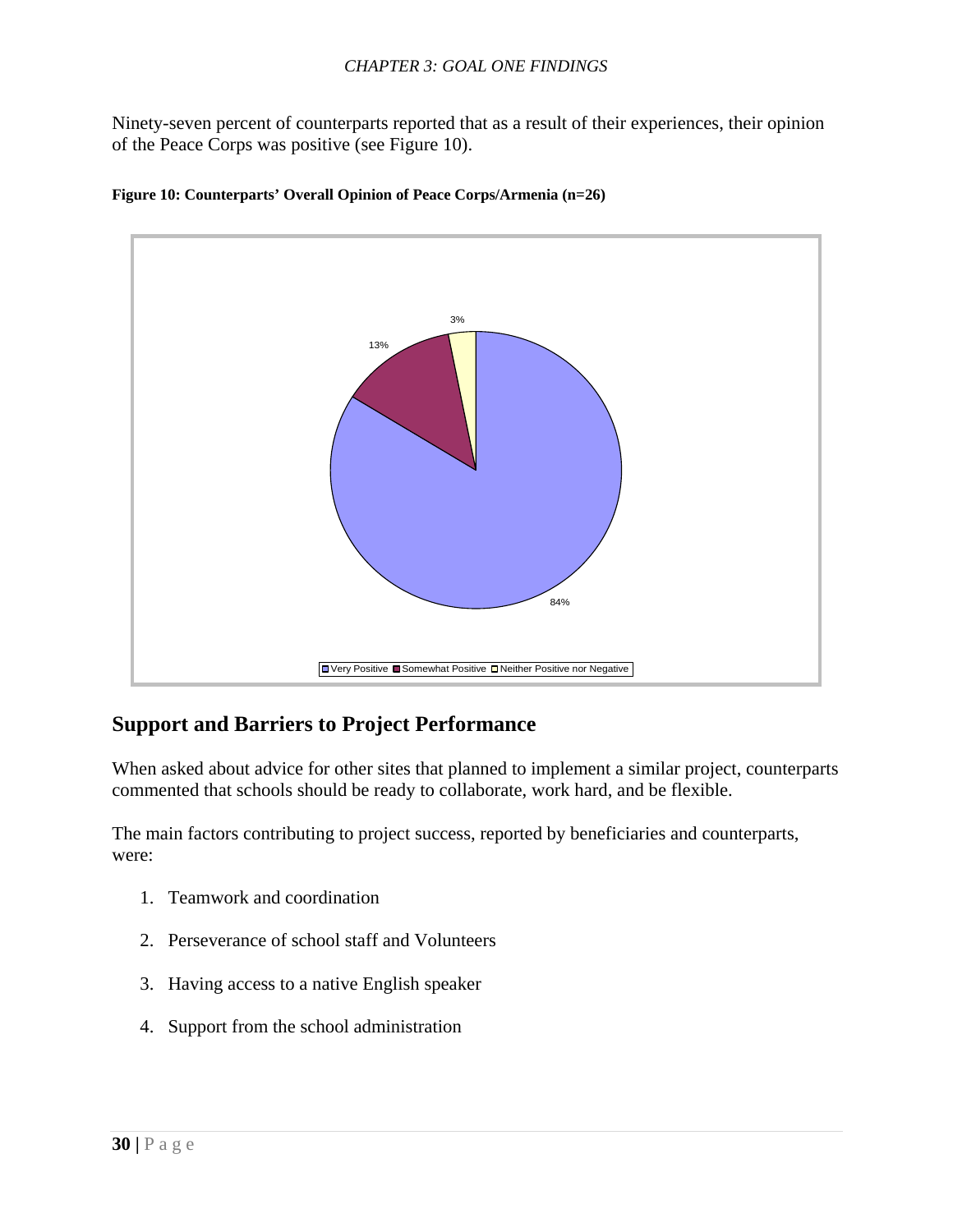#### **Counterpart comment about the most helpful aspect of the project**

*He was a real pedagogue, he related to students in the right way. He could teach us very professionally. But, the most useful thing was communication with a native speaker.* 

Barriers to project success included the limited class time available and cultural differences. Limited class time was cited as a reason that English language skills and teaching methods did not improve more. Cultural differences were typically used to refer to PCVs who were less hierarchical in their interactions with students and did not use some of the more severe disciplinary methods common in Armenian classrooms. These differences produced a lack of respect for the PCV among students and teachers. In a few cases, lack of support from the school administration was mentioned as a barrier to success. One counterpart specifically suggested that the project explore a way to add a financial benefit for participating schools in order to encourage teachers and administrative staff to more strongly support the work of the PCV and to maintain the changes once the PCV had departed.

### **Counterparts' perceptions of barriers to program success**

*Some misunderstanding related to the different cultures. PCV's hot temper and some untidiness*.

*Director of the school is not supportive at all. Very often [he]is not in his office and cannot be reached. [He] does not care about the project at all.* 

*Our guys mock some of the male PCVs. Also, I know that local authorities do not support them in their initiatives. The director didn't support them in the creation of computer lab.* 

#### **Areas for further research**

Based on the responses collected, four main themes emerged for further investigation:

- 1. Pre-implementation preparation
- 2. Planning for sustainability
- 3. Amount of time dedicated to English language programming/teaching
- 4. Stakeholder involvement

Respondents' comments related to each theme are provided below. The post may want to explore these issues both to determine the extent of any problems and, where needed, to develop ways to address the issues raised.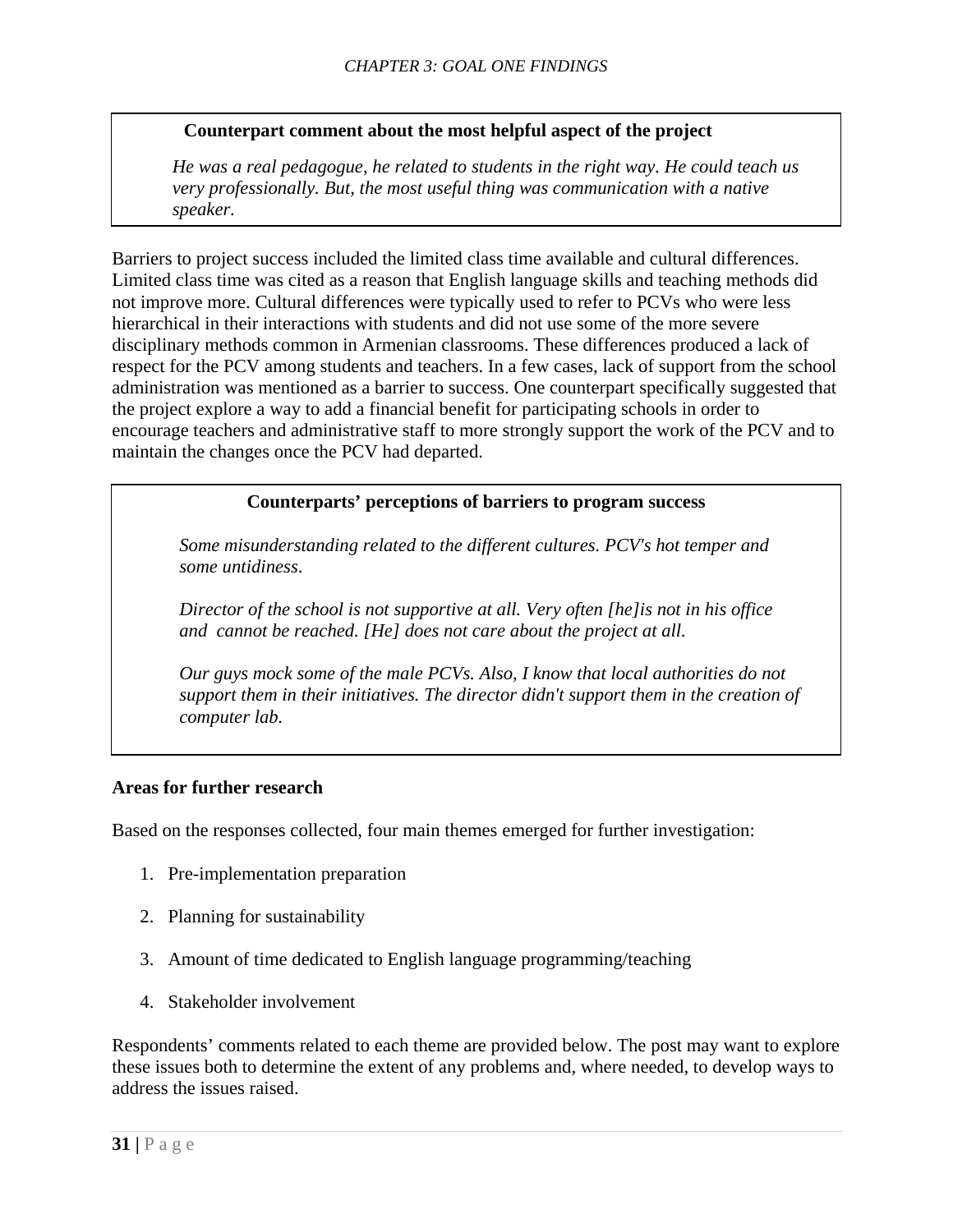<span id="page-31-0"></span>**Pre-Implementation Preparation:** Only 28 percent of counterparts reported that they had either a somewhat or very clear understanding of what the project would do before it began (see Figure 11).





When asked about the basis for their understanding, counterparts mentioned that they were relying on their experiences with prior Volunteers. When they were asked what schools should do to prepare for Volunteers, developing and communicating a clear purpose for the project was the main solution proposed.

### **Counterparts' comments about pre-implementation preparation**

*Based on my previous experience with PCVs from the YMCA, I knew that I shouldn't have too high level of expectation. I realized that the counterpart should support and direct him instead of waiting for the PCV to do something.*

*We didn't have a clear understanding, but were very optimistic about this opportunity* 

.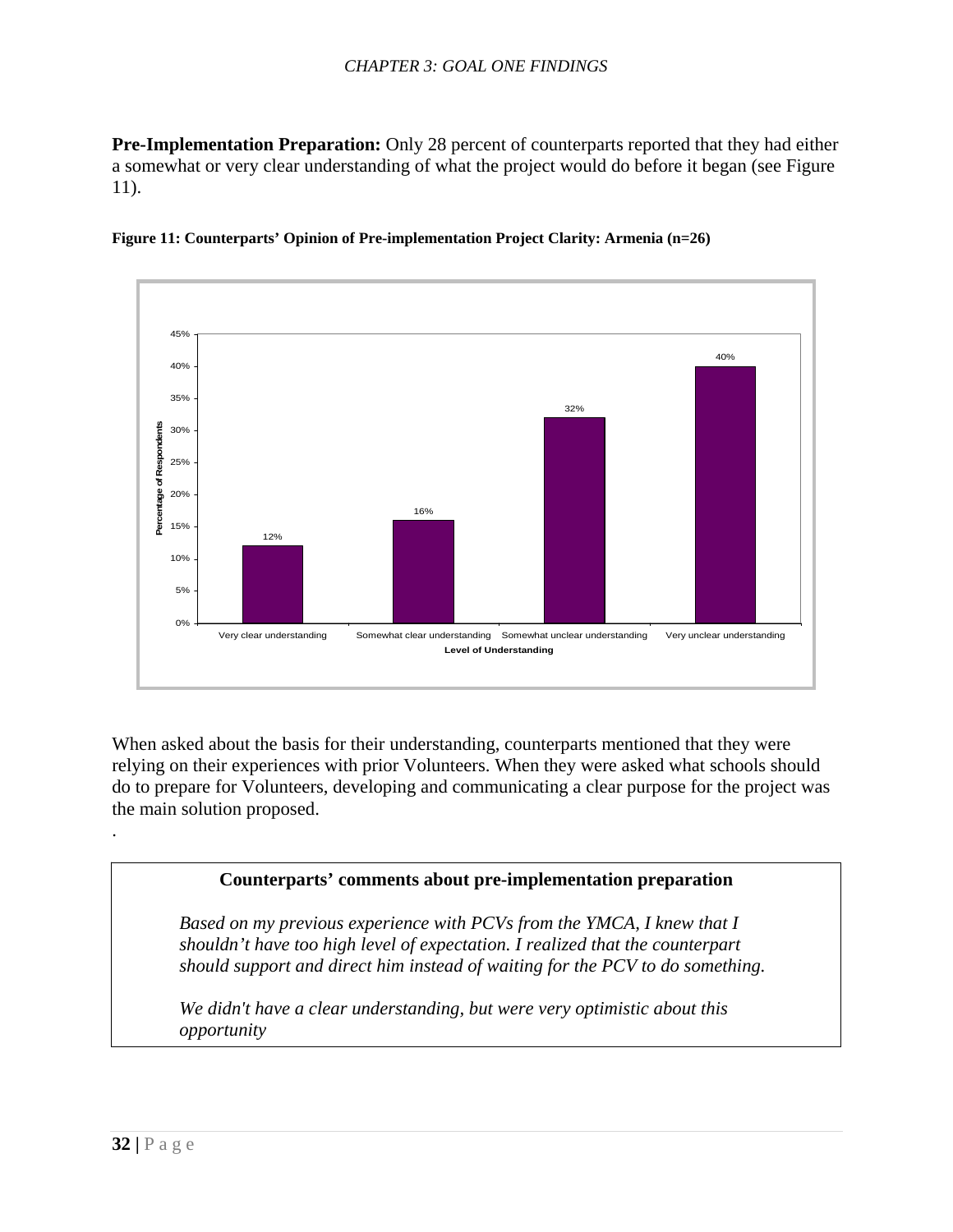<span id="page-32-0"></span>**Planning for sustainability**: The most frequently cited reason to explain why it was hard to maintain the project was a lack of leadership support (35 percent), and for one NGO staff member, it was a lack of skilled staff (Figure 12).





the Government of Armenia, it was difficult to modify the program. One PCV said, "There is an emerging need to change the national English teaching program and the textbooks, but a PCV does not have any influence at that level." The Armenian research team commented that there were structural barriers to project sustainability. "In some sites, there were circumstances that made the PCV's work difficult, (e.g., school administration or harsh competition between schools that made their collaboration limited.)" Three PCVs mentioned that since the English language program had been approved by

Some of the counterparts also mentioned conflict between the Government's English language Armenia program is too rich and complicated and informative; thus they do not have time 'to play games' (interactive teaching methods) during lessons" (CDPF, page 22). program and the new methods and approaches brought by Volunteers. "All this is good after classes, but not during the classes," one PCV said. "My counterpart says the Government of

Amount of time dedicated to English language programming/teaching: When asked what more frequent sessions and club meetings. Counterparts also commented that they would like to have continuous Volunteer support over successive years. they would change about the project, both counterparts and beneficiaries mentioned the inadequate amount of time available for learning. Respondents said that they wanted longer and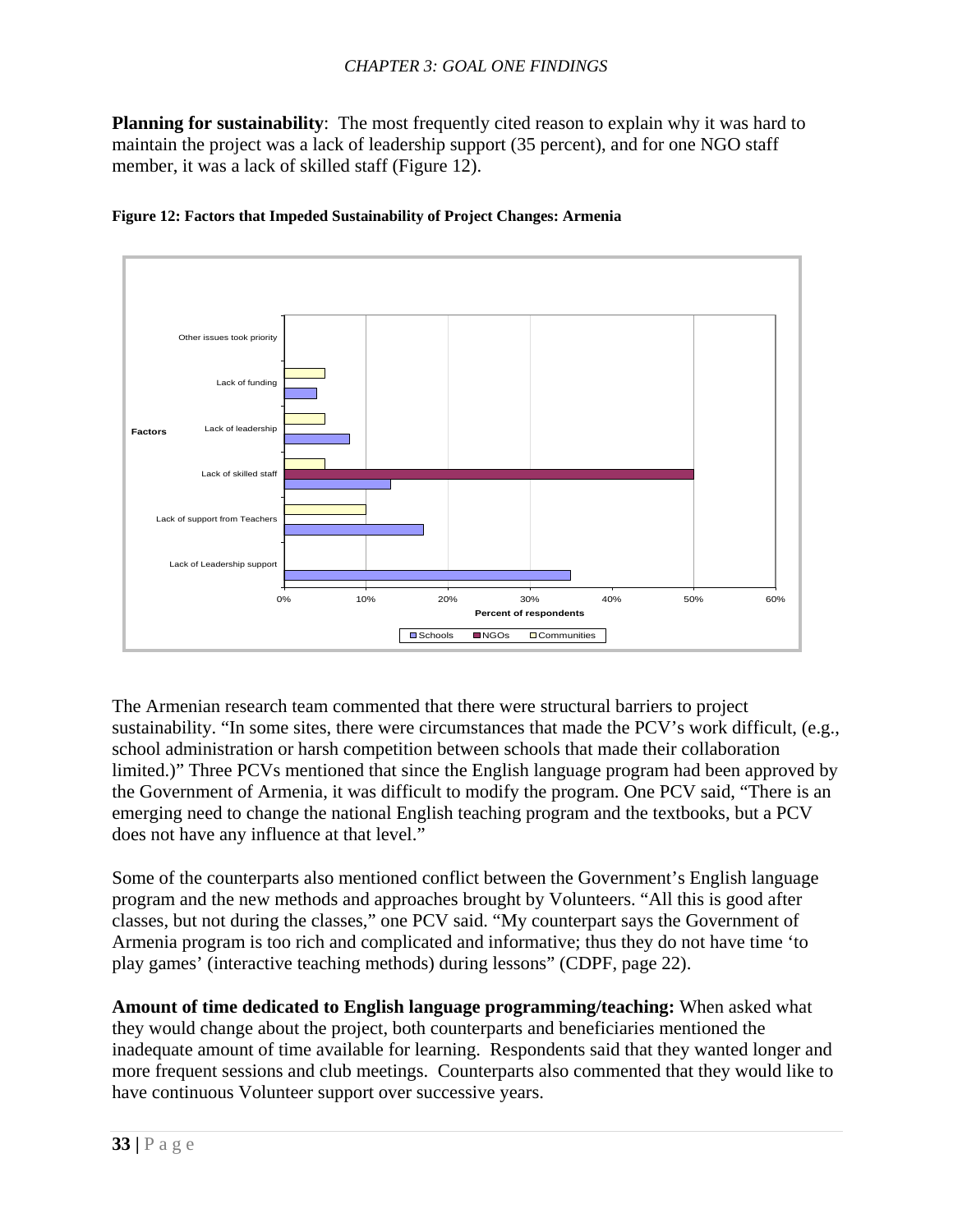<span id="page-33-0"></span>Regarding the change in teaching methods, the respondents stated that the teaching program is set by th e government and could not be significantly changed, thus hindering the impact of PCVs.



schools, three of the four stakeholders mentioned that they continually talk about the value of the English Language Education Project. The remaining stakeholder responded that he did not promote the project. **Stakeholder involvement:** The four project stakeholders interviewed indicated limited awareness of specific initiatives of the English Language Education Project (see Figure 13). When asked how they promote the projects and activities that the Peace Corps has within the



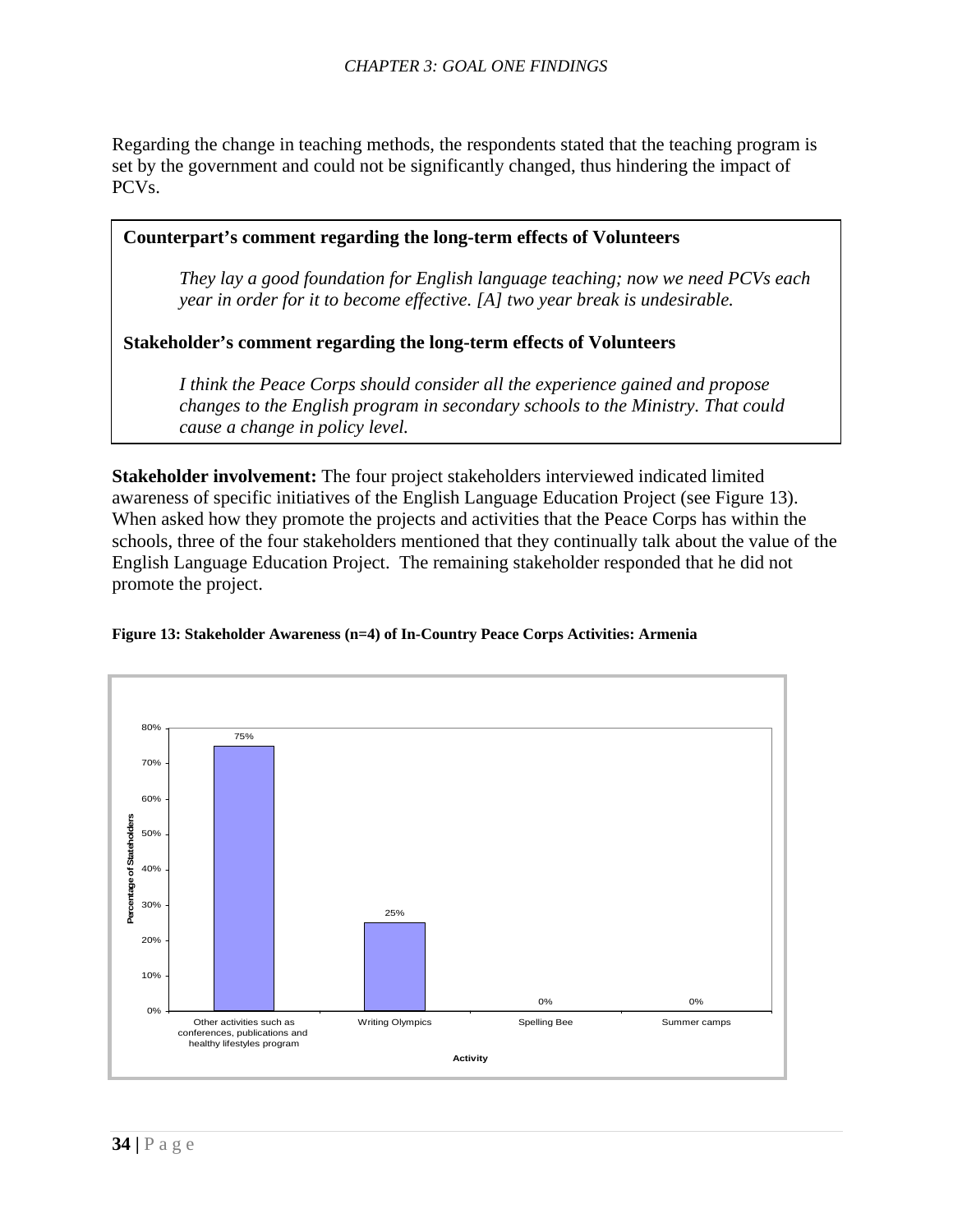# **CHAPTER 4: GOAL TWO FINDINGS**

<span id="page-34-0"></span>This section addresses how and to what extent Volunteers promoted a better understanding of Americans among the HCNs with whom they lived and worked. The section begins with a description of what Armenians thought about Americans prior to working with a Volunteer and how they acquired that information. The section continues with a description of how much and in what ways Armenians interacted with Volunteers and concludes with their opinions of Americans after interacting with Volunteers.

### **How Did Armenians Obtain Information about Americans Prior to Interacting with a Volunteer?**

All HCNs, excluding ministry officials, were asked if they had received information about Americans prior to interacting with the Volunteers.All but one of the 84 respondents reported that they had some prior knowledge of Americans.

The most frequently mentioned sources of information were television and movies, with 67 percent of the counterparts and host family members mentioning those as sources (Figure 14). Sixty-three percent of counterparts, beneficiaries, NGO staff, and exchange alumni mentioned schools as the second most frequent source of information. Conversations among friends and family were the second most frequently mentioned source by 54 percent of host family members. Eighteen percent of counterparts mentioned the Internet as a source of information about Americans.



**Figure 14: Source of Information about Americans Prior to Interacting with a Volunteer: Armenia**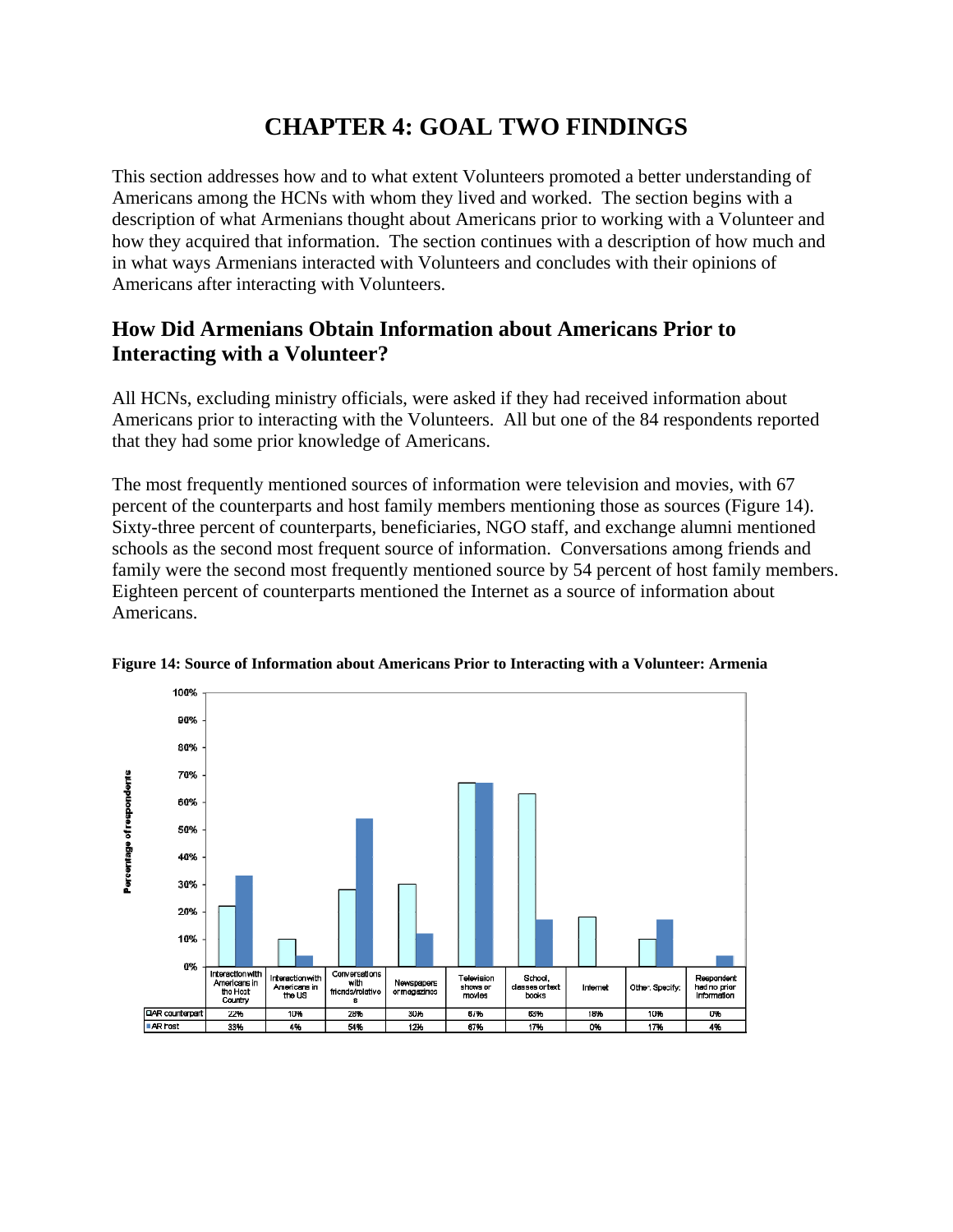### <span id="page-35-0"></span>**What Were Respondents' Opinions About Americans Prior to Interacting with the Volunteer?**

Many respondents reported negative views of Americans when asked for their opinions of Americans prior to interacting with a Volunteer. Counterparts and beneficiaries both reported prior opinions of Americans as "cold" (6 responses), hard-hearted (3), reserved (6), unsociable (3), unfriendly (6), aggressive (3), and unscrupulous." NGO staff and exchange alumni reported these same opinions, as well as concerns about whether they would be able to work with Americans.

### **Counterparts' opinions about Americans prior to interacting with a Volunteer**

*I thought of them as lacking human characteristics and conscience, which later was changed. I thought they were indifferent towards other people.* 

*Cold, not friendly, selfish, conqueror, with artificial smile, spy, not hospitable.* 

*I imagine them as an a isolated, reserved, closed people. "Unbookish" and not having comprehensive knowledge, with narrow specialization. Also, I thought of them as untidy persons.* 

Students, especially those from rural communities, often described Americans in terms of their physical appearance. Their most typical perception of an American before getting to know Volunteers was a "thin man or woman with blond hair that had an artificial smile." Some students mentioned, "I imagine men are tall, muscular, and brutal"; "I thought everyone there is beautiful." In two cases out of five, the students imagined an African American as a typical representative of the United States.

### **Beneficiaries' opinions about Americans prior to interacting with a Volunteer**

*I don't remember exactly my previous perception of Americans, but I did not have a good opinion of them because I didn't like America. I thought of them as unconcerned people, laughing all the time.* 

*Cold, dispassionate, unsociable, a cool card.* 

*Easy manners, not limiting their wishes, informal in their dress, different from Russians.* 

*They are very open-minded, too liberal, egotistical and ill-mannered.*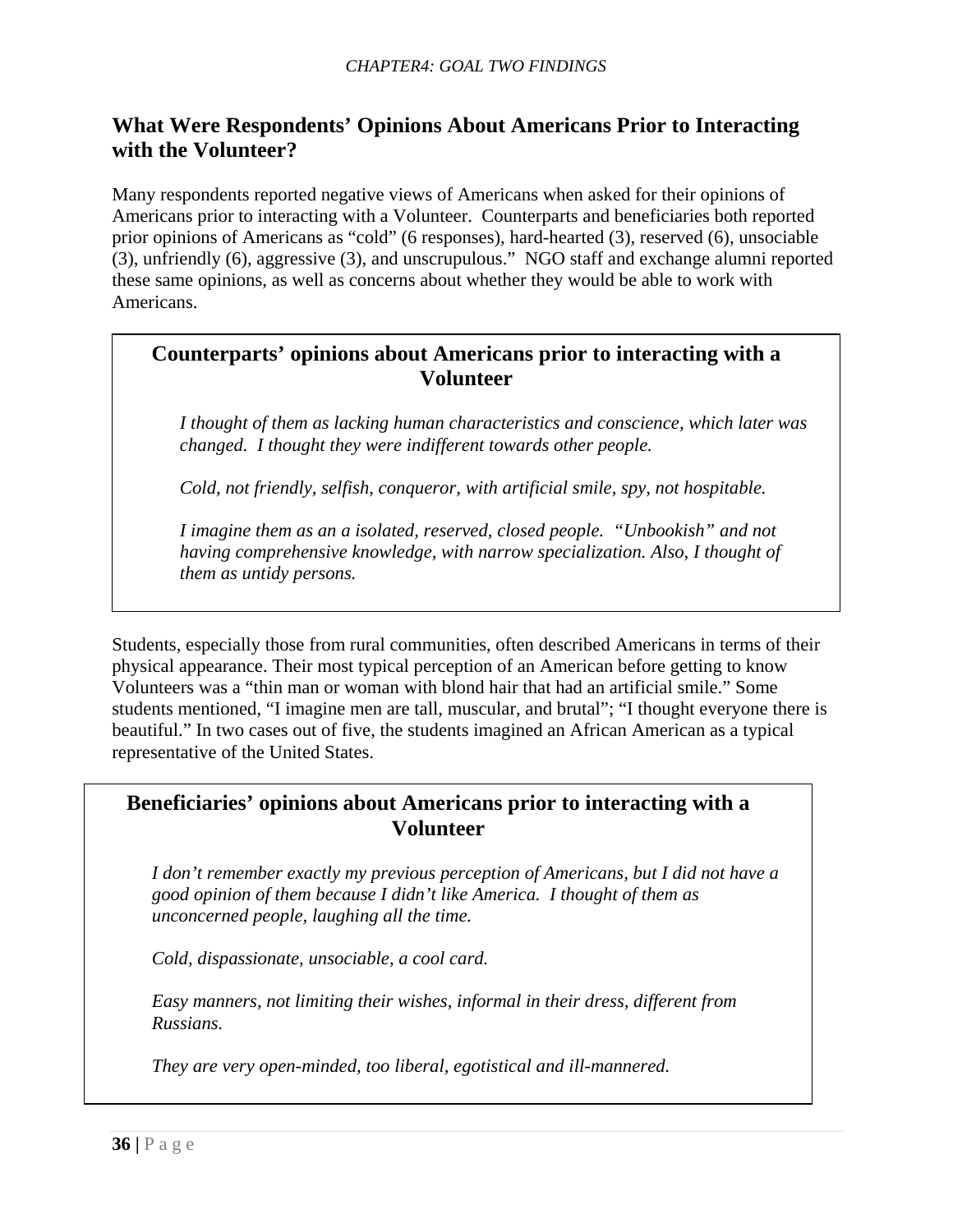### **NGO staff's and exchange alumni's opinions about Americans prior to interacting with this Volunteer**

### **NGO staff:**

*The perception was quite negative. The Soviet ideology created an image of a hostile, aggressive, and war-like country.* 

### **Exchange alumni:**

*I think of them as people who are reserved and indifferent toward others. I thought they did not appreciate friendship and family much. They did not have high moral standards and values. I thought they were hard workers, who did not spend much time on relationships.* 

*I thought of them as aggressive, stupid, narrow-minded, slovenly people who use profane language.* 

Host family members also reported negative prior opinions, but they focused somewhat more on lifestyle issues, such as being unclean and unfriendly, than on Volunteers' work ethic.

Among all respondents, when positive prior opinions were described, they focused on Americans being hard working and care-free.

### **Host family members' opinions about Americans prior to interacting with this Volunteer:**

*I thought of them as indifferent and slovenly people. I had a negative perception about them as immoral and depraved people.* 

*I thought they are specialized in a certain narrow field, like robots. I imagine them as a hard-hearted people.* 

*Not interacting, unfriendly, because they are a collection and not a nation, egocentric.* 

*They like to interact, but they are not friendly. They are kind, accurate, and stingy.*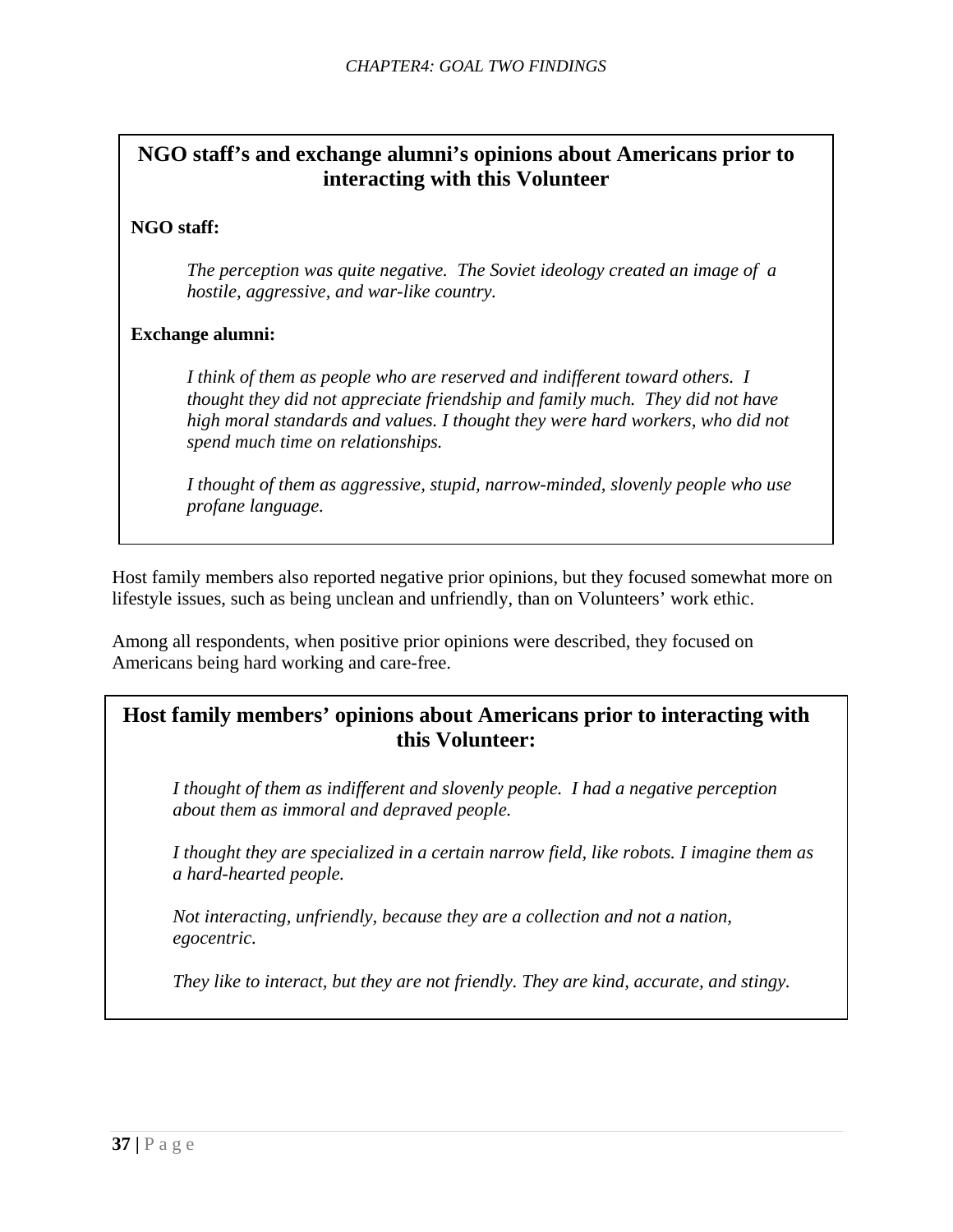### <span id="page-37-0"></span>**To What Extent Did HCNs Have Experience with the Peace Corps and Volunteers?**

All respondents were asked if they had known more than one Volunteer. In Armenia, many Peace Corps partners had known several Volunteers. Counterparts (i.e., co-teachers) and beneficiaries (i.e., students) reported knowing two or three Volunteers, while NGO staff reported having known an average of six Volunteers. Exchange program alumni reported knowing an average of five Volunteers. Counterparts and exchange program alumni reported working with Volunteers for an average of 29 months; beneficiaries reported working with Volunteers for an average of 24 months. Both of the NGO staff had worked with Volunteers for at least two years.

Host family members reported that, on average, the number of Volunteers hosted was two and the average length of stay was eight months.

### **How Much and What Kinds of Contact Did HCNs Have with Volunteers?**

Goal 2 of the Peace Corps is rooted in the belief that through frequent and varied interaction with Volunteers, HCNs will better understand Americans. This section describes the number and types of interactions that HCNs had with Volunteers.

**Host Family Members:** When asked about the types of things that respondents did with the Volunteers that they hosted, all of the 24 host family members interviewed indicated that they ate meals together, and at least 75 percent responded that they socialized together, ran errands together, and talked about each others' friends/families and lives (Figure 15).



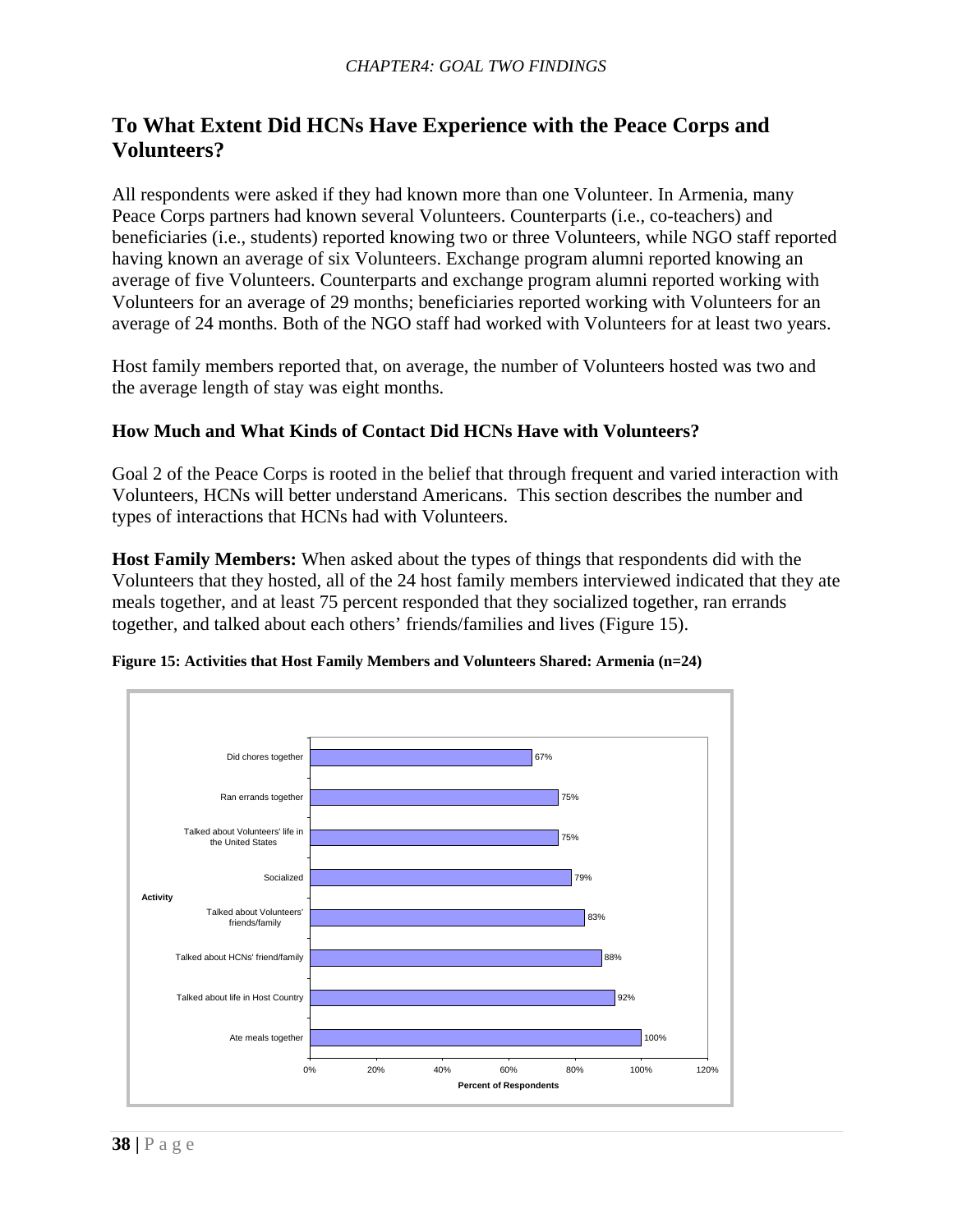<span id="page-38-0"></span>Eighty-three percent of host family members rated their relationships with the Volunteers they hosted as positive in nature. Forty-five percent reported that they were very close and thought of the Volunteer as family. However, 17 percent of host family members rated their relationships with the Volunteers they hosted as not very close at all (see Figure 16).



#### **Figure 16: Host Family Rating of Their Relationship with the Volunteer: Armenia (n=24)**

**Host family members' opinions of the hosting experience:** 

*He was like a member of our family. When he was leaving and packed things it was very difficult to part with him. We become involved with him and we were feeling his absence for a long time.*

*She was a very good person, even wrote a thank-you letter in Armenian for us when leaving. She helped me in making preserves, her parents visited her and we were happy to host them, we took her to all parties we attended.* 

*He wouldn't interact, was very sloppy, didn't clean his room, didn't wash dishes after himself, and wore the same clothes. He would hardly participate at gatherings and sometimes didn't exchange a word with us.*

*They were educated and interesting people, but our interests were different. He never bought anything for the home to treat together. He was a very stingy man. He was never doing the things mentioned in the contract - his obligations.*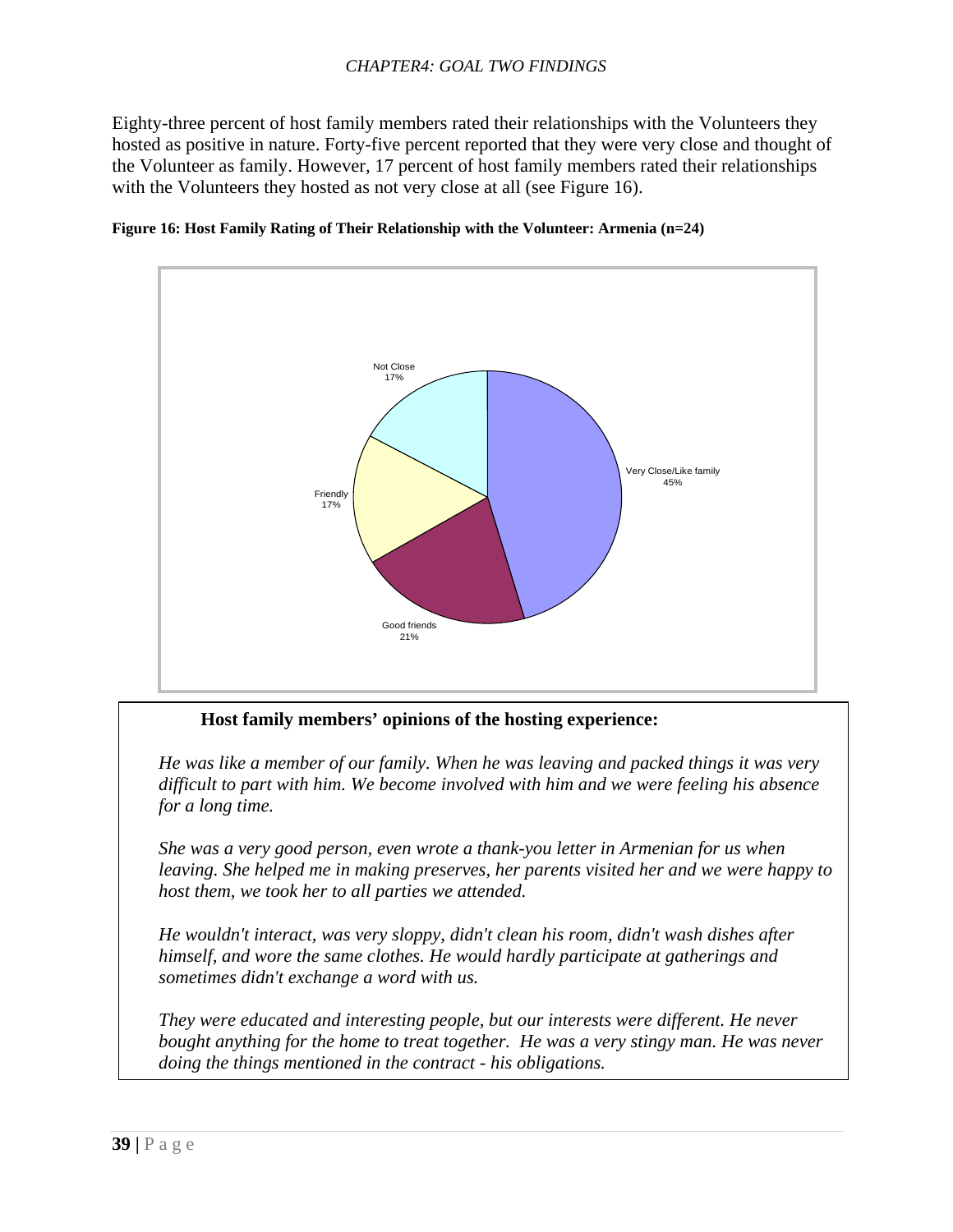<span id="page-39-0"></span>**Host country counterparts, beneficiaries, NGO staff, and exchange alumni**: Responses varied in terms of how often counterparts, beneficiaries, NGO staff, and exchange alumni interacted with Volunteers. Beneficiaries and counterparts reported seeing Volunteers either daily or several times a week. Exchange alumni reported seeing Volunteers weekly or monthly. NGO staff split, with one of the two respondents saying that he saw the Volunteer several times a week and the other saying that he saw the Volunteer weekly. Although few respondents saw Volunteers socially on a daily basis, many saw them at least weekly in a social setting (Figure 17).



 **Figure 17: Frequency of Volunteer Interaction with Counterparts and Beneficiaries: Armenia** 

## **Changes in HCN's Understanding of Americans After Knowing Volunteers**

This section provides information about changes in HCNs' opinions of Americans as well as some detail about the types of things they learned about Americans from interacting with Volunteers.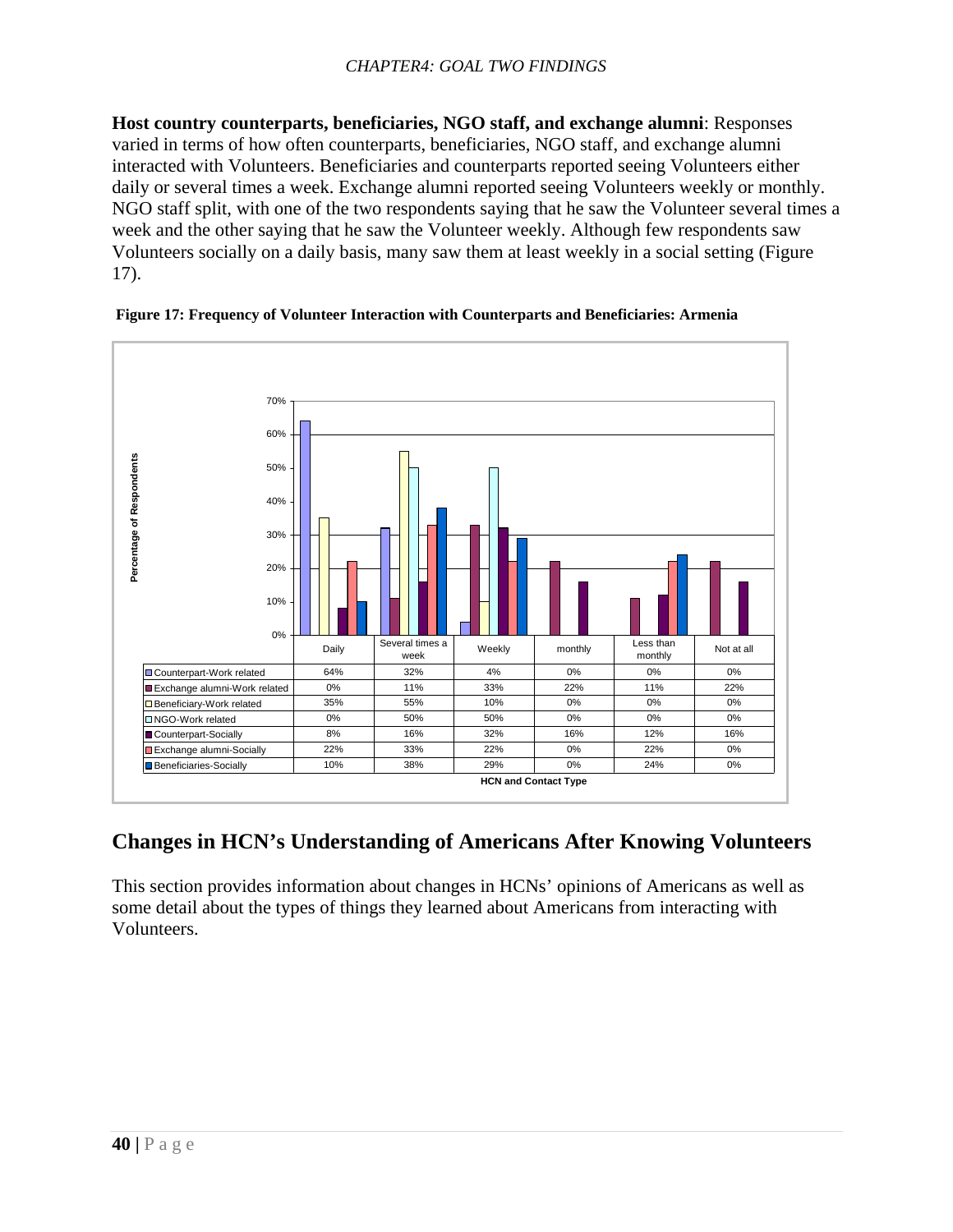### <span id="page-40-0"></span>**Were Respondents' Opinions of Americans Better or Worse After Interacting with a Volunteer?**

After the Peace Corps experience, 71 percent of counterparts, 72 percent of beneficiaries, and 100 percent of the 10 exchange alumni had more positive views of Americans. Among NGO staff and ministry officials, half reported more positive views and half reported that their views had not changed. Among host family members, 52 percent reported more positive views and 14 percent reported less positive views of Americans after living with Volunteers (see Figure 18).



#### **Figure 18: Host Country Nationals' Change in Opinion of Americans after Contact with Volunteers: Armenia**

### **Findings on What Armenians Learned About Americans from Volunteers**

When host family members were asked an open-ended question about the types of things they learned about Americans from living with the Volunteer, less than half of respondents mentioned learning about daily life in America or American customs. Responses largely focused on a general work ethic and Americans' informal life style rather than more specific knowledge about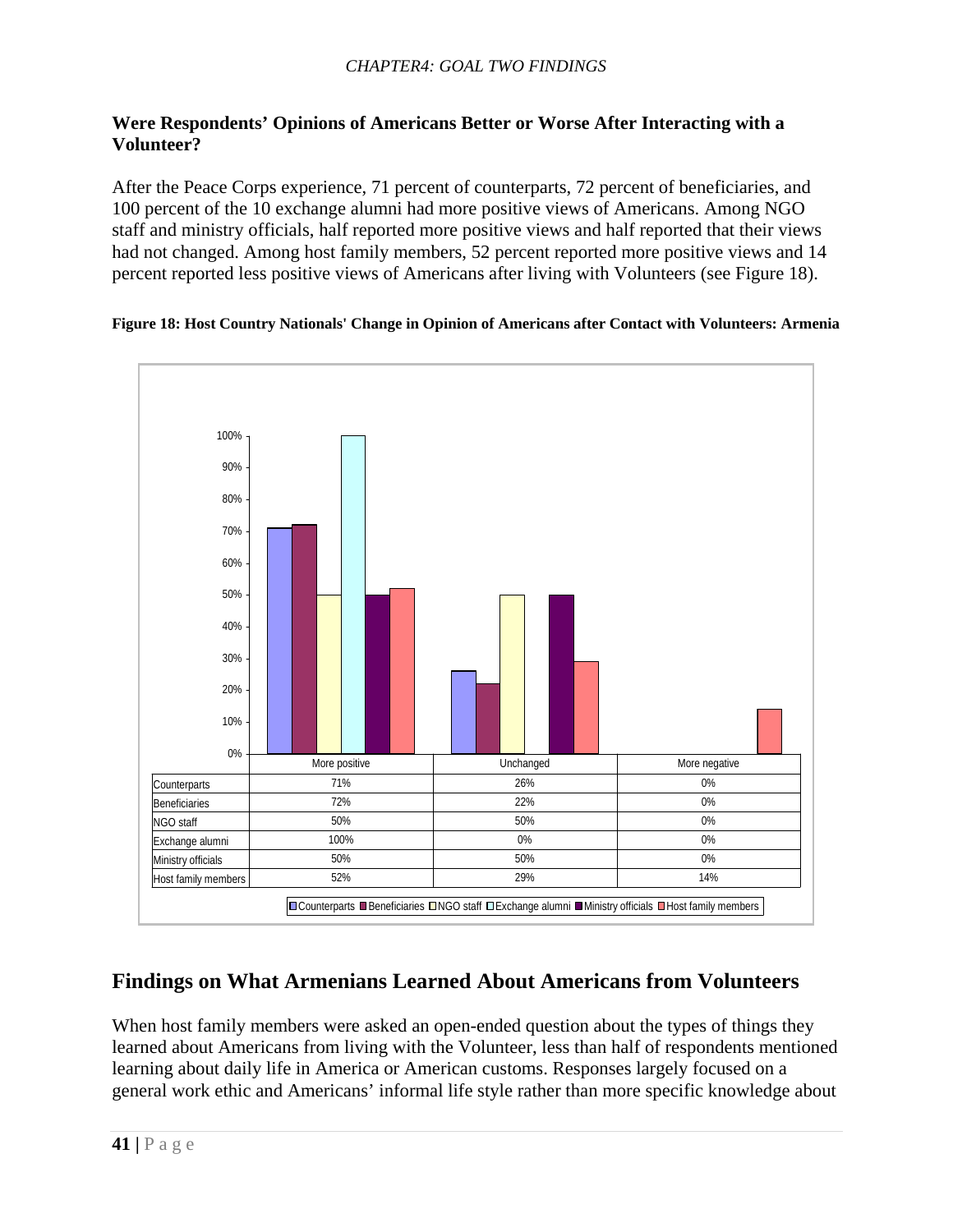<span id="page-41-0"></span>America or Americans. When compared to a standard list of knowledge areas, the most frequent topic about which respondents reported learning—at 51 percent of respondents—was American holidays (Figure 19).





Many responses were positive with regard to more general qualities. Counterparts, for example, found Americans were easy to work with, collaborative, and available for discussions. Students said they learned to appreciate the American approach to life in terms of friendliness and being easy going.

Students also observed that they gained a better understanding of personality traits that they had previously viewed negatively. What was earlier viewed as a cold attitude was now seen as a work-focused attitude, a change demonstrating a potentially more profound understanding of Americans on the part of Armenians. Exchange alumni reported learning most about the patience and the work ethic of Volunteers. They also learned to see the value of Americans' less formal approach to life.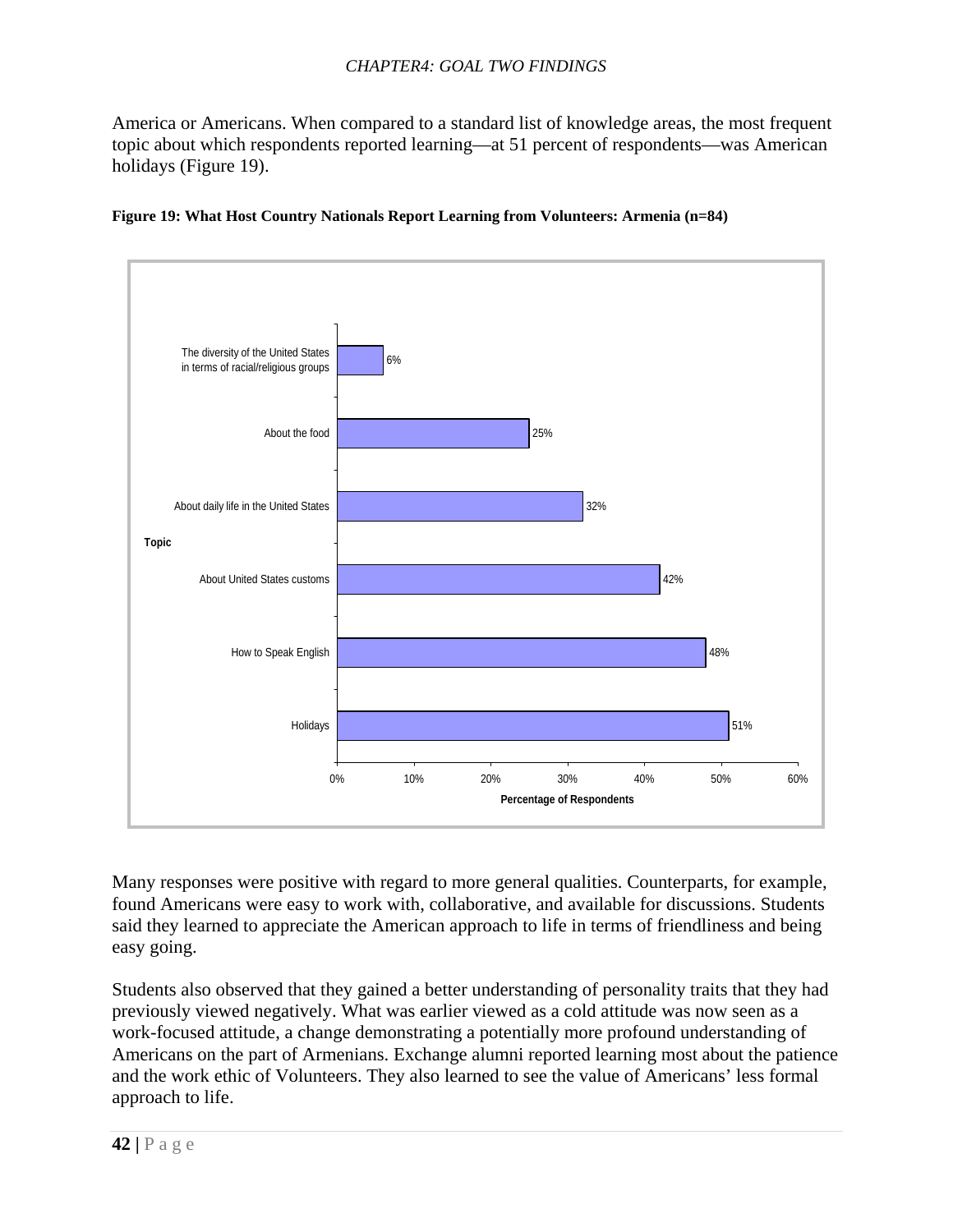Host family members' opinions of Americans remained mixed. Several reported learning that Americans were less arrogant and less hard–to-please than they previously thought, while others maintained their views that Americans were too informal, ill-behaved, and cold. Due to the small number of NGO staff and ministry officials, and their extensive previous experience with Americans, their responses reflected little change.

### **What counterparts reported learning about Americans from interacting with a Volunteer:**

*[I] had some concerns that Americans are difficult, but saw that they are very tolerant. If I were mistaken, I would immediately get help. Very easygoing people.* 

*They are collaborative, able to listen and give advice, ready to help.* 

[My opinion has] *mostly stayed the same. I knew them quite well. The only thing I discovered for myself is that they are friendly.* 

*My attitudes toward them became more positive. Many of their habits can be adopted. They are very patient and self-restrained. I realized that I confused the thoroughness with coldness.* 

### **What beneficiaries reported learning about Americans from interacting with a Volunteer:**

*He was kind and attentive to others, a cheerful person. Now I have to form an opinion about Americans based on his example, but I think people like him are rare in America. He knows how to behave ... he was youthful with children, and mature with the adults.* 

*There are things about them I don't like: they are sometimes overly free; but there are also positive things like being generous, respectful and patriotic.* 

*They do not differ much from us, and they are not that bad; they are simple people, easy-going, intellectual.* 

*Very polite and friendly. Very exacting in work relations, and very friendly outside the school. They are hard workers. They have a minimalist approach to life.*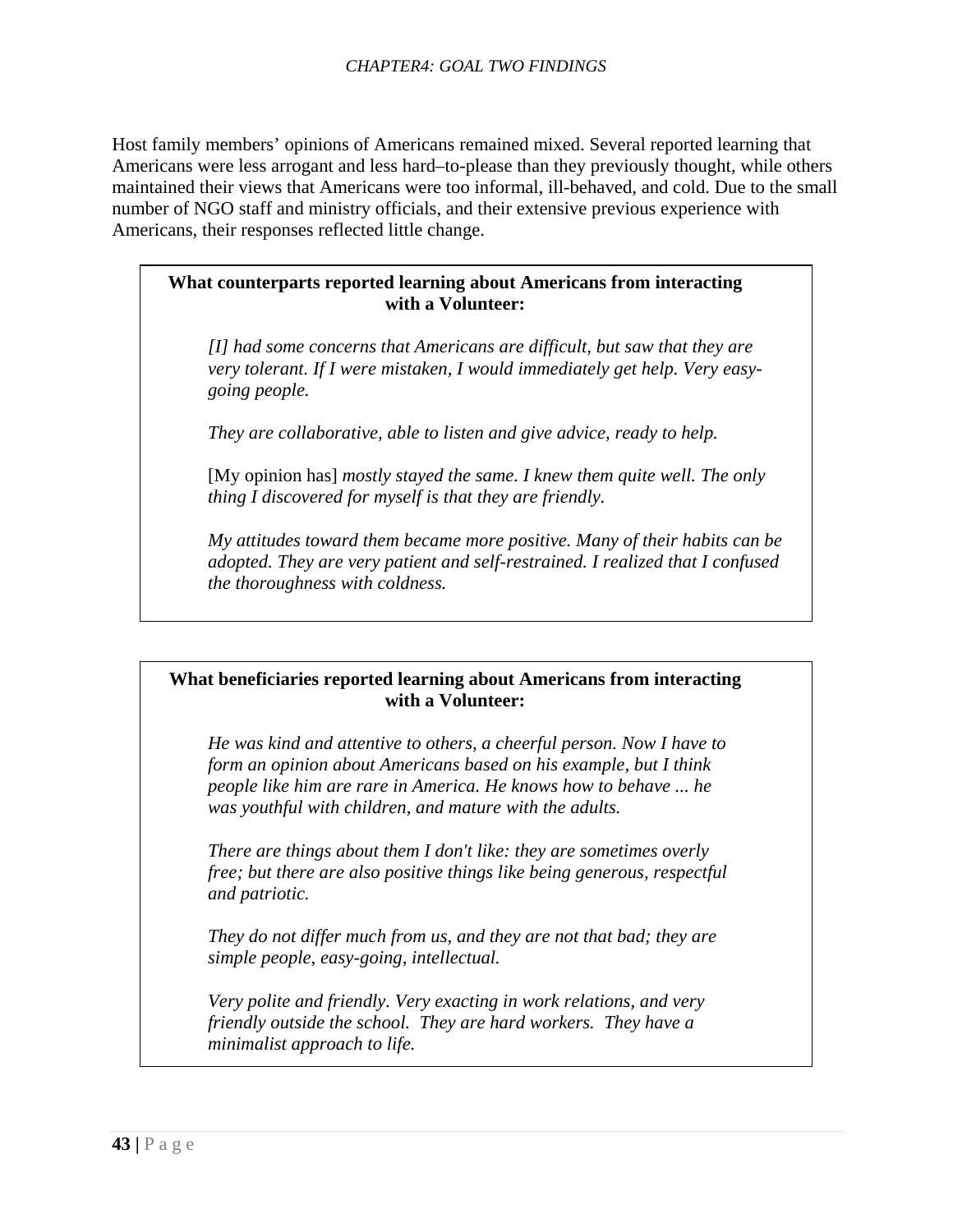### **What host family members reported learning about Americans from interacting with a Volunteer:**

*I couldn't learn anything about USA, because we didn't communicate with them, they were very busy.*

*How to organize housekeeping and a daily routine, living style and mindset.*

*I don't know what to think about people from the U.S. We had very different experiences. [Volunteer 1] and [Volunteer 2] were quite different*.

*Americans are open-minded, easy to communicate with and they treat all people equally regardless of gender, age and social status. They are rather practical people in terms of dressing and daily life.* 

### **What exchange alumni reported learning about Americans from interacting with a Volunteer:**

*I realize that there are different kinds of people. But based on the experience of the PCV I worked with, my perception now is very positive. I hadn't met any other person who can work with such devotion.* 

*They are more communicative, sociable and ingenious than we are. They are really hard workers, but they will always find time for everything. They will never tire you with their problems, and will never let you do so as well.* 

When asked about the types of things they remembered most about working or living with someone from another country, comments mirrored the responses offered to the previous question about opinions of Americans after interacting with a Volunteer.

Specifically, counterparts recounted stories that demonstrated Volunteers' *caring attitudes and their informal nature*. Beneficiaries and exchange alumni recounted Volunteers' *tolerance* when dealing with uncomfortable situations. Even though host family members reported the least positive views of Americans after interacting with Volunteers, when recounting memorable moments they almost universally focused on positive aspects of Volunteer *enthusiasm and their easy-going attitude*. Only one NGO staff member offered a response to this question. But that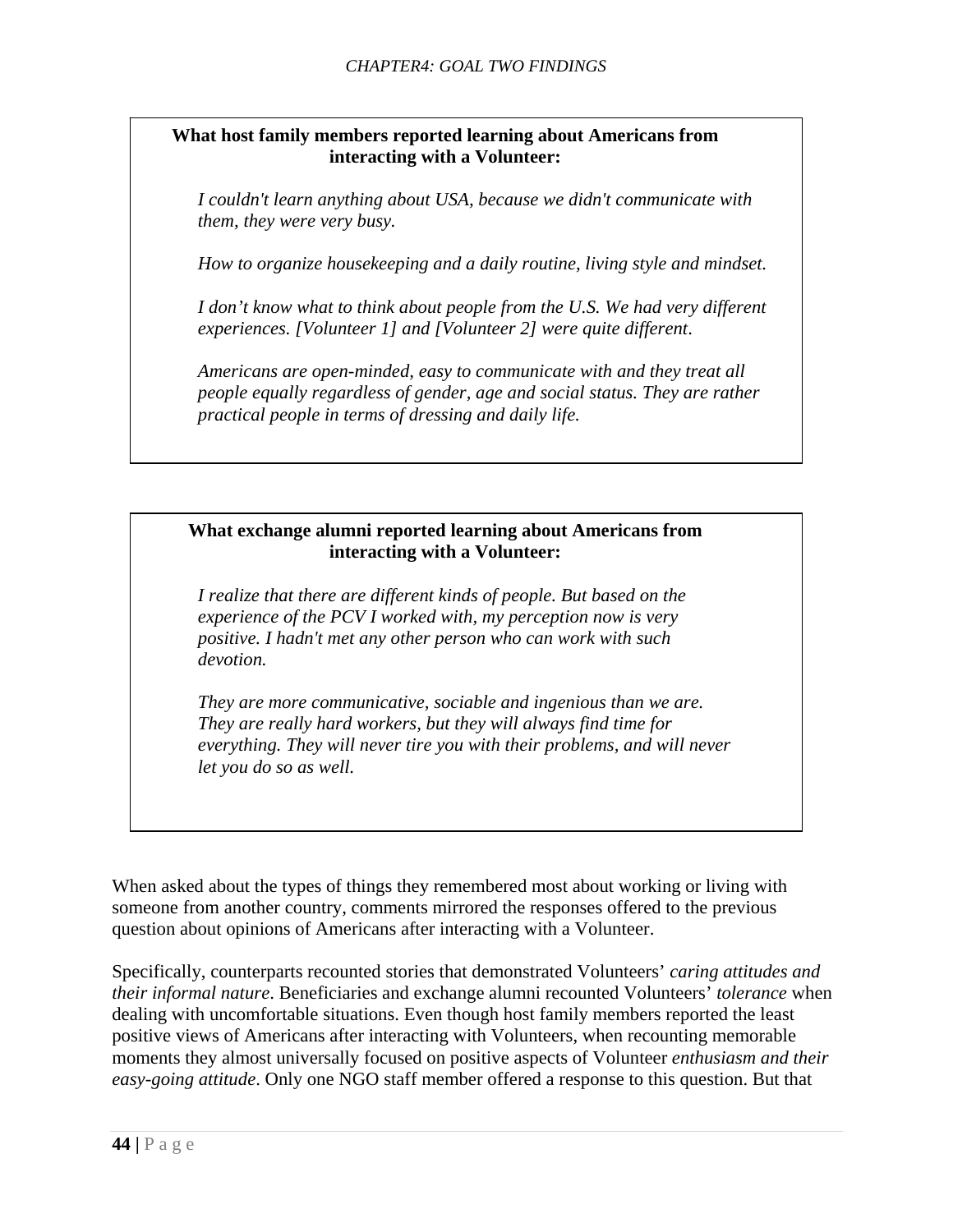response reflects the misunderstanding between the community and the Volunteer that negatively affected the success of the community project.

As reported by the Armenian researchers, 11 percent of the respondents mention that they did not learn anything. In some of the cases, that statement was followed with an explanation that their communication was limited, because the Peace Corps Volunteer was very busy (2 responses). Such answers were mostly provided by host family members. In other cases, respondents stated that they did not get to know anything new, as they had known Americans before (3 responses); two respondents stated that the PCV was trying to learn about Armenia rather than teach. There were four responses by people who did not learn anything, but they were not explained.

Many of the Volunteers provided information to their counterparts and family members about the places they came from—states and the communities, (5 responses) and in some cases about the political system of the United States (4 responses).

The exchange program alumni mentioned that an introduction to the education system and the life of students in the United States was quite useful for them before their departure (4 people) (CDPF, page 48).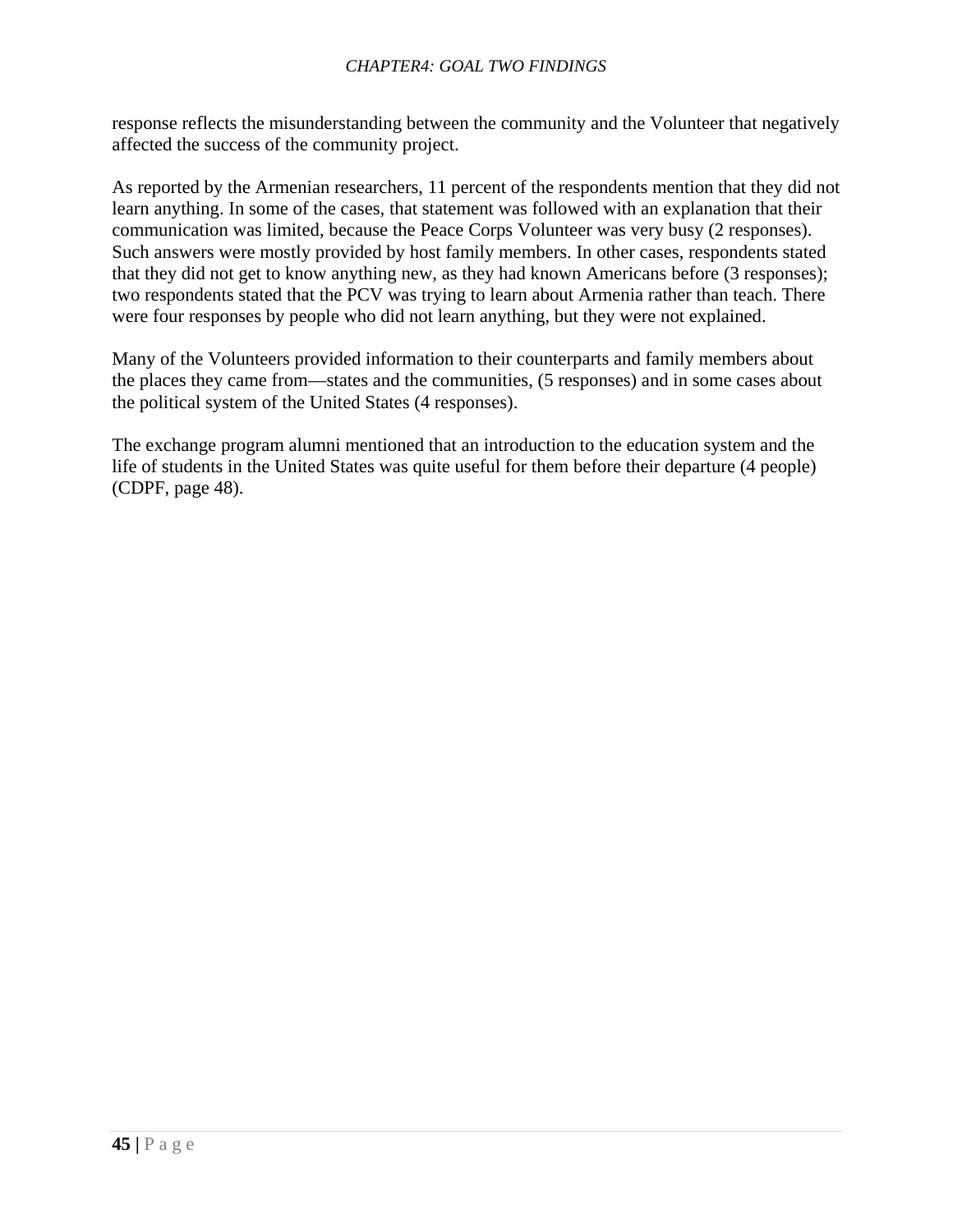#### **What HCNs remember most from interacting with Volunteers**

#### **Counterparts:**

*I was impressed and deeply touched by the card she had made herself and by the thoughts she expressed.* 

*I was impressed one time when he entered the class eating an apple. Students became active and started to ask for apples as well. Later, I told the PCV that this kind of behavior was unacceptable.* 

#### **Beneficiaries:**

*Freedom, hard work, being hearty, caring for the environment: once we had a picnic in the forest and the Americans saw how filthy the forest was and initiated cleaning all the waste there.*

*Her dress was very simple. They do not give too much importance to it and it is of secondary importance for them. I think they are simple at heart as well. They treat everyone equally; they do not rank people high and low as we are doing.*

*His tolerance also impressed me. Once our students mocked him, he didn't respond the same way; instead he responded [to it] as a joke.* 

#### **NGO staff:**

*They come to Armenia like to Africa. They take a position like "we have come to teach you; our way of being is right; yours is wrong". That is why their community activity [has] failed.* 

#### **Exchange alumni:**

*I remember the Halloween evening he organized. He periodically organized so- called movie nights. Once we watched a movie on homosexuality and afterwards discussed it. I was surprised how neutrally we discussed such a taboo.* 

*I was surprised that he knew the names of all children and staff of the orphanage and called them all by name.* 

#### **Host family members:**

*On New Year's Eve, I put a present under his pillow. When he found it he was so surprised and happy that he was jumping on the bed with joy.*

*I remember once [the Volunteer's] husband lost his ring while washing. I was extremely upset. He hugged me and said, "in life more serious losses happen."*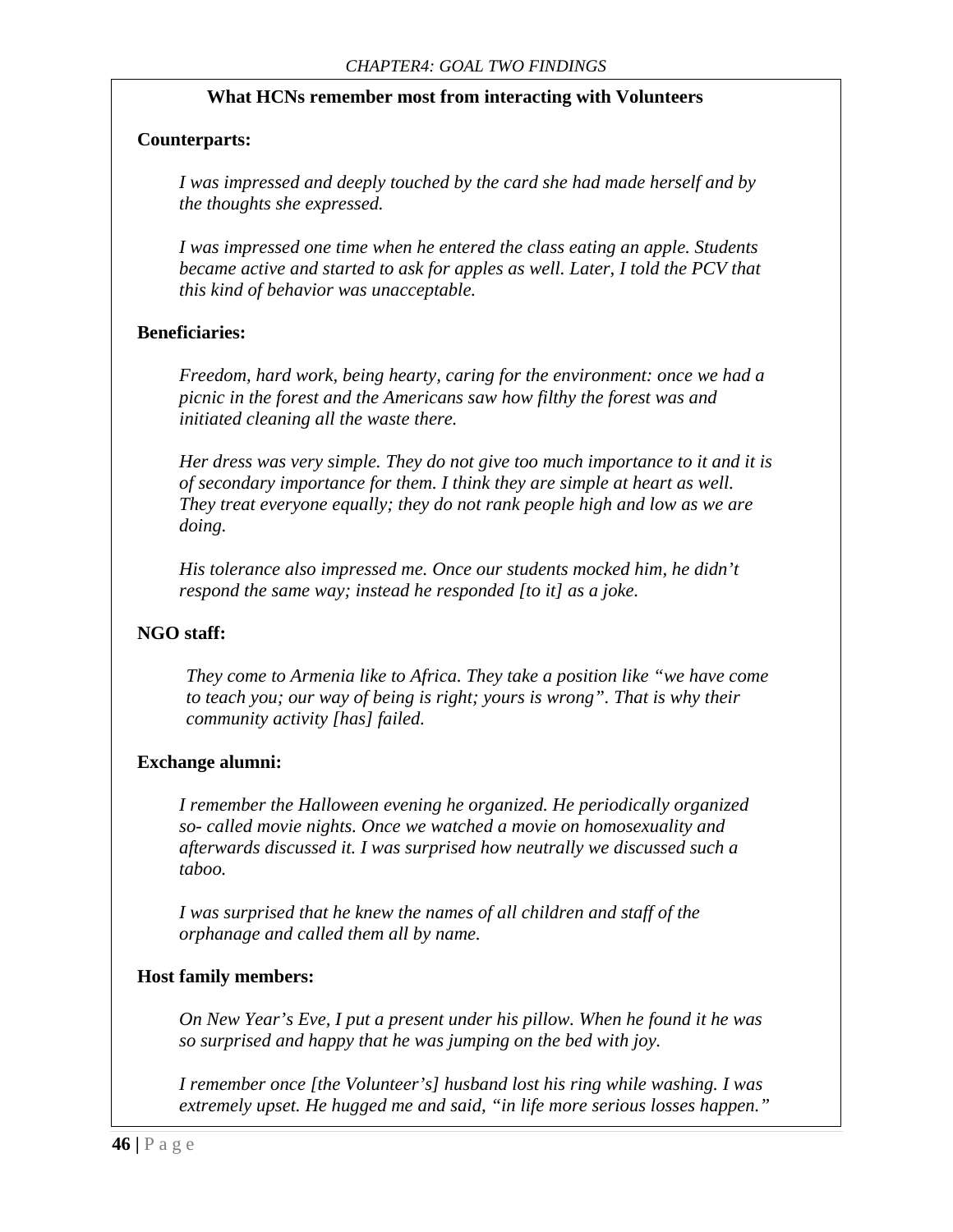### <span id="page-46-0"></span>**General Observations from the Armenian Researchers on Armenians' Perceptions of Americans:**

Most of the respondents had difficulty or sometimes refused to make generalizations about the Americans. A counterpart stated, "They are very different … in the case of some of them I have changed my opinion, in the case of others I retain my opinion. I have discovered they are a more ingenuous, unconstrained, natural, and benevolent people."

It should be mentioned that, despite the fact that the questions related to Americans in general, the respondents had a hard time separating that general opinion from their experience with one specific Volunteer. The result was that their perception was based on the description of the actual Volunteer. "I realize that there are different kinds of people, but based on the experience of the PCV I worked with, my perception now is much more positive; I had not met any other person, who can work with such devotion." In this context the judgment of a student is worth mentioning: "Now I have to form an opinion about Americans based on his example, but I think people like him are rare in America. He knows how to behave…he treats both children and older people well." Sometimes we can even see elements of idealization of a PCV's personality.

Many beneficiaries expressed balanced views including both positives and negatives: "There are things that I don't like—they are sometimes too free; but there are also positive things like being generous, respectful and patriotic." or "I like that they are well-informed and educated. They are kind, friendly and humanistic. The only thing I didn't like is their lifestyle in terms of hygiene."

It is worth mentioning that in some cases counterparts, beneficiaries, and host family members saw not only positive changes in their attitudes, but also noted their readiness and need to adopt some American habits. Thus, one of the counterparts stated that many of their habits could be adopted. In another case, a respondent praised the rationality of American customs: "I like American culture very much" (CDPF, page 46).

### **Findings on the Kinds of Terms Respondents Used to Describe Americans**

At the end of each interview, the interviewers completed a check list of personality descriptors to indicate whether respondents spontaneously used any of those terms to describe the Volunteer during the interview (Figures 20 and 21).

The most frequently used **positive terms** were:

- Motivated or committed to his or her work (82 percent)
- Hardworking (80 percent)
- Friendly (80 percent)

Most of the **negative terms** were mentioned by less than half of the respondents, with the exception of:

- Unsophisticated (65 percent)
- Individually oriented (58 percent)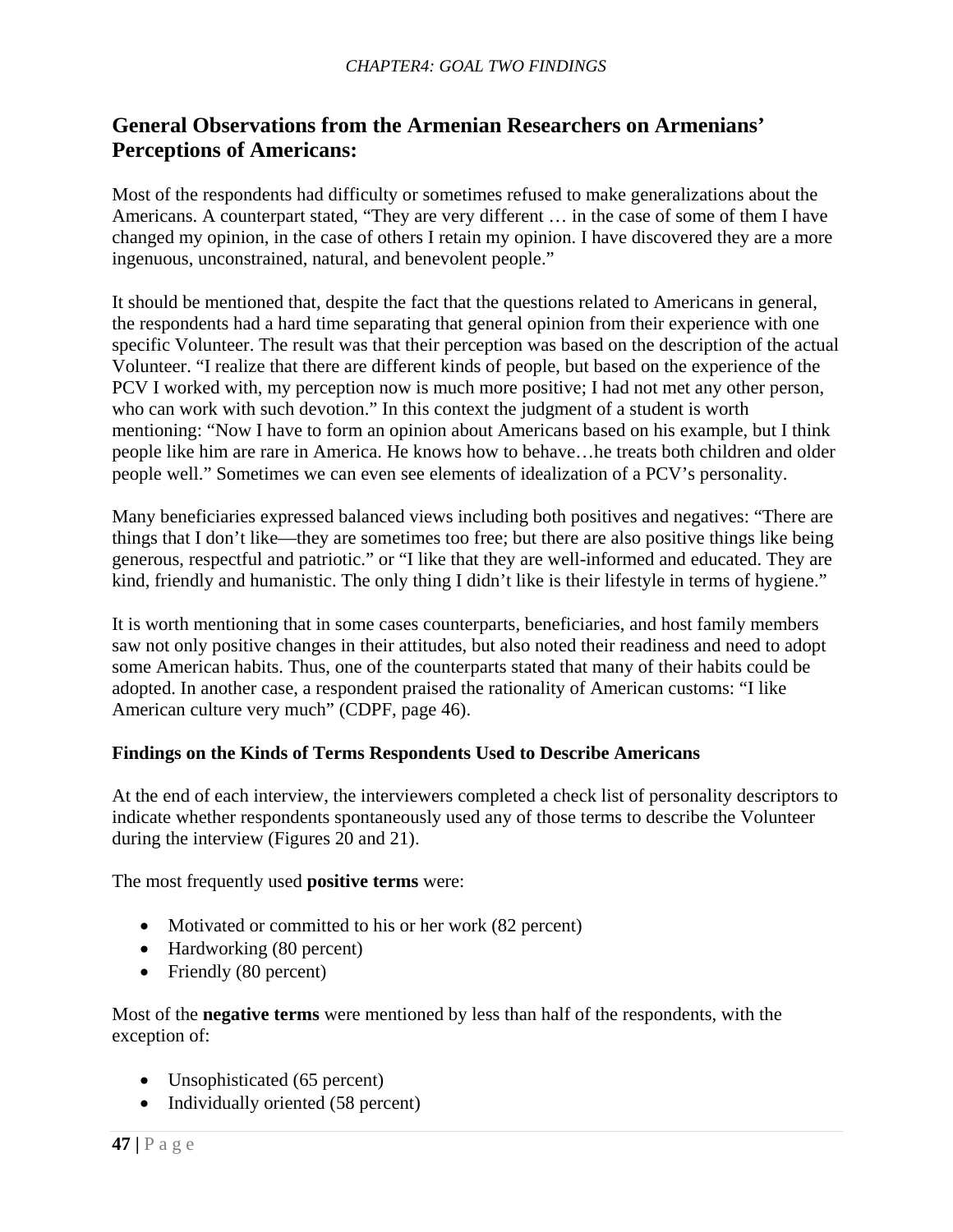<span id="page-47-0"></span>• Selfish (50 percent)

#### **Figure 20: Positive Terms Spontaneously Used to Describe Americans: Armenia**

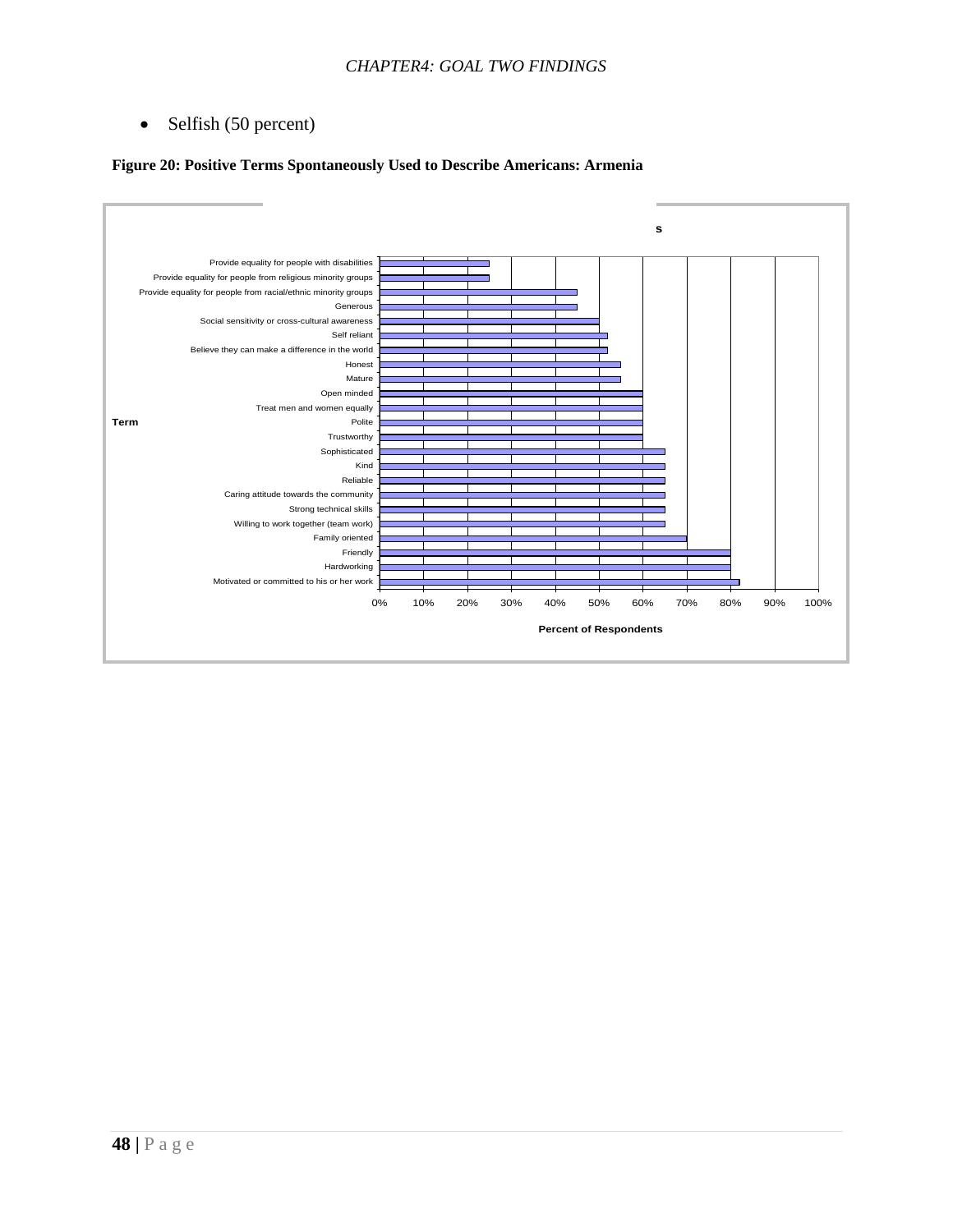

<span id="page-48-0"></span>

### **Lessons Learned Regarding Goal Two Performance**

The following are areas that post staff may want to explore further in order to determine if the findings reflect widespread issues and, if so, how best to address them.

**Improving interpersonal relationships:** Although host family members indicated that they carried out a range of activities together, 17 percent responded that they were not at all close with the Volunteer they hosted. In addition, there were several comments about the personal habits and cleanliness of the Volunteers, as well as a lack of interest in interacting on the part of the Volunteer. Another, possibly more concerning, aspect of interpersonal relationships is reflected in the comment by an NGO staff member regarding what he remembered most about working with the Volunteer. Specifically, his perception was that the Volunteer was arrogant and looked down on Armenian ways of doing things which reduced the effectiveness of his work.

**A decrease in opinion of Americans after hosting a Volunteer:** Fourteen percent of host family members reported that their opinion of Americans became more negative as a result of their interactions with a Volunteer.

**Limited learning:** The main theme in respondents' discussion of what they learned was the Americans' work ethic. Only 32 percent of respondents indicated that they learned about daily ife in America and 42 percent learned about American customs.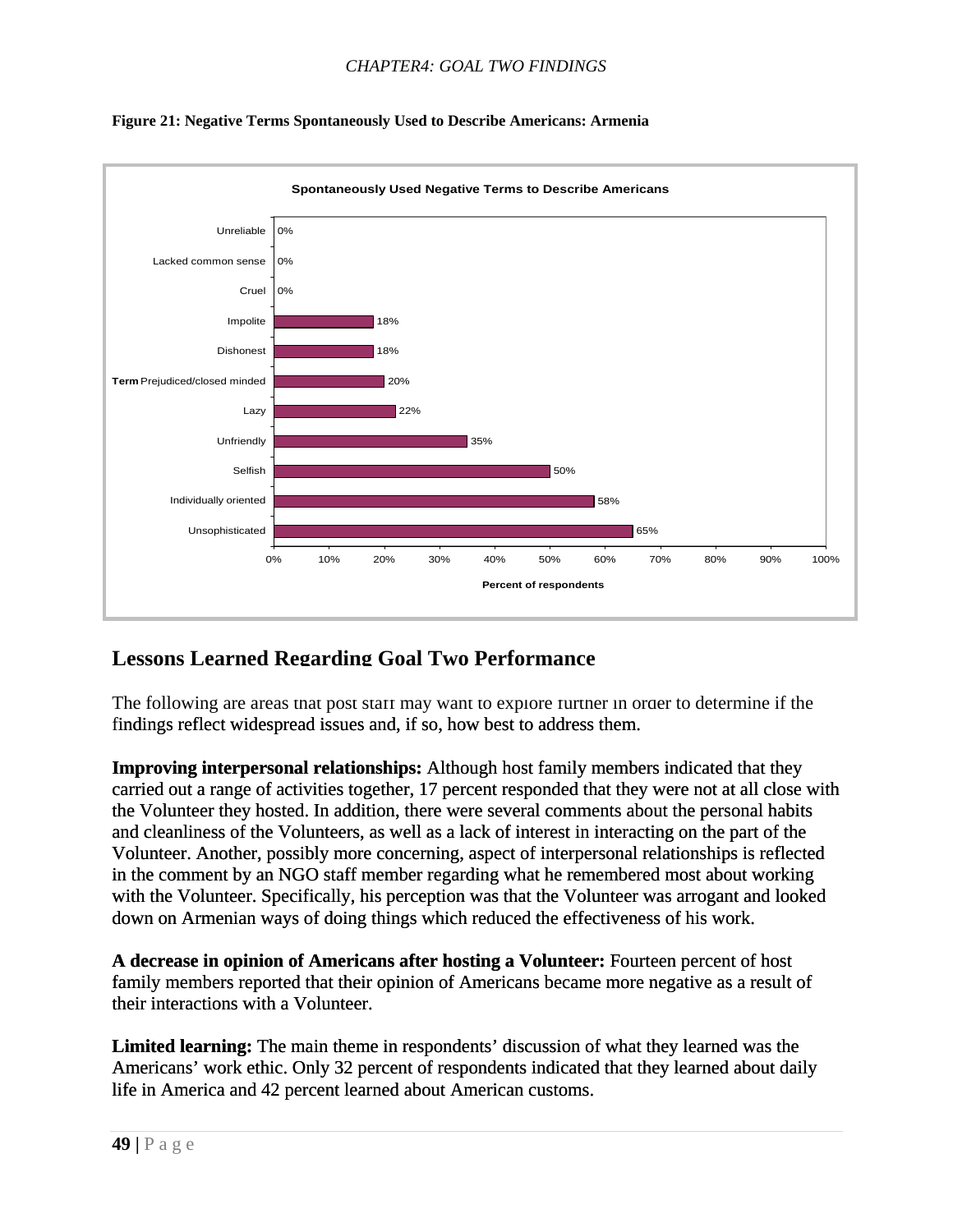Volunteers may need to generate more opportunities for sharing information about daily life and training for Volunteers to avoid being labeled as selfish and unsophisticated. Post may wish to Counterparts to explore ways to better understand the cross-cultural interpretations of behaviors. American customs. Specific areas for this work can be derived from the terms used by respondents to describe Americans. Specifically, they noted that there should be more focus on teaching about racial/religious and other forms of equality, as well as on cultural and/or social revisit these themes within Pre-Service and In-Service Trainings with Volunteers and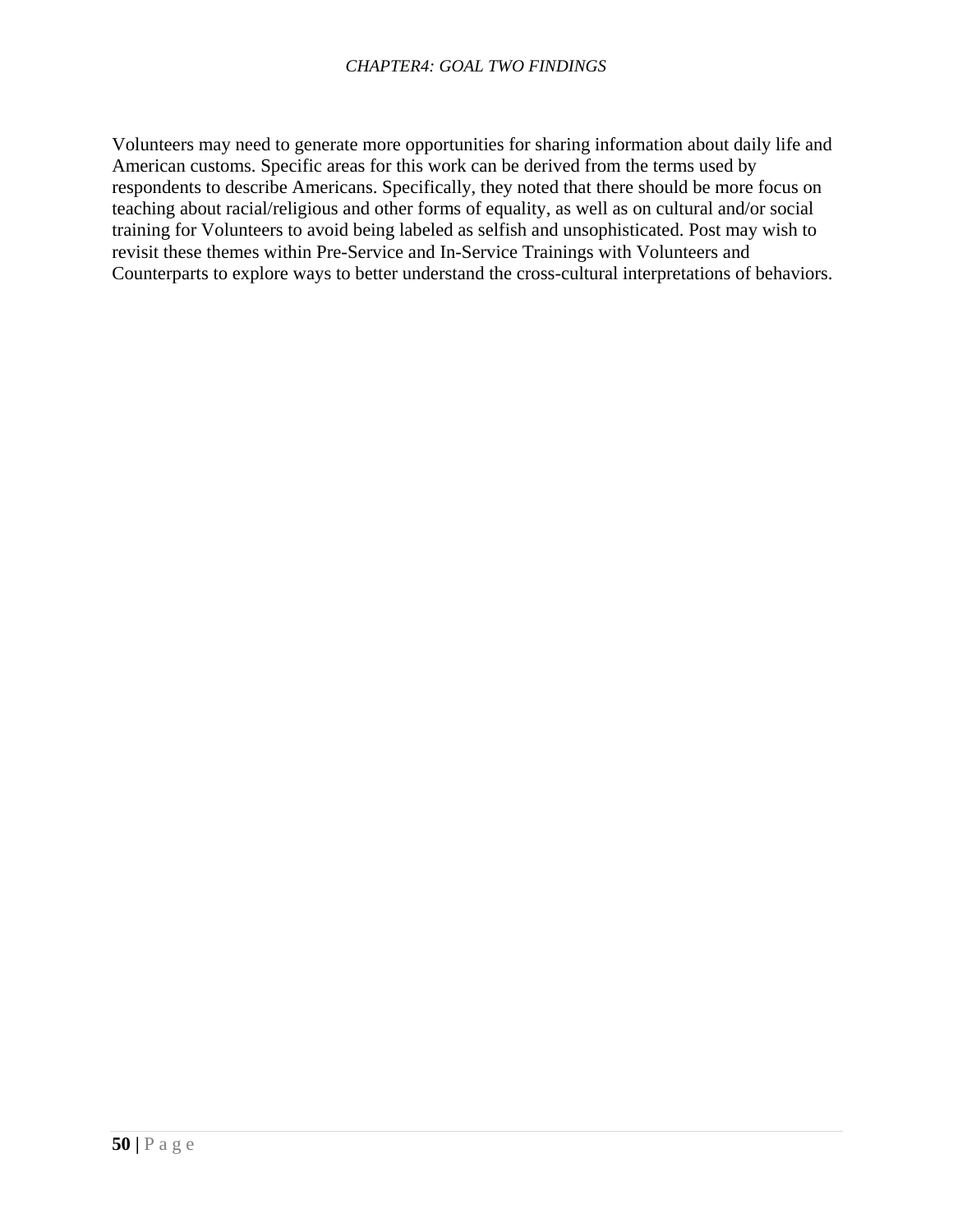# **CONCLUSIONS**

<span id="page-50-0"></span>Peace Corps meets its goals of building local capacity (Goal 1) and promoting a better understanding of Americans among host country nationals (Goal 2) primarily through the service of its Volunteers. A key element of this service is that Peace Corps Volunteers live in the communities where they work and deliver technical interventions directly to beneficiaries living in areas that often lack local professionals. The impact studies are one way the Peace Corps measures the effect of its Volunteers. In particular, these studies document the HCN perspective on the work of Peace Corps Volunteers.

The data collected in Armenia for Goal 1 indicate that beneficiaries and counterparts improved their English language skills. The teachers adopted the new teaching methods and reported that the capacity building was sustained. Further, respondents were very satisfied with the work of the Volunteers. Some factors were identified which, if addressed, could improve the results achieved. These include: limited class time available for English language instruction and cultural differences (which resulted in a lack of respect for the PCV among students in some cases). More pre-implementation preparation and planning for sustainability would contribute to improved results.

Peace Corps' Goal 2 results were achieved. The majority of HCNs who interacted with Volunteers reported more positive opinions of Americans as a result of working and living with the Volunteers. Armenians most frequently spoke about learning about the Volunteers' work ethic rather than learning specific social or cultural information. While the questions related to Americans in general, the respondents had a hard time separating a general opinion of Americans from their experience with one specific Volunteer. The observations about Americans varied among the different groups interviewed. For example, host family members, who lived with the Volunteers during their first months in country, expressed more negative opinions of their relationships with Volunteers than did counterparts and students. In this case, the intensity of their time together may have exacerbated general cultural misunderstandings. These cultural issues are an area that may merit additional analysis.post may want to explore with their Volunteers and HCNs.

The Peace Corps will continue its efforts to assess its impact and to use the findings to improve operations and programming.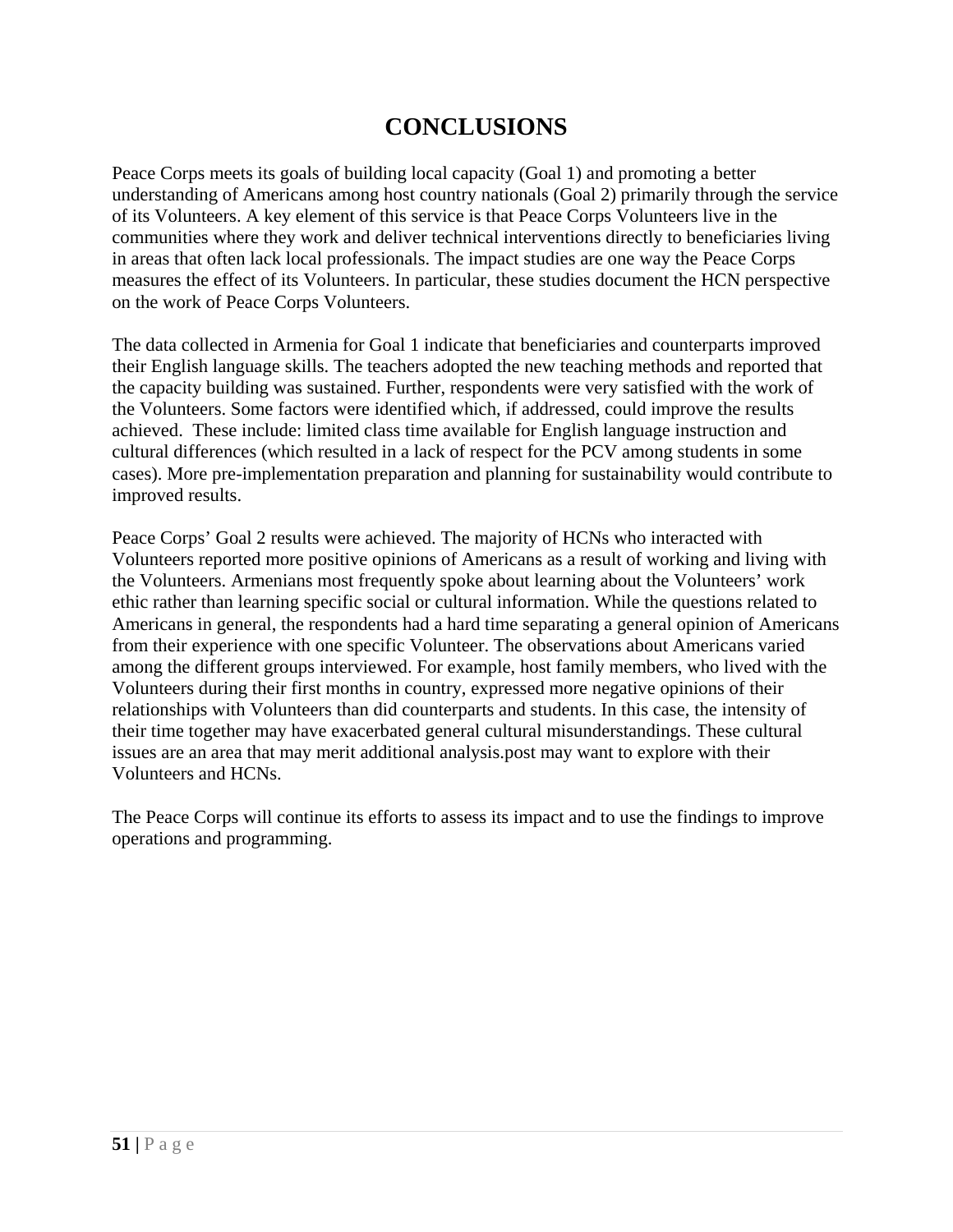# **APPENDIX 1: METHODOLOGY[8](#page-51-1)**

<span id="page-51-0"></span>Civic Development and Partnership Foundation was contracted by Peace Corps/Armenia to conduct this study. The following description of the methodology was prepared by the contractors and included in their evaluation report to PC/Armenia.

### Evaluation Methodology

The methodological approach for the survey was primarily provided by the Peace Corps and was elaborated and developed during the pre-contract period. This draft methodological report was developed during the first (preparatory) month of the contract period. The information on the impact of Peace Corps was gathered by CDPF, primarily through interviews with people who have lived and worked with Peace Corps Volunteers (PCVs). The following groups were interviewed:

- Host County Nationals (HCN), school based counterparts (team teachers, school administrators, teacher supervisors)
- HCN Non-Governmental Organization (NGO) staff
- Alumni from exchange programs, such as the FLEX, UGrad, and Muskie
- HCN beneficiaries of Peace Corps projects (students of classes taught by PCVs, as well as attendees at camps or events organized by NGOs)
- Host Family members
- Peace Corps Volunteers

### The Evaluation Questions

**Is the English Language Education Project fulfilling the need for trained people?** By measuring the transfer of skills and capacity building of host country counterparts and community members at the macro- level, the questions were designed to find out the following:

- 1. Are HCNs better trained (i.e., have HCNs increased their knowledge, skills, and/or awareness)?
- 2. Have those trained improved their ability to meet project goals (i.e., have HCNs altered their behaviors or improved processes and procedures)?
- 3. Are HCNs satisfied with the Peace Corps' work? Will these changes have a lasting effect? Will the changes remain once the PCV's service has ended (i.e. sustainability)?

 $\overline{a}$ 

<span id="page-51-1"></span> $8$  This section was taken from the research report developed by the in-country research team. As a result the formatting and style vary from those used in the body of the report.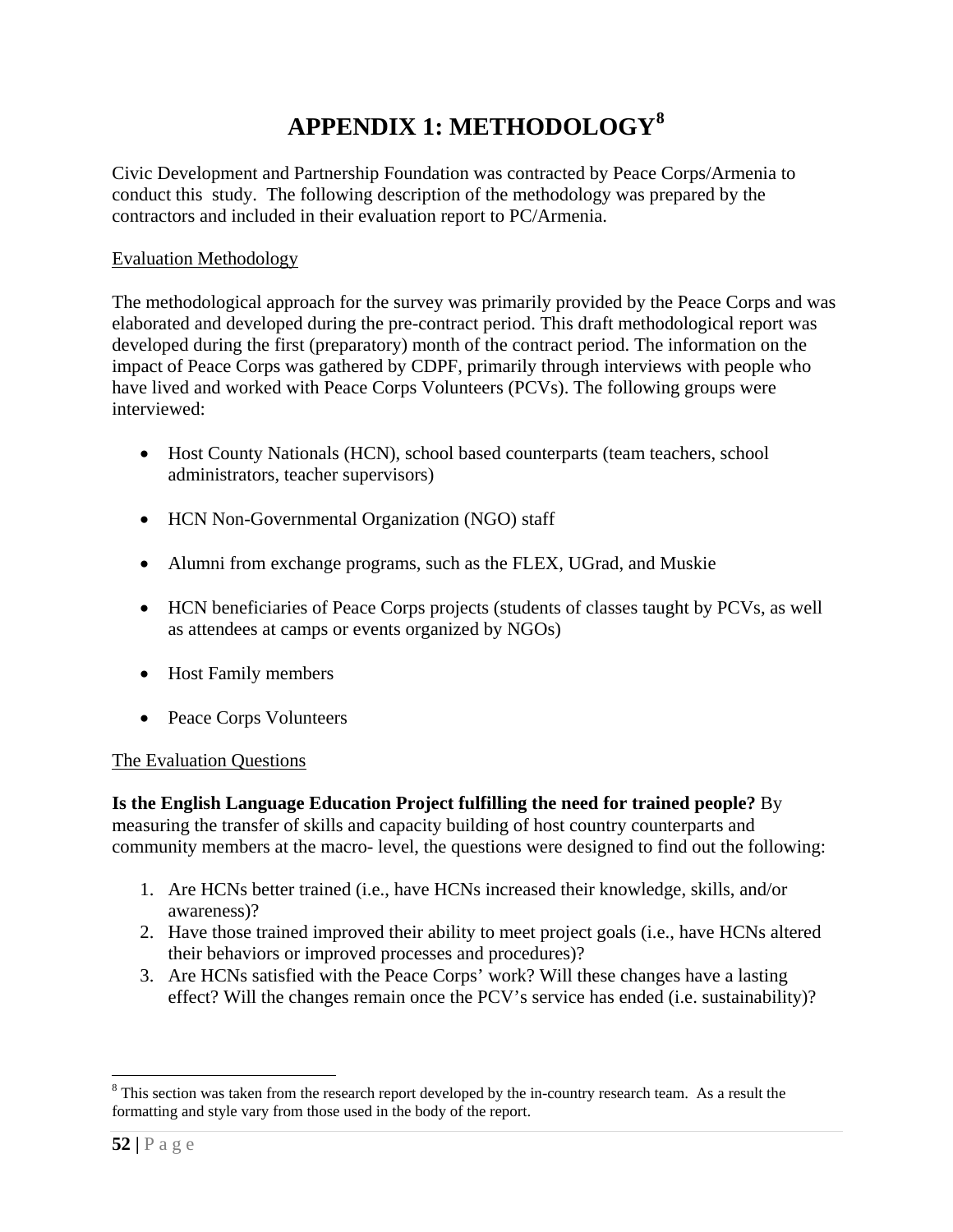<span id="page-52-0"></span>**Has the English Language Education Project promoted a better understanding of Americans?** By documenting the types of changes in knowledge, attitude, and behavior that host country populations experience through their work and contact with PCVs the questions are designed to find out whether the people who interacted with the Volunteers increased their knowledge and awareness of Americans?

### Site Selection and Sampling

Since the study is focused on PC/Armenia's English Language Education Project and its impact during the last five years, the study focused on all English Language Education Project Volunteers who have served or are serving in Armenia starting from the A12 group which arrived in 2004.

The site selection was conducted for the sampling groups to be as representative of Armenia as possible in terms of geographic and socio-economic diversity. Four of Armenia's Marzes (geographical regions) were selected, roughly one from each geographic region: Lori - North, Shirak - West, Syunik - South, and Gegharkunik – East. The selected regions have the most diverse population ranges, including small villages with a population of 600 to larger cities with a population of 150,000. The respondent groups' distribution by regions is presented in the chart below:



#### **Figure 22: Planned and actual distributions of interviews by regions**

A list of English Language Education Project Volunteers who served in those regions starting in 2004 was generated. The total number of Volunteers that served in the selected regions is 24, out of which 11 PCVs are still in service and 13 have completed their service and were no longer in Armenia during the survey period.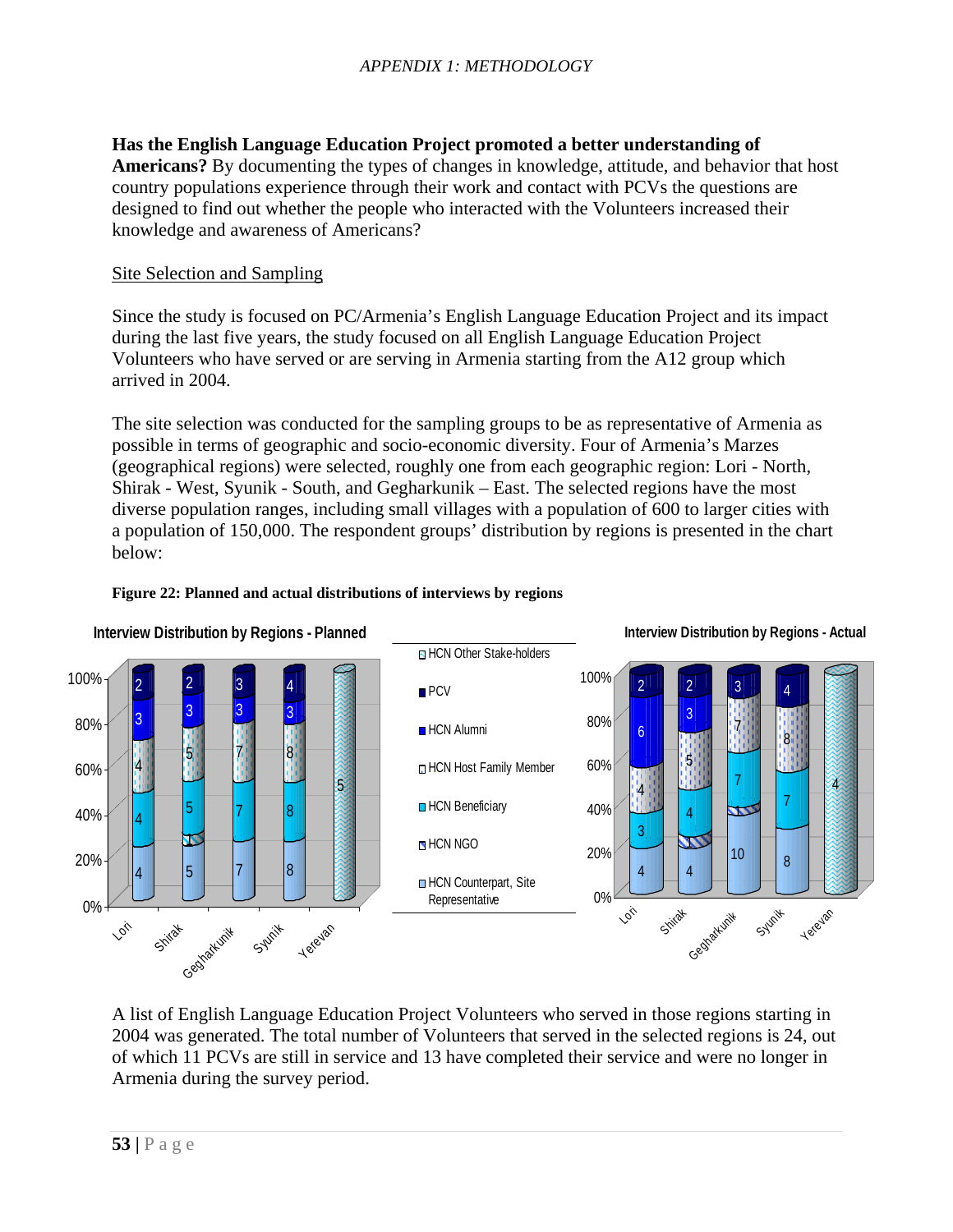#### *APPENDIX 1: METHODOLOGY*

<span id="page-53-0"></span>Based on the list of 24 PCVs, other target groups were identified to be interviewed. For each Volunteer, interviews were to be conducted with an HCN counterpart, a site representative, a beneficiary, an alumni, and a host family member. Four or five interviews were planned to be conducted with partner governmental officials as well. The table below shows the planned sample of respondent groups, as well as the actual interviews conducted.

|                                | <b>Planned Interviews</b> | <b>Implemented Interviews</b> |
|--------------------------------|---------------------------|-------------------------------|
| <b>HCN</b> Counterpart, Site   | 24                        | 26                            |
| Representative                 |                           |                               |
| <b>HCN NGO</b>                 |                           |                               |
| <b>HCN</b> Beneficiary         | 24                        | 2 <sub>1</sub>                |
| <b>HCN Host Family Member</b>  | 24                        | 24                            |
| <b>HCN</b> Alumni              | 12                        |                               |
| <b>PCV</b>                     |                           |                               |
| <b>HCN Other Stake-holders</b> | $4 - 5$                   |                               |

#### **Table 2: Distribution of Respondent Groups: Planned and Actual Sample**

In total, 97 respondents were individually interviewed during the survey. The planned respondent groups and the actual distribution in percentages are presented in the charts below.





In addition, focus groups were initially planned as an option for selected stakeholders and beneficiaries. The purpose was to summarize the information collected and to get additional clarification and information on selected questions. However, the information collected through interviews was comprehensive enough to reach the necessary conclusions and recommendations. Therefore, conducting the focus groups was considered excessive for the evaluation.

#### Response Rate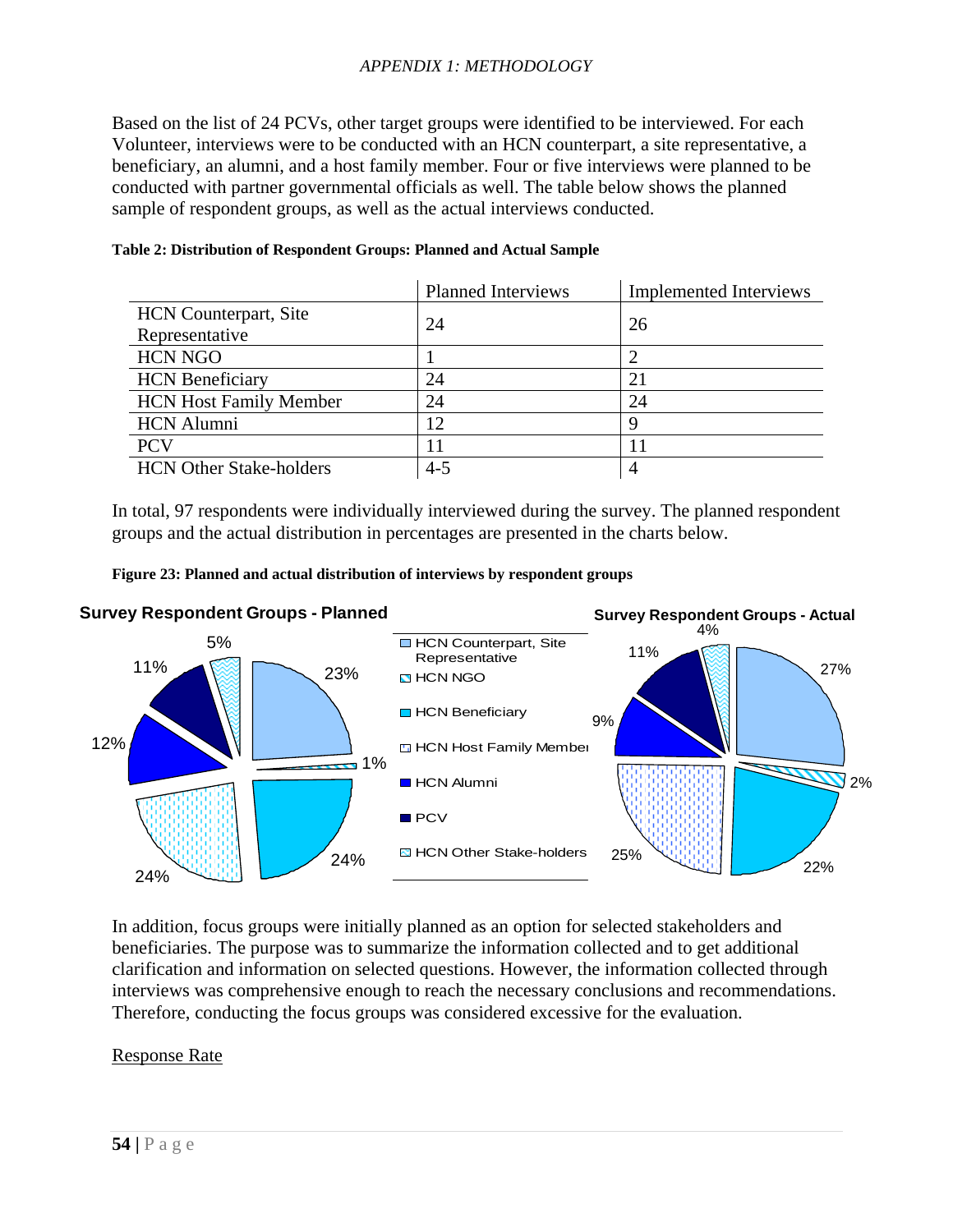The actual response rate was 96 percent, 97 respondents out of 101 participated in the survey through individual interviews.

### Respondent Groups

This section provides a brief overview of each respondent group interviewed. The information gained was helpful in order to interpret the survey findings as well as to generate the conclusions and recommendations.

### **HCN Counterparts**

This group included school based counterparts: team teachers, school administrators, teacher supervisors.

Out of 26 HCN counterparts interviewed, 22 were English language teachers and 4 were school administrators or teacher supervisors. While all the English teachers interviewed were official or non-official counterparts of the PCVs they had



different experiences working with a PCV and these are elaborated in the findings section of this report. The relative experience of the teachers interviewed is presented in the chart. All the school administrators interviewed had extensive interaction with PCVs and thus contributed to this survey by sharing accumulated experience and providing feedback.

### **HCN Beneficiaries**

projects: students of classes taught by PCVs, as well as attendees at camps. Overall, 21 beneficiaries were interviewed during the survey. Twenty-four percent of the interviewed beneficiaries were university students, 5 percent beneficiaries interviewed were secondary school students.

Overall, the information accumulated from the beneficiaries provided comprehensive data on the questions discussed.



#### **Alumni**

This group consisted of alumni of U.S.-sponsored exchange programs such as FLEX, UGrad, and Muskie. Overall, all 9 respondents interviewed provided interesting feedback from various perspectives: 5 alumni had experience working with three or more PCVs, thus the information provided covered a broader experience of working with Peace Corps, rather than just English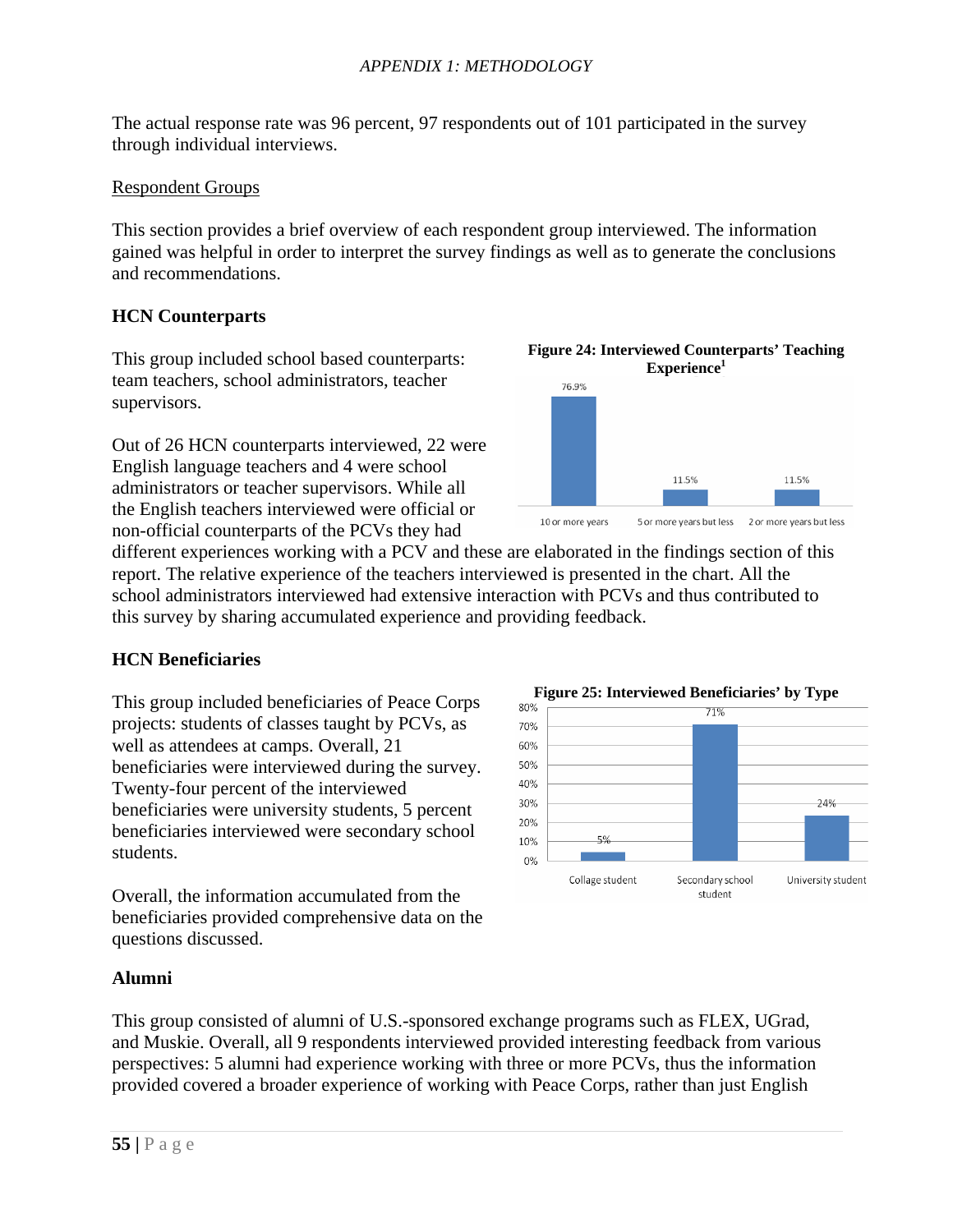Language Education Project Volunteers. The evaluation team considered this fact when analyzing the survey data.

### **Non-Governmental Organizations**

Two NGOs with extensive experience working with Volunteers in their regions were interviewed. One of the NGOs interviewed had experienced working with three Volunteers and the other with 10 Volunteers. Similar to the Alumni group, the respondents had difficulties segregating the accumulated experience, and thus, most of the information provided covers their overall experience of working with Peace Corps and Volunteers.

### **Host Family Members**

Twenty-four host family representatives were interviewed at the sample sites. Fifty-eight percent



of the respondents within this group were female (host mothers, host sisters). Twenty-one percent of the interviewed families consisted of two members (the smallest household composition), and the 29 percent were six-member households (the largest). The specifics of household composition (i.e. number of family members, etc.) were considered when the evaluation team interpreted the data.

### **Stakeholders**

Four stakeholder representatives were interviewed, three of whom were officials from the Ministry of

Education and Science, and one from the National Institute of Education. The information generated from the major stakeholder groups interviewed is integrated into the survey findings.

### **Peace Corps Volunteers**

All eleven in-country English Language Education Project Volunteers were interviewed within the survey period: two of them are from A-13, one from A-14, six from A-15 and two from the A-16 group of English Language Education Project Volunteers. While PCVs of groups A13-A15 provided significant contributions in terms of data provision, Volunteers of group A-16 had spent only a month in their sites by the interview period, thus being in the stage of getting familiar with the new environment, they were not very involved in specific activities in the schools and community. All the Volunteers were very helpful in facilitating communications with the HCNs in their sites.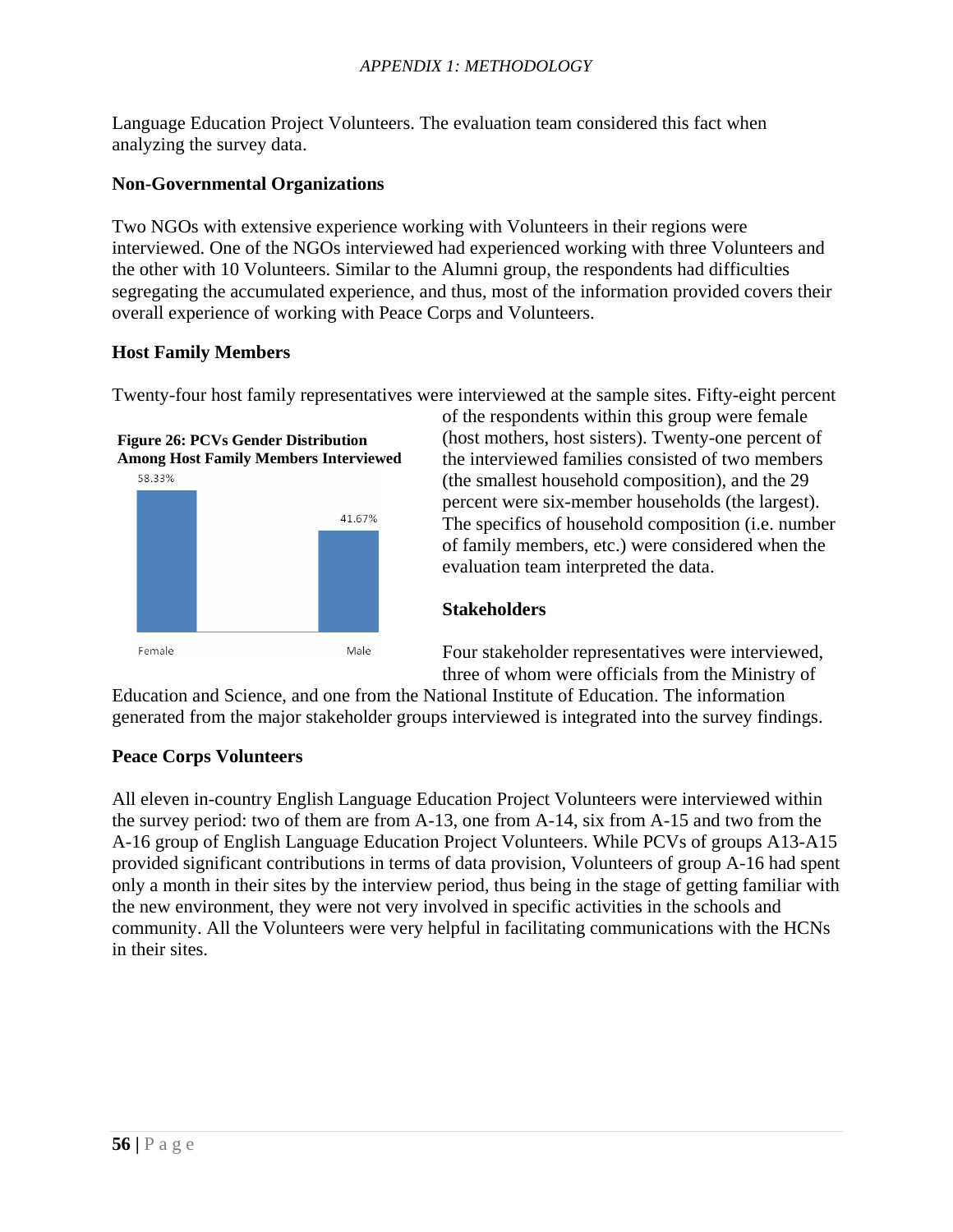#### *APPENDIX 1: METHODOLOGY*

#### Data Collection

The table below presents the data collection methods in accordance to the research questions:

 $\mathbf{I}$ 

| <b>Research Questions</b>                  | Data Collection Methods  |
|--------------------------------------------|--------------------------|
| Are HCNs better trained?                   | <b>HCN</b> interviews    |
|                                            | Interviews with PCVs     |
| Have those trained improved their          | Document/record revision |
| ability to meet the project goals?         |                          |
| Are Host Country Nationals satisfied       | <b>HCN</b> interviews    |
| with the work of Peace Corps'              | Interviews with PCVs     |
| <b>English Language Education Project?</b> | Document/record revision |
|                                            |                          |
| Will the changes have a lasting effect     | <b>HCN</b> interviews    |
| once the PCV's service has ended?          | Interviews with PCVs     |
|                                            |                          |
| Have the people who interacted with        | <b>HCN</b> interviews    |
| the Volunteer increased their              | Interviews with PCVs     |
| knowledge and awareness of                 | Document/record revision |
| Americans?                                 |                          |

For all the interviews with the respondent groups, interview protocols developed and provided by the Peace Corps were used.

In addition to the information gathered through interviews, the following secondary data was provided by the Peace Corps and reviewed during data analysis:

- The Memorandum of Understanding between the Peace Corps and the Host Country
- The most recent English Language Education Project Plan and English Language Education Project reports
- Surveys administered to Peace Corps Volunteers including the Returned Peace Corps Volunteer Survey, the Close-of-Service Survey, and the Biennial Volunteer Survey
- Host Country Counterpart surveys
- Field based project reviews

#### Data Analysis

The survey data was entered into the DatStat online system provided by the Peace Corps. Later, data were converted into SPSS and sent to CDPF for further analysis.

Data analyses were conducted according to the responding group findings and grouping them for each evaluation question. The respondents were combined into the following groups: HCN counterparts, site representatives, beneficiaries, alumni and host family members, as well as major stakeholders (i.e., GOA Ministries). The analysis focused on combining similar findings and presenting those in accordance with the evaluation questions.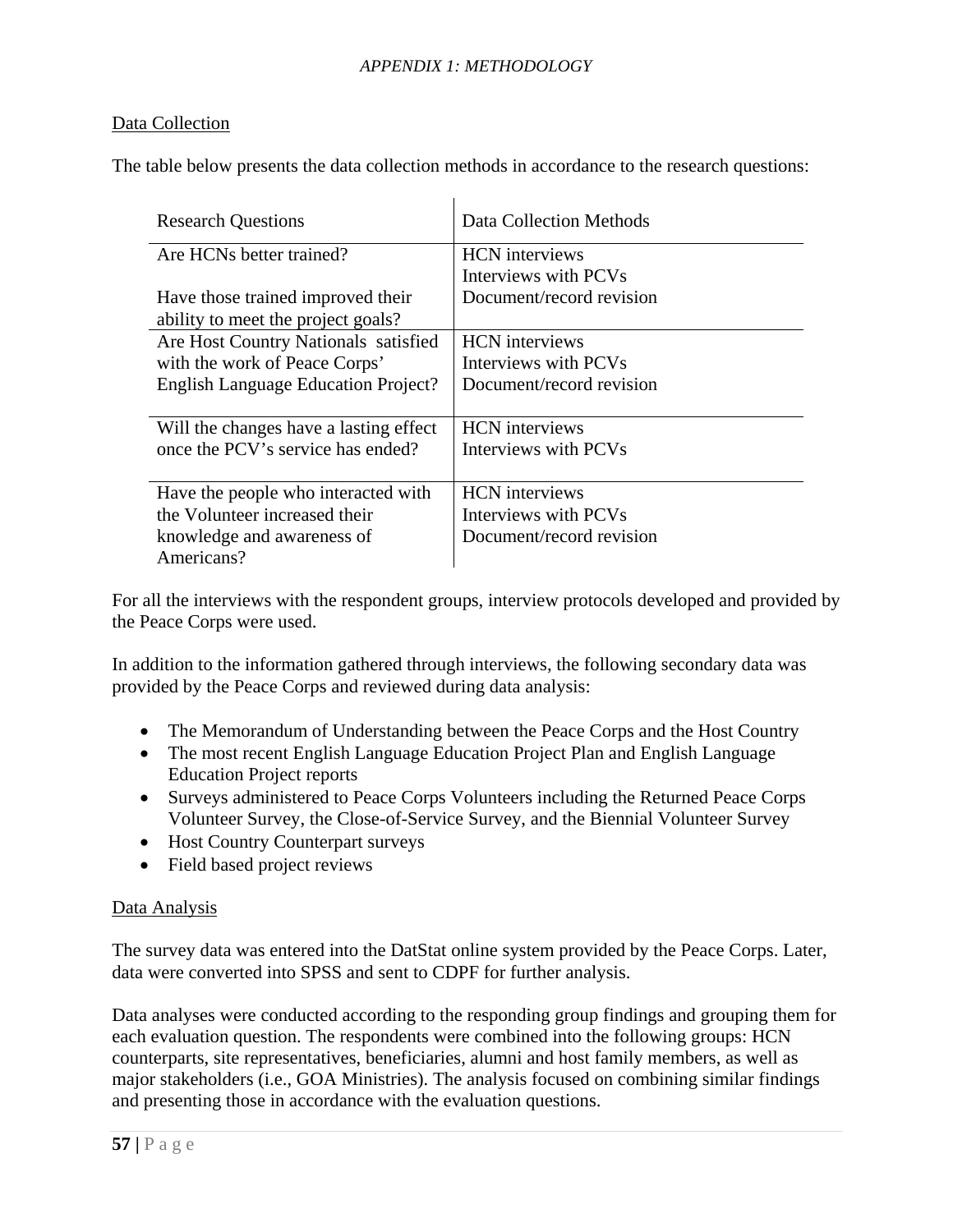### Evaluation Team

The Evaluation Team consisted of Senior Researcher Zhirayr Edilyan and two local interviewers, Tatevik Margaryan and Diana Ter-Stepanyan. The local interviewers were responsible for conducting interviews with the main beneficiary groups, as well as entering data into the online system, DatStat. They also participated in data analysis and the development of evaluation recommendations. The senior researcher supervised the field interviews and conducted interviews with key stakeholders. Both the data analysis and the development of the survey reports were facilitated by the senior researcher.

#### Evaluation Limitations

The following evaluation limitations were inherent in the study design, and were considered when the evaluation team was interpreting the Survey results:

**Bias due to respondent's memory or willingness to report:** To the extent possible, the interview data gathered was compared to PCVs' responses regarding the extent to which Volunteers think they helped HCNs to gain a better understanding of Americans. Where possible, respondents' information about how and whether they think that the PCV affected their understanding of Americans and others was compared within subgroups of related respondents and examined for trends.

**Measurement of broad concepts:** The concepts of meeting host country's needs and promoting a better understanding of Americans are so broad that they do not have standard definitions. Further, there are no universally accepted valid and reliable measures of these concepts. As a result, the data gathered through these interviews is exploratory rather than confirmatory.

**Measuring short term outcomes:** Changes in attitudes, knowledge, and awareness are typically short term project outcomes. Changes in behaviors and practices may be intermediate outcomes. These interviews made it possible to gather information about attitude, awareness, and knowledge changes (i.e., short term outcomes) related to both strategic goals. Where possible, secondary data, including project records, was used to compile information about long term capacity building outcomes.

In addition, the following technical limitations have also been revealed during the preparation, field work, and data analysis stages and should be considered accordingly:

**Protocol finalization and adjustment:** In accordance with the training of researchers and contract conditions, the evaluation team was to receive the draft interview protocols, and translate and adjust them for all the respondent groups (the only protocol drafted by the CDPF was one for stakeholder interviews). The communication and negotiation processes were carried out with some difficulties and suffered from significant delays according to the initially developed survey timelines, both of which caused additional delays in implementing the other planned activities, including field work and data analysis. Another technical problem was that due to the volume of protocols, the data analysis took more time than was initially planned.